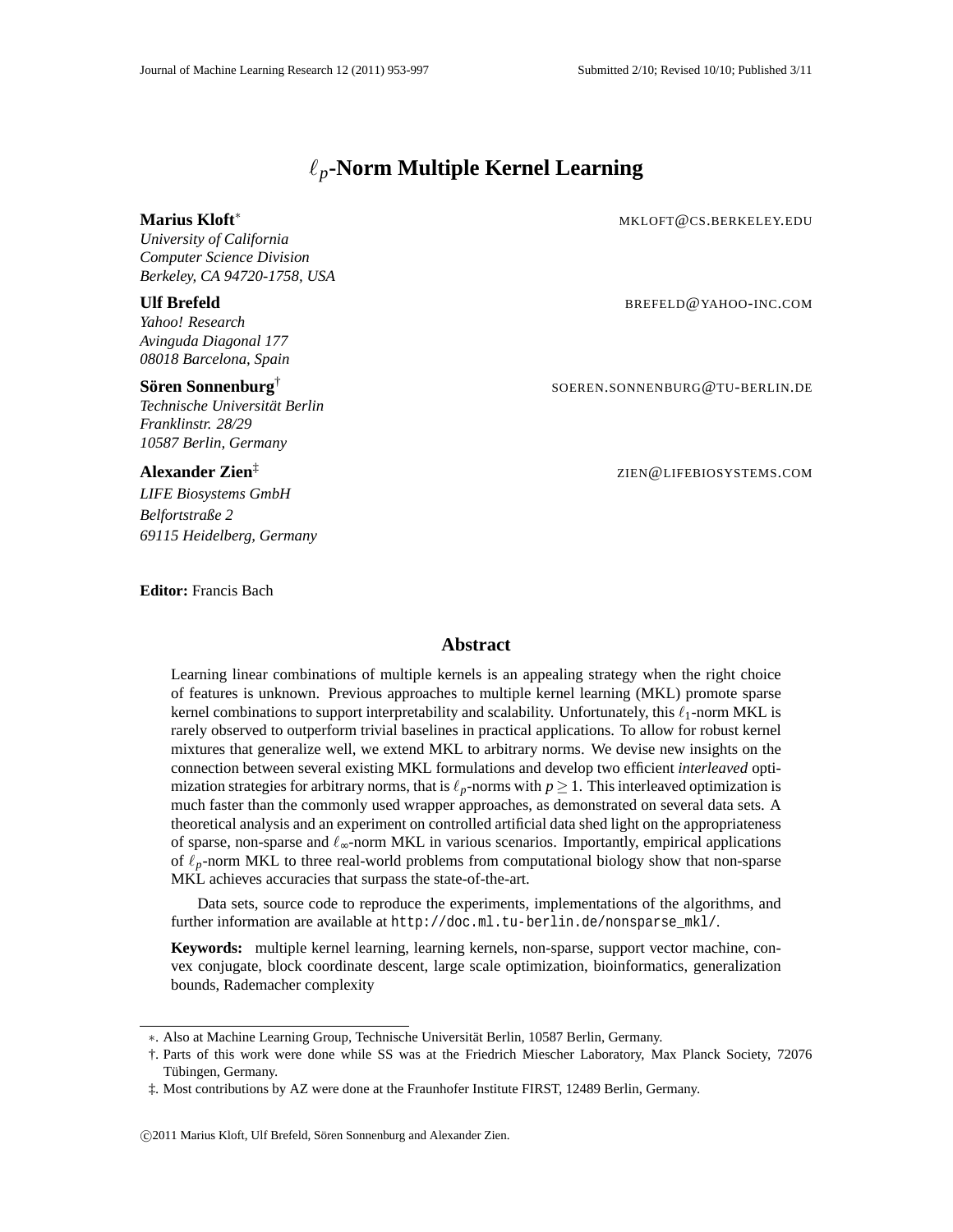# **1. Introduction**

Kernels allow to decouple machine learning from data representations. Finding an appropriate data representation via a kernel function immediately opens the door to a vast world of powerful machine learning models (e.g., Schölkopf and Smola, 2002) with many efficient and reliable off-the-shelf implementations. This has propelled the dissemination of machine learning techniques to a wide range of diverse application domains.

Finding an appropriate data abstraction—or even engineering *the best* kernel—for the problem at hand is not always trivial, though. Starting with cross-validation (Stone, 1974), which is probably the most prominent approach to general model selection, a great many approaches to selecting the right kernel(s) have been deployed in the literature.

Kernel target alignment (Cristianini et al., 2002; Cortes et al., 2010b) aims at learning the entries of a kernel matrix by using the outer product of the label vector as the ground-truth. Chapelle et al. (2002) and Bousquet and Herrmann (2002) minimize estimates of the generalization error of support vector machines (SVMs) using a gradient descent algorithm over the set of parameters. Ong et al. (2005) study hyperkernels on the space of kernels and alternative approaches include selecting kernels by DC programming (Argyriou et al., 2008) and semi-infinite programming (Özögür-Akyüz and Weber, 2008; Gehler and Nowozin, 2008). Although finding non-linear kernel mixtures (Gönen and Alpaydin, 2008; Varma and Babu, 2009) generally results in non-convex optimization problems, Cortes et al. (2009b) show that convex relaxations may be obtained for special cases.

However, learning arbitrary kernel combinations is a problem too general to allow for a general optimal solution—by focusing on a restricted scenario, it is possible to achieve guaranteed optimality. In their seminal work, Lanckriet et al. (2004) consider training an SVM along with optimizing the linear combination of several positive semi-definite matrices,  $K = \sum_{m=1}^{M} \theta_m K_m$ , subject to the trace constraint tr( $K$ )  $\leq c$  and requiring a valid combined kernel  $K \succeq 0$ . This spawned the new field of *multiple kernel learning* (MKL), the automatic combination of several kernel functions. Lanckriet et al. (2004) show that their specific version of the MKL task can be reduced to a convex optimization problem, namely a semi-definite programming (SDP) optimization problem. Though convex, however, the SDP approach is computationally too expensive for practical applications. Thus much of the subsequent research focuses on devising more efficient optimization procedures.

One conceptual milestone for developing MKL into a tool of practical utility is simply to constrain the mixing coefficients  $\theta$  to be non-negative: by obviating the complex constraint  $K \succeq 0$ , this small restriction allows to transform the optimization problem into a quadratically constrained program, hence drastically reducing the computational burden. While the original MKL objective is stated and optimized in dual space, alternative formulations have been studied. For instance, Bach et al. (2004) found a corresponding primal problem, and Rubinstein (2005) decomposed the MKL problem into a min-max problem that can be optimized by mirror-prox algorithms (Nemirovski, 2004). The min-max formulation has been independently proposed by Sonnenburg et al. (2005). They use it to recast MKL training as a semi-infinite linear program. Solving the latter with column generation (e.g., Nash and Sofer, 1996) amounts to repeatedly training an SVM on a mixture kernel while iteratively refining the mixture coefficients  $\theta$ . This immediately lends itself to a convenient implementation by a wrapper approach. These wrapper algorithms directly benefit from efficient SVM optimization routines (cf., Fan et al., 2005; Joachims, 1999) and are now commonly deployed in recent MKL solvers (e.g., Rakotomamonjy et al., 2008; Xu et al., 2009), thereby allowing for large-scale training (Sonnenburg et al., 2005, 2006a). However, the complete training of several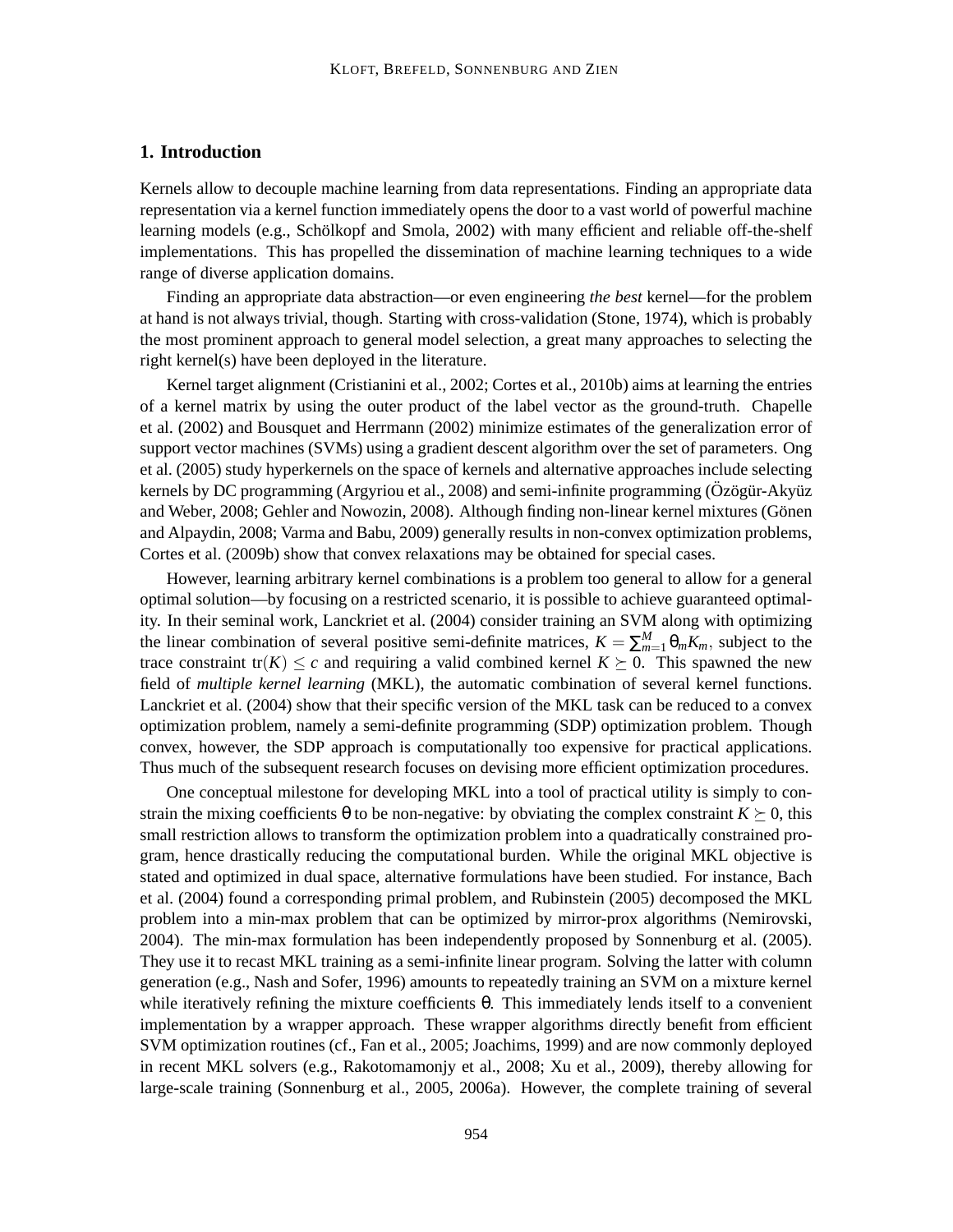SVMs can still be prohibitive for large data sets. For this reason, Sonnenburg et al. (2005) also propose to interleave the SILP with the SVM training which reduces the training time drastically. Alternative optimization schemes include level-set methods (Xu et al., 2009) and second order approaches (Chapelle and Rakotomamonjy, 2008). Szafranski et al. (2010), Nath et al. (2009), and Bach (2009) study composite and hierarchical kernel learning approaches. Finally, Zien and Ong (2007) and Ji et al. (2009) provide extensions for multi-class and multi-label settings, respectively.

Today, there exist two major families of multiple kernel learning models. The first is characterized by Ivanov regularization (Ivanov et al., 2002) over the mixing coefficients (Rakotomamonjy et al., 2007; Zien and Ong, 2007). For the Tikhonov-regularized optimization problem (Tikhonov and Arsenin, 1977), there is an additional parameter controlling the regularization of the mixing coefficients (Varma and Ray, 2007).

All the above mentioned multiple kernel learning formulations promote *sparse* solutions in terms of the mixing coefficients. The desire for sparse mixtures originates in practical as well as theoretical reasons. First, sparse combinations are easier to interpret. Second, irrelevant (and possibly expensive) kernels functions do not need to be evaluated at testing time. Finally, sparseness appears to be handy also from a technical point of view, as the additional simplex constraint  $\|\theta\|_1 \leq 1$  simplifies derivations and turns the problem into a linearly constrained program. Nevertheless, sparseness is not always beneficial in practice and sparse MKL is frequently observed to be outperformed by a regular SVM using an unweighted-sum kernel  $K = \sum_m K_m$  (Cortes et al., 2008).

Consequently, despite all the substantial progress in the field of MKL, there still remains an unsatisfied need for an approach that is really useful for practical applications: a model that has a good chance of improving the accuracy (over a plain sum kernel) together with an implementation that matches today's standards (i.e., that can be trained on 10,000s of data points in a reasonable time). In addition, since the field has grown several competing MKL formulations, it seems timely to consolidate the set of models. In this article we argue that all of this is now achievable.

#### **1.1 Outline of the Presented Achievements**

On the theoretical side, we cast multiple kernel learning as a general regularized risk minimization problem for arbitrary convex loss functions, Hilbertian regularizers, and arbitrary norm-penalties on θ. We first show that the above mentioned Tikhonov and Ivanov regularized MKL variants are equivalent in the sense that they yield the same set of hypotheses. Then we derive a dual representation and show that a variety of methods are special cases of our objective. Our optimization problem subsumes state-of-the-art approaches to multiple kernel learning, covering sparse and nonsparse MKL by arbitrary *p*-norm regularization ( $1 \le p \le \infty$ ) on the mixing coefficients as well as the incorporation of prior knowledge by allowing for non-isotropic regularizers. As we demonstrate, the *p*-norm regularization includes both important special cases (sparse 1-norm and plain sum ∞-norm) and offers the potential to elevate predictive accuracy over both of them.

With regard to the implementation, we introduce an appealing and efficient optimization strategy which grounds on an exact update in closed-form in the θ-step; hence rendering expensive semiinfinite and first- or second-order gradient methods unnecessary. By using proven working set optimization for SVMs, *p*-norm MKL can now be trained highly efficiently for all *p*; in particular, we outpace other current 1-norm MKL implementations. Moreover our implementation employs kernel caching techniques, which enables training on ten thousands of data points or thousands of kernels respectively. In contrast, most competing MKL software require all kernel matrices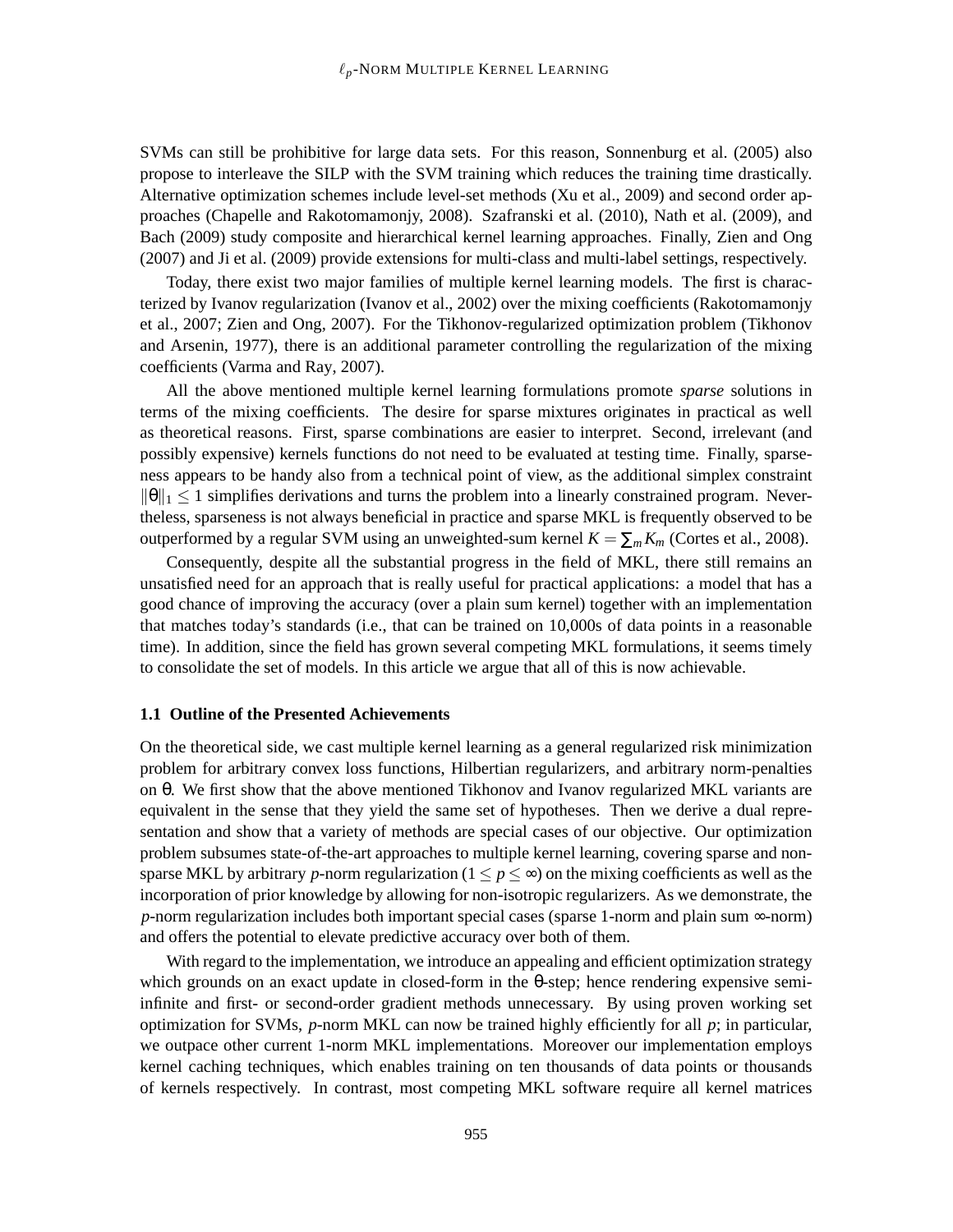to be stored completely in memory, which restricts these methods to small data sets with limited numbers of kernels. Our implementation is freely available within the SHOGUN machine learning toolbox available at http://www.shogun-toolbox.org/. See also our supplementary homepage: http://doc.ml.tu-berlin.de/nonsparse\_mkl/.

Our claims are backed up by experiments on artificial and real world data sets representing diverse, relevant and challenging problems from the application domain of bioinformatics. Using artificial data, we investigate the impact of the p-norm on the test error as a function of the size of the true sparsity pattern. The real world problems include subcellular localization of proteins, transcription start site detection, and enzyme function prediction. The results demonstrate (i) that combining kernels is now tractable on large data sets, (ii) that it can provide cutting edge classification accuracy, and (iii) that depending on the task at hand, different kernel mixture regularizations are required for achieving optimal performance.

We also present a theoretical analysis of non-sparse MKL. We introduce a novel  $\ell_1$ -to- $\ell_p$  conversion technique and use it to derive generalization bounds. Based on these, we perform a case study to compare an exemplary sparse with a non-sparse learning scenario. We show that in the sparse scenario  $\ell_{p>1}$ -norm MKL yields a strictly better generalization bound than  $\ell_1$ -norm MKL, while in the non-sparse scenario it is the other way around.

The remainder is structured as follows. We derive non-sparse MKL in Section 2 and discuss relations to existing approaches in Section 3. Section 4.3 introduces the novel optimization strategy and its implementation. We report on theoretical results in Section 5 and on our empirical results in Section 6. Section 7 concludes.

#### 1.1.1 RELATED WORK

A basic version of this work appeared in NIPS 2009 (Kloft et al., 2009a). The present article additionally offers a more general and complete derivation of the main optimization problem, exemplary applications thereof, a simple algorithm based on a closed-form solution, technical details of the implementation, a theoretical analysis, and additional experimental results. Parts of Section 5 are based on Kloft et al. (2010) the present analysis however extends the previous publication by a novel conversion technique, an illustrative case study, tighter bounds, and an improved presentation.

In related papers, non-sparse MKL has been applied, extended, and further analyzed by several researchers since its initial publication in Kloft et al. (2008), Cortes et al. (2009a), and Kloft et al. (2009a): Varma and Babu (2009) derive a projected gradient-based optimization method for  $\ell_2$ -norm MKL. Yu et al. (2010) present a more general dual view of  $\ell_2$ -norm MKL and show advantages of  $\ell_2$ -norm over an unweighted-sum kernel SVM on six bioinformatics data sets. Cortes et al. (2010a) provide generalization bounds for  $\ell_1$ - and  $\ell_{p\leq 2}$ -norm MKL. The analytical optimization method presented in this paper was independently and in parallel discovered by Xu et al. (2010) and has also been studied in Roth and Fischer (2007) and Ying et al. (2009) for  $\ell_1$ -norm MKL, and in Szafranski et al. (2010) and Nath et al. (2009) for composite kernel learning on small and medium scales.

# **2. Multiple Kernel Learning—A Unifying View**

In this section we cast multiple kernel learning into a unified framework: we present a regularized loss minimization formulation with additional norm constraints on the kernel mixing coefficients.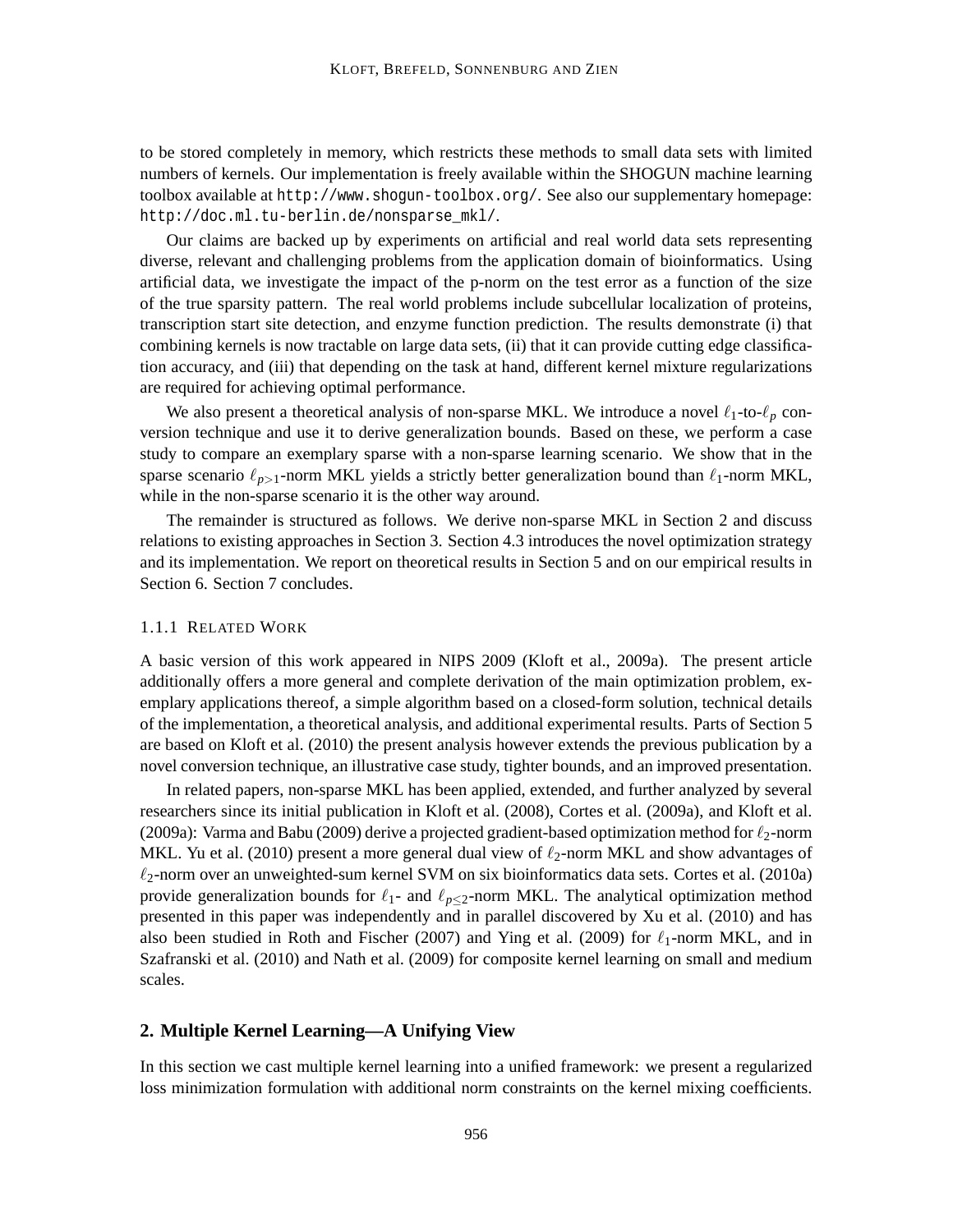We show that it comprises many popular MKL variants currently discussed in the literature, including seemingly different ones.

We derive generalized dual optimization problems without making specific assumptions on the norm regularizers or the loss function, beside that the latter is convex. As a special case we derive  $\ell_p$ -norm MKL in Section 4. In addition, our formulation covers binary classification and regression tasks and can easily be extended to multi-class classification and structural learning settings using appropriate convex loss functions and joint kernel extensions (cf. Section 3). Prior knowledge on kernel mixtures and kernel asymmetries can be incorporated by non-isotropic norm regularizers.

# **2.1 Preliminaries**

We begin with reviewing the classical supervised learning setup. Given a labeled sample  $\mathcal{D} =$  $\{(x_i, y_i)\}_{i=1\ldots,n}$ , where the  $x_i$  lie in some input space X and  $y_i \in \mathcal{Y} \subset \mathbb{R}$ , the goal is to find a hypothesis  $h \in H$ , that generalizes well on new and unseen data. Regularized risk minimization returns a minimizer *h* ∗ ,

$$
h^* \in \operatorname{argmin}_h \mathrm{R}_{\text{emp}}(h) + \lambda \Omega(h),
$$

where  $R_{emp}(h) = \frac{1}{n} \sum_{i=1}^{n} V(h(x_i), y_i)$  is the empirical risk of hypothesis *h* w.r.t. a convex loss function  $V : \mathbb{R} \times \gamma \to \mathbb{R}, \Omega : H \to \mathbb{R}$  is a regularizer, and  $\lambda > 0$  is a trade-off parameter. We consider linear models of the form

$$
h_{\tilde{w},b}(x) = \langle \tilde{w}, \psi(x) \rangle + b,\tag{1}
$$

together with a (possibly non-linear) mapping  $\psi : \mathcal{X} \to \mathcal{H}$  to a Hilbert space  $\mathcal{H}$  (e.g., Schölkopf et al., 1998; Müller et al., 2001) and constrain the regularization to be of the form  $\Omega(h) = \frac{1}{2} ||\tilde{w}||_2^2$ which allows to kernelize the resulting models and algorithms. We will later make use of kernel functions  $k(x, x') = \langle \psi(x), \psi(x') \rangle_{\mathcal{H}}$  to compute inner products in  $\mathcal{H}$ .

### **2.2 Regularized Risk Minimization with Multiple Kernels**

When learning with multiple kernels, we are given *M* different feature mappings  $\psi_m : X \to \mathcal{H}_m$ ,  $m =$ 1,...*M*, each giving rise to a reproducing kernel  $k_m$  of  $H_m$ . Convex approaches to multiple kernel learning consider linear kernel mixtures  $k_{\theta} = \sum \theta_m k_m$ ,  $\theta_m \ge 0$ . Compared to Equation (1), the primal model for learning with multiple kernels is extended to

$$
h_{\tilde{w},b,\theta}(x) = \sum_{m=1}^{M} \sqrt{\theta_m} \langle \tilde{w}_m, \psi_m(x) \rangle_{\mathcal{H}_m} + b = \langle \tilde{w}, \psi_{\theta}(x) \rangle_{\mathcal{H}} + b
$$

where the parameter vector  $\tilde{w}$  and the composite feature map  $\psi_{\theta}$  have a block structure  $\tilde{w} = (\tilde{w}_1^\dagger, \dots, \tilde{w}_n)$  $\tilde{w}_M^{\top}$  and  $\psi_\theta = \sqrt{\theta_1} \psi_1 \times \ldots \times \sqrt{\theta_M} \psi_M$ , respectively.

In learning with multiple kernels we aim at minimizing the loss on the training data w.r.t. the optimal kernel mixture  $\sum_{m=1}^{M} \theta_m k_m$  in addition to regularizing θ to avoid overfitting. Hence, in terms of regularized risk minimization, the optimization problem becomes

$$
\inf_{\tilde{w},b,\theta:\theta\geq 0} \quad \frac{1}{n}\sum_{i=1}^n V\left(\sum_{m=1}^M \sqrt{\theta_m} \langle \tilde{w}_m,\psi_m(x_i)\rangle_{\mathcal{H}_m} + b,\ y_i\right) + \frac{\lambda}{2}\sum_{m=1}^M \|\tilde{w}_m\|_{\mathcal{H}_m}^2 + \tilde{\mu}\tilde{\Omega}[\theta],\tag{2}
$$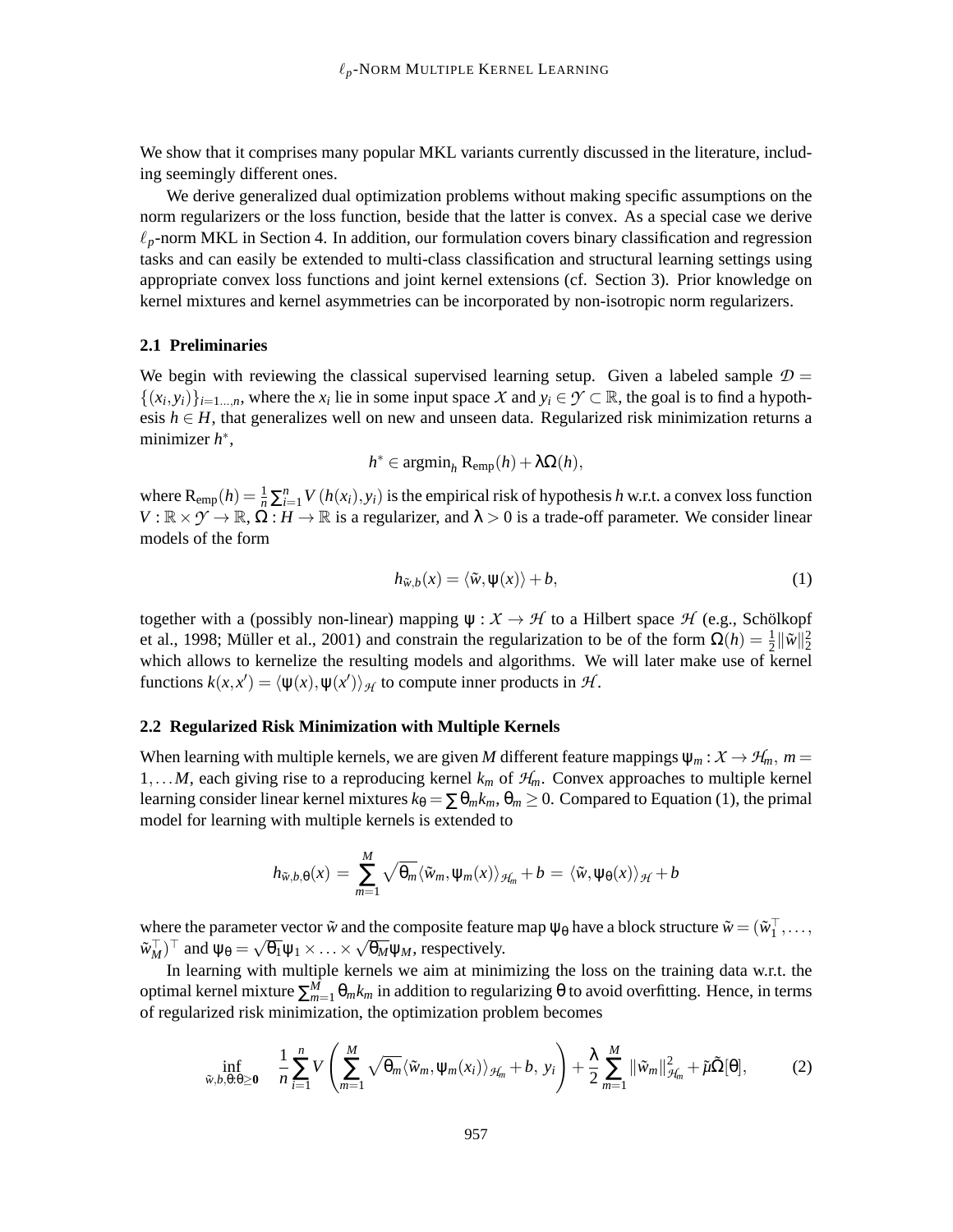for  $\tilde{\mu} > 0$ . Note that the objective value of Equation (2) is an upper bound on the training error. Previous approaches to multiple kernel learning employ regularizers of the form  $\tilde{\Omega}(\theta) = ||\theta||_1$  to promote sparse kernel mixtures. In contrast, we propose to use convex regularizers of the form  $\tilde{\Omega}(\theta) = \|\theta\|^2$ , where  $\|\cdot\|^2$  is an arbitrary norm in  $\mathbb{R}^M$ , possibly allowing for non-sparse solutions and the incorporation of prior knowledge. The non-convexity arising from the  $\sqrt{\theta_m}$ *w*<sub>*m*</sub> product in the loss term of Equation (2) is not inherent and can be resolved by substituting  $w_m \leftarrow \sqrt{\theta_m} \tilde{w}_m$ . Furthermore, the regularization parameter and the sample size can be decoupled by introducing  $\tilde{C}$  = 1  $\frac{1}{n\lambda}$  (and adjusting  $\mu \leftarrow \frac{\tilde{\mu}}{\lambda}$ ) which has favorable scaling properties in practice. We obtain the following convex optimization problem (Boyd and Vandenberghe, 2004) that has also been considered by Varma and Ray (2007) for hinge loss and an  $\ell_1$ -norm regularizer

$$
\inf_{w,b,\theta:\theta\geq 0} \quad \tilde{C} \sum_{i=1}^n V\left(\sum_{m=1}^M \langle w_m, \psi_m(x_i) \rangle_{\mathcal{H}_m} + b, \ y_i\right) + \frac{1}{2} \sum_{m=1}^M \frac{\|w_m\|_{\mathcal{H}_m}^2}{\theta_m} + \mu \|\theta\|^2,\tag{3}
$$

where we use the convention that  $\frac{t}{0} = 0$  if  $t = 0$  and  $\infty$  otherwise.

An alternative approach has been studied by Rakotomamonjy et al. (2007) and Zien and Ong (2007), again using hinge loss and  $\ell_1$ -norm. They upper bound the value of the regularizer  $\|\theta\|_1 \leq 1$ and incorporate the regularizer as an additional constraint into the optimization problem. For *C* > 0 and hinge loss, they arrive at the following problem which is the primary object of investigation in this paper.

#### 2.2.1 GENERAL PRIMAL MKL OPTIMIZATION PROBLEM

$$
\inf_{w,b,\theta:\theta\geq 0} \quad C \sum_{i=1}^{n} V\Big(\sum_{m=1}^{M} \langle w_m, \psi_m(x_i) \rangle_{\mathcal{H}_m} + b, \ y_i\Big) + \frac{1}{2} \sum_{m=1}^{M} \frac{\|w_m\|_{\mathcal{H}_m}^2}{\theta_m} \tag{4}
$$
\n
$$
\text{s.t.} \quad \|\theta\|^2 \leq 1.
$$

It is important to note here that, while the Tikhonov regularization in (3) has *two* regularization parameters (*C* and *µ*), the above Ivanov regularization (4) has only *one* (*C* only). Our first contribution shows that, despite the additional regularization parameter, both MKL variants are equivalent, in the sense that traversing the regularization paths yields the same binary classification functions.

**Theorem 1** Let  $\|\cdot\|$  be a norm on  $\mathbb{R}^M$  and V a convex loss function. Suppose for the optimal  $w^*$  in *Optimization Problem* (4) *it holds*  $w^* \neq 0$ *. Then, for each pair* ( $\tilde{C}, \mu$ ) *there exists*  $C > 0$  *such that for each optimal solution*  $(w, b, \theta)$  *of Equation* (3) *using*  $(\tilde{C}, \mu)$ *, we have that*  $(w, b, \kappa\theta)$  *is also an optimal solution of Optimization Problem* (4) *using C, and vice versa, where* κ > 0 *is a multiplicative constant.*

For the proof we need Prop. 12, which justifies switching from Ivanov to Tikhonov regularization, and back, if the regularizer is tight. We refer to Appendix A for the proposition and its proof.

**Proof of Theorem 1** Let be  $(\tilde{C}, \mu) > 0$ . In order to apply Prop. 12 to (3), we show that condition (31) in Prop. 12 is satisfied, that is, that the regularizer is tight.

Suppose on the contrary, that Optimization Problem (4) yields the same infimum regardless of whether we require

$$
\|\theta\|^2\leq 1,
$$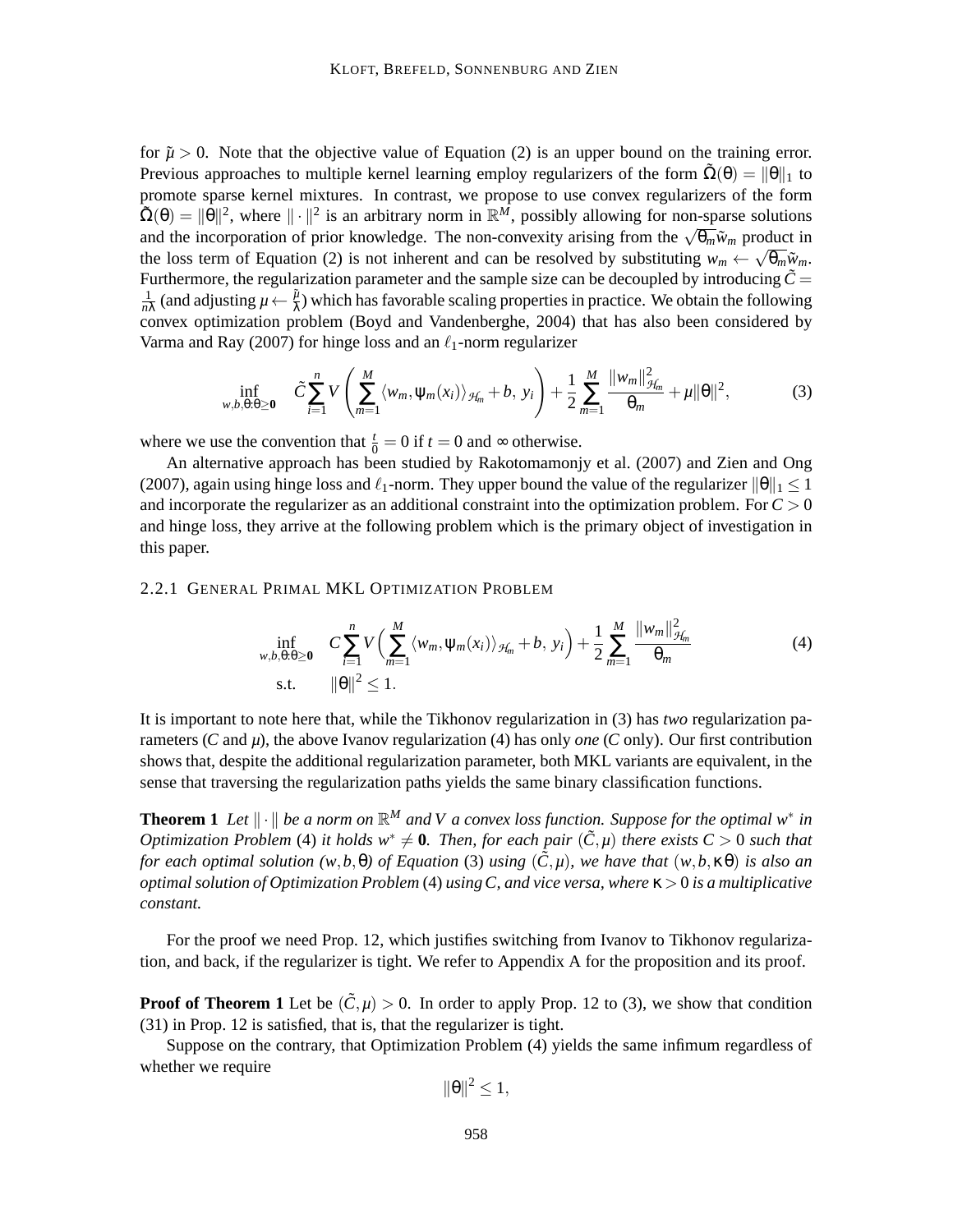or not. Then this implies that in the optimal point we have  $\sum_{m=1}^{M} \frac{||w_m^*||_2^2}{\theta_m^*} = 0$ , hence,

$$
\frac{\|w_m^*\|_2^2}{\theta_m^*} = 0, \ \ \forall \ m = 1, \dots, M. \tag{5}
$$

Since all norms on  $\mathbb{R}^M$  are equivalent (e.g., Rudin, 1991), there exists a  $L < \infty$  such that  $\|\theta^*\|_{\infty} \le$  $L\|\theta^*\|$ . In particular, we have  $\|\theta^*\|_{\infty} < \infty$ , from which we conclude by (5), that  $w_m = 0$  holds for all *m*, which contradicts our assumption.

Hence, Prop. 12 can be applied,<sup>1</sup> which yields that (3) is equivalent to

$$
\inf_{w,b,\theta} \quad \tilde{C} \sum_{i=1}^{n} V\Big(\sum_{m=1}^{M} \langle w_m, \psi_m(x) \rangle + b, \ y_i\Big) + \frac{1}{2} \sum_{m=1}^{M} \frac{||w_m||_2^2}{\theta_m}
$$
\n
$$
\text{s.t.} \quad ||\theta||^2 \le \tau,
$$

for some  $\tau > 0$ . Consider the optimal solution  $(w^*, b^*, \theta^*)$  corresponding to a given parametrization  $(\tilde{C}, \tau)$ . For any  $\lambda > 0$ , the bijective transformation  $(\tilde{C}, \tau) \mapsto (\lambda^{-1/2} \tilde{C}, \lambda \tau)$  will yield  $(w^*, b^*, \lambda^{1/2} \theta^*)$ as optimal solution. Applying the transformation with  $\lambda := 1/\tau$  and setting  $C = \tilde{C}\tau^{\frac{1}{2}}$  as well as  $\kappa = \tau^{-1/2}$  yields Optimization Problem (4), which was to be shown.

Zien and Ong (2007) also show that the MKL optimization problems by Bach et al. (2004), Sonnenburg et al. (2006a), and their own formulation are equivalent. As a main implication of Theorem 1 and by using the result of Zien and Ong it follows that the optimization problem of Varma and Ray (2007) lies in the same equivalence class as Bach et al. (2004), Sonnenburg et al. (2006a), Rakotomamonjy et al. (2007) and Zien and Ong (2007). In addition, our result shows the coupling between trade-off parameter*C* and the regularization parameter *µ* in Equation (3): tweaking one also changes the other and vice versa. Theorem 1 implies that optimizing *C* in Optimization Problem (4) implicitly searches the regularization path for the parameter  $\mu$  of Equation (3). In the remainder, we will therefore focus on the formulation in Optimization Problem (4), as a single parameter is preferable in terms of model selection.

## **2.3 MKL in Dual Space**

In this section we study the generalized MKL approach of the previous section in the dual space. Let us begin with rewriting Optimization Problem (4) by expanding the decision values into slack variables as follows

$$
\inf_{w,b,t,\theta} C \sum_{i=1}^{n} V(t_i, y_i) + \frac{1}{2} \sum_{m=1}^{M} \frac{\|w_m\|_{\mathcal{H}_m}^2}{\theta_m}
$$
\ns.t. 
$$
\forall i: \sum_{m=1}^{M} \langle w_m, \psi_m(x_i) \rangle_{\mathcal{H}_m} + b = t_i; \quad ||\theta||^2 \le 1; \quad \theta \ge \mathbf{0},
$$
\n(6)

where  $\|\cdot\|$  is an arbitrary norm in  $\mathbb{R}^m$  and  $\|\cdot\|_{\mathcal{H}_M}$  denotes the Hilbertian norm of  $\mathcal{H}_m$ . Applying Lagrange's theorem re-incorporates the constraints into the objective by introducing Lagrangian

<sup>1.</sup> Note that after a coordinate transformation, we can assume that  $H$  is finite dimensional (see Schölkopf et al., 1999).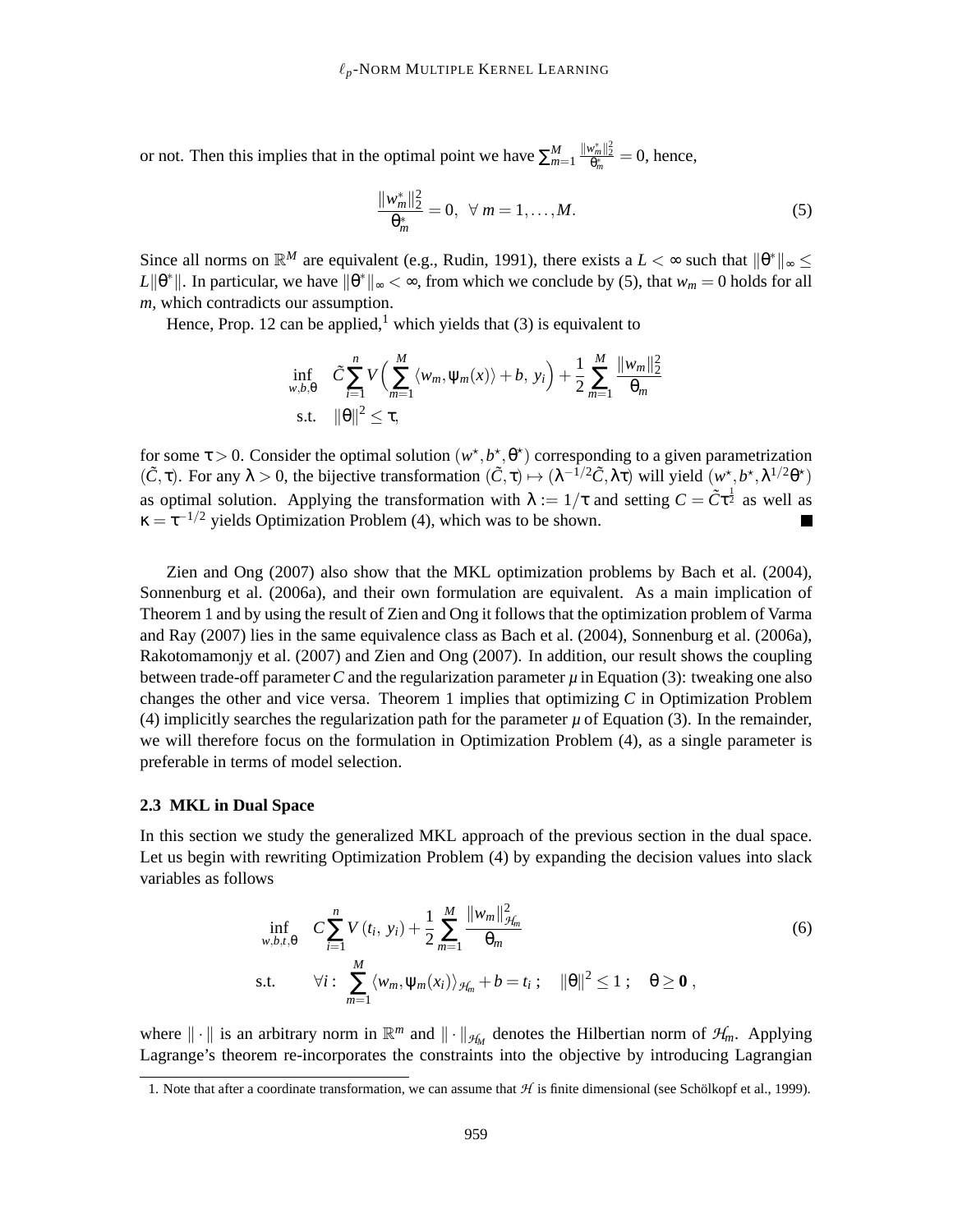multipliers  $\alpha \in \mathbb{R}^n$ ,  $\beta \in \mathbb{R}_+$ , and  $\gamma \in \mathbb{R}^M$ . The Lagrangian saddle point problem is then given by

$$
\sup_{\substack{\alpha,\beta,\gamma:\ \beta>0\\ \beta\geq 0,\gamma\geq 0}} \inf_{w,b,t,\theta} C \sum_{i=1}^n V(t_i, y_i) + \frac{1}{2} \sum_{m=1}^M \frac{||w_m||_{\mathcal{H}_m}^2}{\theta_m} \n- \sum_{i=1}^n \alpha_i \left( \sum_{m=1}^M \langle w_m, \psi_m(x_i) \rangle_{\mathcal{H}_m} + b - t_i \right) + \beta \left( \frac{1}{2} ||\theta||^2 - \frac{1}{2} \right) - \gamma^{\top} \theta.
$$

Denoting the Lagrangian by  $\mathcal L$  and setting its first partial derivatives with respect to  $w$  and  $b$  to 0 reveals the optimality conditions

$$
\mathbf{1}^{\top} \alpha = 0;
$$
  

$$
w_m = \theta_m \sum_{i=1}^n \alpha_i \psi_m(x_i), \ \forall m = 1, ..., M.
$$

Resubstituting the above equations yields

$$
\sup_{\substack{\alpha,\beta,\gamma:\mathbf{1}^\top\alpha=0,\quad t,\theta\\ \beta\geq 0,\gamma\geq 0}} \inf_{t,\theta} C \sum_{i=1}^n \left(V(t_i,\ y_i) + \alpha_i t_i\right) - \frac{1}{2} \sum_{m=1}^M \theta_m \alpha^\top K_m \alpha + \beta \left(\frac{1}{2} \|\theta\|^2 - \frac{1}{2}\right) - \gamma^\top \theta,
$$

which can also be written as

$$
\sup_{\substack{\alpha,\beta,\gamma\;\; \mathbf{1}^\top\alpha=0,\\ \beta\geq 0,\gamma\geq \mathbf{0}}}-C\sum_{i=1}^n\sup_{t_i}\left(-\frac{\alpha_i}{C}t_i-V\left(t_i,\;y_i\right)\right)-\beta\sup_{\theta}\left(\frac{1}{\beta}\sum_{m=1}^M\big(\frac{1}{2}\alpha^\top K_m\alpha+\gamma_m\big)\theta_m-\frac{1}{2}\|\theta\|^2\right)-\frac{1}{2}\beta.
$$

As a consequence, we now may express the Lagrangian  $as^2$ 

$$
\sup_{\alpha,\beta,\gamma:\mathbf{1}^\top\alpha=0,\beta\geq 0,\gamma\geq\mathbf{0}} -C\sum_{i=1}^n V^*\left(-\frac{\alpha_i}{C},y_i\right)-\frac{1}{\beta}\left\|\left(\frac{1}{2}\alpha^\top K_m\alpha+\gamma_m\right)_{m=1}^M\right\|_*^2-\frac{1}{2}\beta,\tag{7}
$$

where  $h^*(x) = \sup_u x^\perp u - h(u)$  denotes the Fenchel-Legendre conjugate of a function *h* and  $\|\cdot\|$  $\|\cdot\|_*^2$  denotes the *dual norm*, that is, the norm defined via the identity  $\frac{1}{2} \|\cdot\|_*^2 := (\frac{1}{2})$ following, we call  $V^*$  the *dual loss*. Equation (7) now has to be maximized with respect to the  $\frac{1}{2} \| \cdot \|^2$ <sup>\*</sup>. In the dual variables  $\alpha, \beta$ , subject to  $1^{\perp} \alpha = 0$  and  $\beta \ge 0$ . Let us ignore for a moment the non-negativity constraint on β and solve  $\partial \mathcal{L}/\partial \beta = 0$  for the unbounded β. Setting the partial derivative to zero allows to express the optimal  $\beta$  as

$$
\beta = \left\| \left( \frac{1}{2} \alpha^{\top} K_m \alpha + \gamma_m \right)_{m=1}^M \right\|_*.
$$
\n(8)

Obviously, at optimality, we always have  $β ≥ 0$ . We thus discard the corresponding constraint from the optimization problem and plugging Equation (8) into Equation (7) results in the following *dual* optimization problem:

2. We employ the notation  $s = (s_1, \ldots, s_M)^\top = (s_m)_{m=1}^M$  for  $s \in \mathbb{R}^M$ .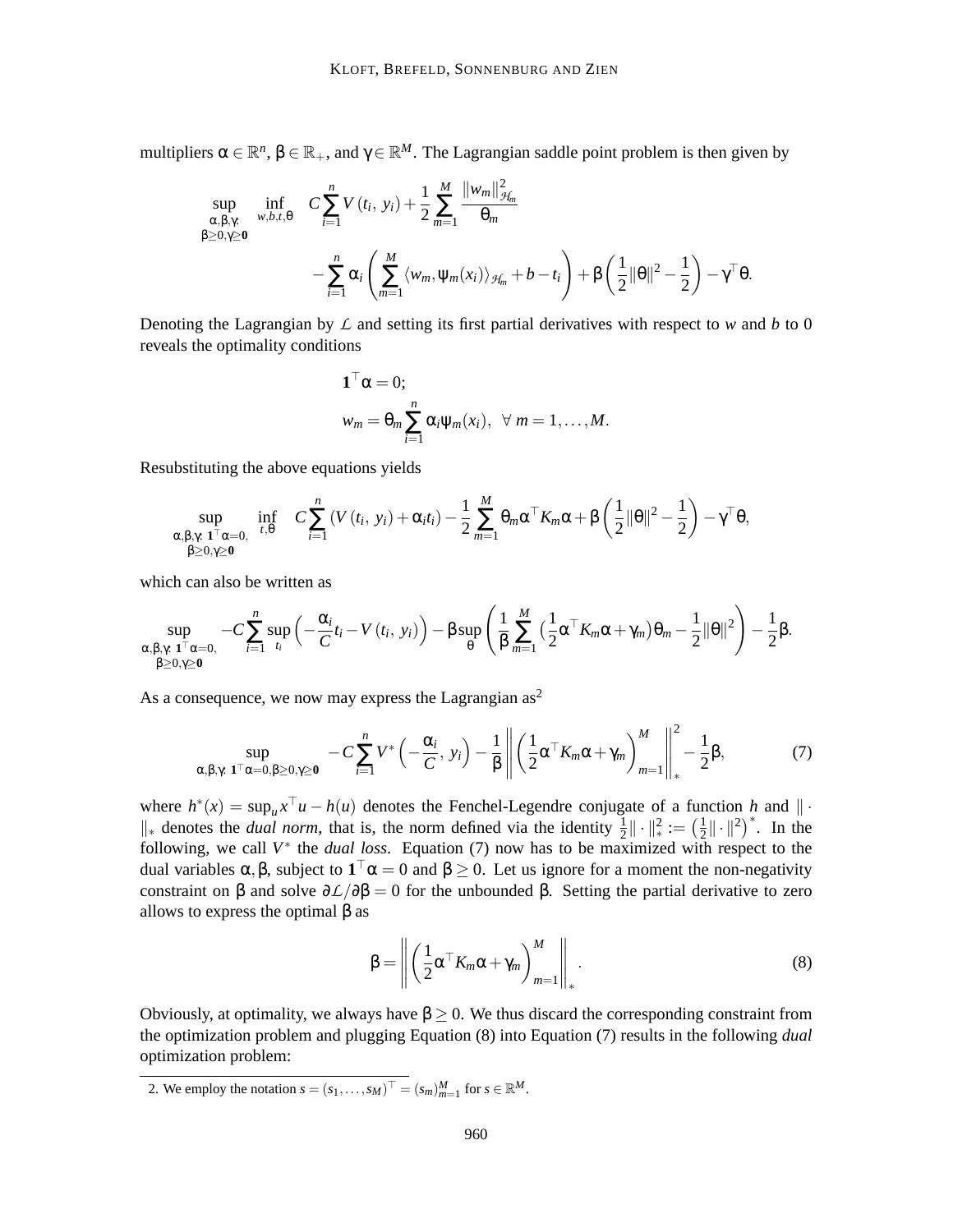#### 2.3.1 GENERAL DUAL MKL OPTIMIZATION PROBLEM

$$
\sup_{\alpha,\gamma:\;{\bf 1}^\top\alpha=0,\gamma\geq {\bf 0}}\; -C\sum_{i=1}^nV^*\left(-\frac{\alpha_i}{C},\;y_i\right)-\left\|\left(\frac{1}{2}\alpha^\top K_m\alpha+\gamma_m\right)_{m=1}^M\right\|_*.\tag{9}
$$

The above dual generalizes multiple kernel learning to arbitrary convex loss functions and norms.<sup>3</sup> Note that for the most common choices of norms (for example,  $\ell_p$ -norm, weighted  $\ell_p$ norms, and sum of  $\ell_p$ -norms; but not the norms discussed in Section 3.5) it holds  $\gamma^* = 0$  in the optimal point so that the γ-term can be discarded and the above reduces to an optimization problem that solely depends on  $\alpha$ . Also note that if the loss function is continuous (e.g., hinge loss), the supremum is also a maximum. The threshold *b* can be recovered from the solution by applying the KKT conditions.

The above dual can be characterized as follows. We start by noting that the expression in Optimization Problem (9) is a composition of two terms, first, the left hand side term, which depends on the conjugate loss function  $V^*$ , and, second, the right hand side term which depends on the conjugate norm. The right hand side can be interpreted as a regularizer on the quadratic terms that, according to the chosen norm, smoothens the solutions. Hence we have a decomposition of the dual into a loss term (in terms of the dual loss) and a regularizer (in terms of the dual norm). For a specific choice of a pair  $(V, \| \cdot \|)$  we can immediately recover the corresponding dual by computing the pair of conjugates  $(V^*, \|\cdot\|_*)$  (for a comprehensive list of dual losses see Rifkin and Lippert, 2007, Table 3). In the next section, this is illustrated by means of well-known loss functions and regularizers.

At this point we would like to highlight some properties of Optimization Problem (9) that arise due to our dualization technique. While approaches that firstly apply the representer theorem and secondly optimize in the primal such as Chapelle (2006) also can employ general loss functions, the resulting loss terms depend on all optimization variables. By contrast, in our formulation the dual loss terms are of a much simpler structure and they only depend on a single optimization variable α*i* . A similar dualization technique yielding singly-valued dual loss terms is presented in Rifkin and Lippert (2007); it is based on Fenchel duality and limited to strictly positive definite kernel matrices. Our technique, which uses Lagrangian duality, extends the latter by allowing for positive semi-definite kernel matrices.

#### **3. Recovering Previous MKL Formulations as Special Instances**

In this section we show that existing MKL-based learners are subsumed by the generalized formulation in Optimization Problem (9). It is helpful for what is coming up to note that for most (but not all; see Section 3.5) choices of norms it holds  $\gamma^* = 0$  in the generalized dual MKL problem (9), so that it simplifies to:

$$
\sup_{\alpha: \; \mathbf{1}^\top \alpha = 0} \; -C \sum_{i=1}^n V^* \left( -\frac{\alpha_i}{C}, \; y_i \right) - \frac{1}{2} \left\| \left( \alpha^\top K_m \alpha \right)_{m=1}^M \right\|_*.
$$

<sup>3.</sup> We can even employ non-convex losses and still the dual will be a convex problem; however, it might suffer from a duality gap.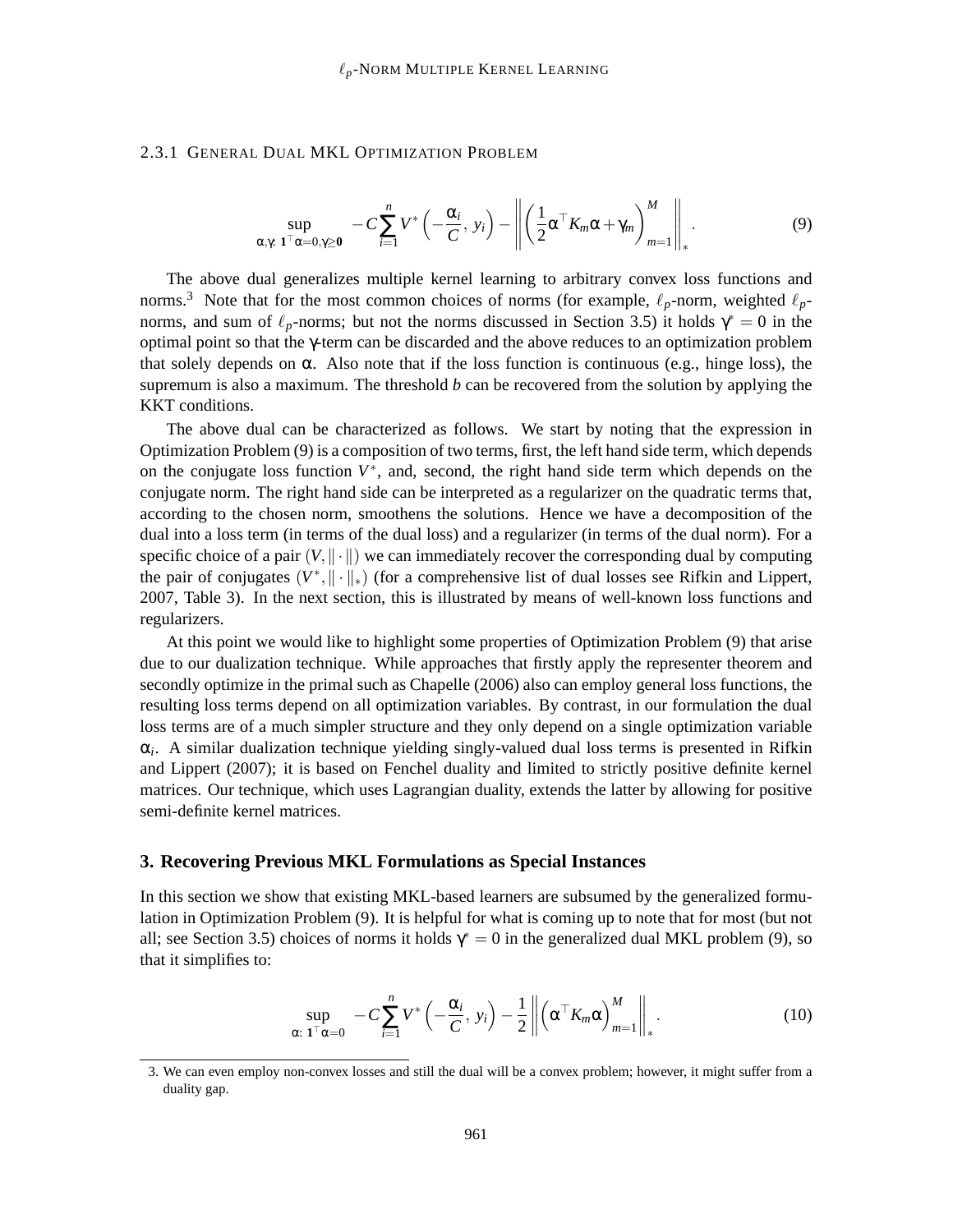#### **3.1 Support Vector Machines with Unweighted-Sum Kernels**

First, we note that the support vector machine with an unweighted-sum kernel can be recovered as a special case of our model. To see this, we consider the regularized risk minimization problem using the hinge loss function  $V(t, y) = \max(0, 1 - ty)$  and the regularizer  $\|\theta\|_{\infty}$ . We then can obtain the corresponding dual in terms of Fenchel-Legendre conjugate functions as follows.

We first note that the dual loss of the hinge loss is  $V^*(t, y) = \frac{t}{y}$  if  $-1 \le \frac{t}{y} \le 0$  and  $\infty$  elsewise (Rifkin and Lippert, 2007, Table 3). Hence, for each *i* the term  $V^*(-\frac{\alpha_i}{C}, y_i)$  of the generalized dual, that is, Optimization Problem (9), translates to  $-\frac{\alpha_i}{Cy}$  $\frac{\alpha_i}{C y_i}$ , provided that  $0 \leq \frac{\alpha_i}{y_i}$  $\frac{\alpha_i}{y_i} \leq C$ . Employing a variable substitution of the form  $\alpha_i^{\text{new}} = \frac{\alpha_i}{y_i}$  $\frac{\alpha_i}{y_i}$ , Optimization Problem (9) translates to

$$
\max_{\alpha,\gamma:\gamma\geq 0} \mathbf{1}^\top \alpha - \left\| \left( \frac{1}{2} \alpha^\top Y K_m Y \alpha + \gamma_m \right)_{m=1}^M \right\|_*, \quad \text{s.t.} \quad y^\top \alpha = 0 \text{ and } \mathbf{0} \leq \alpha \leq C \mathbf{1}, \qquad (11)
$$

where we denote  $Y = diag(y)$ . The primal  $\ell_{\infty}$ -norm penalty  $\|\theta\|_{\infty}$  is dual to  $\|\theta\|_1$ , hence, via the identity  $\|\cdot\|_* = \|\cdot\|_1$  the right hand side of the last equation translates to  $\sum_{m=1}^{M} \alpha^{\top} Y K_m Y \alpha$ , and we note that  $\gamma^* = 0$  in the optimal point. Combined with (11) this leads to the dual

$$
\max_{\alpha} \ \mathbf{1}^{\top} \alpha - \sum_{m=1}^{M} \alpha^{\top} Y K_m Y \alpha, \quad \text{s.t.} \quad y^{\top} \alpha = 0 \text{ and } \mathbf{0} \leq \alpha \leq C \mathbf{1},
$$

which is precisely an SVM with an unweighted-sum kernel.

# **3.2 QCQP MKL of Lanckriet et al. (2004)**

A common approach in multiple kernel learning is to employ regularizers of the form

$$
\Omega(\theta) = \|\theta\|_1. \tag{12}
$$

This so-called ℓ1-norm regularizers are specific instances of *sparsity-inducing* regularizers. The obtained kernel mixtures usually have a considerably large fraction of zero entries, and hence equip the MKL problem by the favor of interpretable solutions. Sparse MKL is a special case of our framework; to see this, note that the conjugate of (12) is  $\|\cdot\|_{\infty}$ . Recalling the definition of an  $\ell_p$ norm, the right hand side of Optimization Problem (9) translates to  $\max_{m \in \{1,\dots,M\}} \alpha^{\dagger} Y K_m Y \alpha$ . The maximum can subsequently be expanded into a slack variable ξ, resulting in

$$
\sup_{\alpha,\xi} \quad \mathbf{1}^\top \alpha - \xi
$$
\n
$$
\text{s.t.} \quad \forall \, m: \ \frac{1}{2} \alpha^\top Y K_m Y \alpha \le \xi \, ; \quad \mathbf{y}^\top \alpha = 0 \, ; \quad \mathbf{0} \le \alpha \le C \mathbf{1},
$$

which is the original QCQP formulation of MKL, firstly given by Lanckriet et al. (2004).

#### **3.3 A Smooth Variant of Group Lasso**

Yuan and Lin (2006) studied the following optimization problem for the special case  $\mathcal{H}_m = \mathbb{R}^{d_m}$  and  $\psi_m = id_{\mathbb{R}^{d_m}}$ , also known as group lasso,

$$
\min_{w} \quad \frac{C}{2} \sum_{i=1}^{n} \left( y_i - \sum_{m=1}^{M} \langle w_m, \psi_m(x_i) \rangle_{\mathcal{H}_m} \right)^2 + \frac{1}{2} \sum_{m=1}^{M} ||w_m||_{\mathcal{H}_m}.
$$
 (13)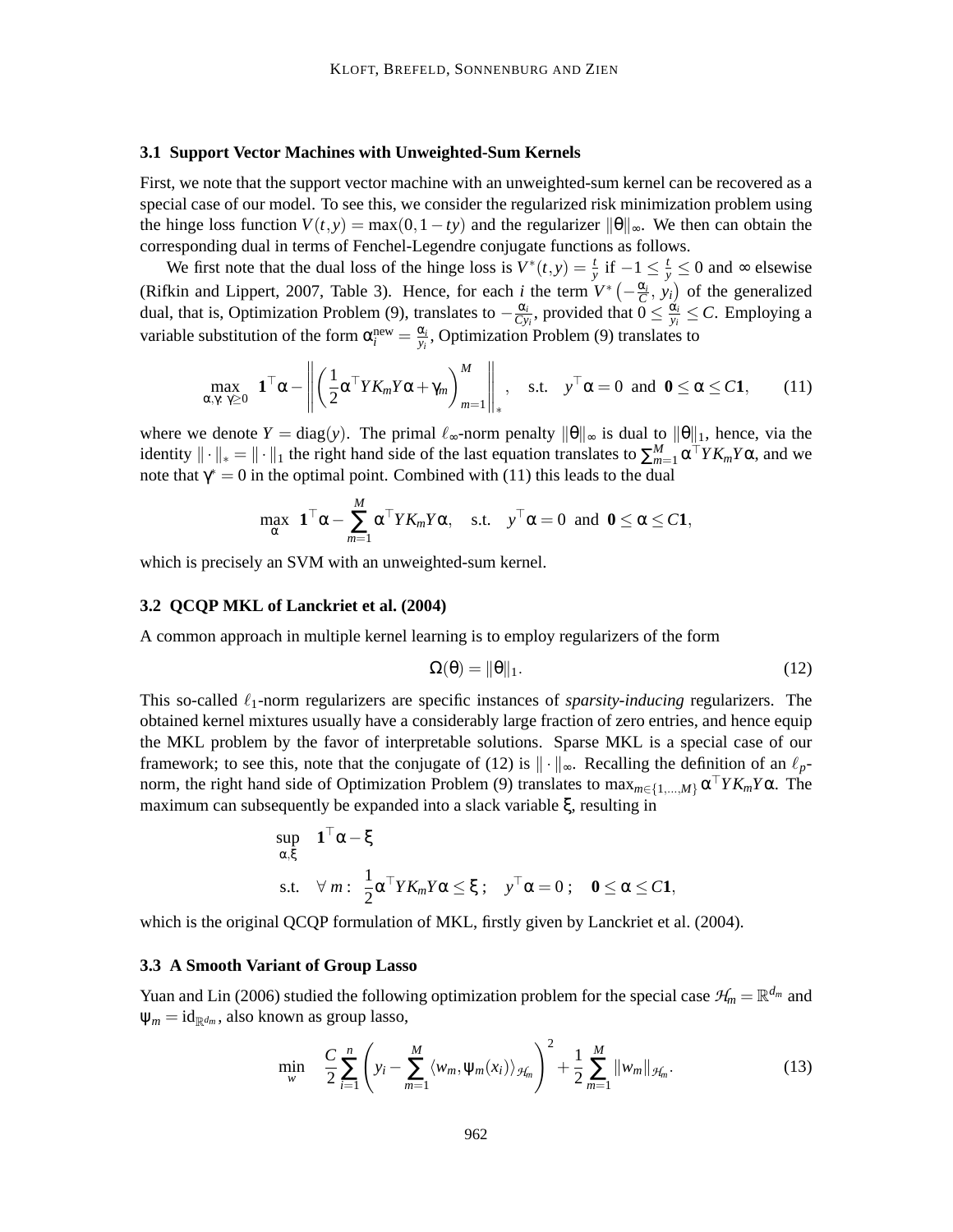The above problem has been solved by active set methods in the primal (Roth and Fischer, 2008). We sketch an alternative approach based on dual optimization. First, we note that Equation (13) can be equivalently expressed as (Micchelli and Pontil, 2005, Lemma 26)

$$
\inf_{w,\theta:\theta\geq 0} \quad \frac{C}{2} \sum_{i=1}^n \left( y_i - \sum_{m=1}^M \langle w_m, \psi_m(x_i) \rangle_{\mathcal{H}_m} \right)^2 + \frac{1}{2} \sum_{m=1}^M \frac{\|w_m\|_{\mathcal{H}_m}^2}{\theta_m}, \quad \text{s.t.} \quad \|\theta\|_1^2 \leq 1.
$$

The dual of  $V(t, y) = \frac{1}{2}(y - t)^2$  is  $V^*(t, y) = \frac{1}{2}t^2 + ty$  and thus the corresponding group lasso dual can be written as

$$
\max_{\alpha} \quad y^{\top} \alpha - \frac{1}{2C} ||\alpha||_2^2 - \frac{1}{2} \left\| \left( \alpha^{\top} Y K_m Y \alpha \right)_{m=1}^M \right\|_{\infty},
$$

which can be expanded into the following QCQP

$$
\sup_{\alpha,\xi} \quad y^{\top} \alpha - \frac{1}{2C} ||\alpha||_2^2 - \xi
$$
  
s.t.  $\forall m: \quad \frac{1}{2} \alpha^{\top} Y K_m Y \alpha \leq \xi.$ 

For small *n*, the latter formulation can be handled efficiently by QCQP solvers. However, the quadratic constraints caused by the non-smooth  $\ell_{\infty}$ -norm in the objective still are computationally too demanding. As a remedy, we propose the following unconstrained variant based on  $\ell_p$ -norms  $(1 < p < \infty)$ , given by

$$
\max_{\alpha} \quad y^{\top} \alpha - \frac{1}{2C} \|\alpha\|_2^2 - \frac{1}{2} \left\| \left( \alpha^{\top} Y K_m Y \alpha \right)_{m=1}^{M} \right\|_{p^*}.
$$

It is straightforward to verify that the above objective function is differentiable in any  $\alpha \in \mathbb{R}^n$  (in particular, notice that the  $\ell_p$ -norm function is differentiable for  $1 < p < \infty$ ) and hence the above optimization problem can be solved very efficiently by, for example, limited memory quasi-Newton descent methods (Liu and Nocedal, 1989).

#### **3.4 Density Level-Set Estimation**

Density level-set estimators are frequently used for anomaly/novelty detection tasks (Markou and Singh, 2003a,b). Kernel approaches, such as one-class SVMs (Schölkopf et al., 2001) and Support Vector Domain Descriptions (Tax and Duin, 1999) can be cast into our MKL framework by employing loss functions of the form  $V(t) = \max(0, 1-t)$ . This gives rise to the primal

$$
\inf_{w,\theta:\theta\geq 0} \quad C\sum_{i=1}^n \max\left(0,\sum_{m=1}^M \langle w_m,\psi_m(x_i)\rangle_{\mathcal{H}_m}\right) + \frac{1}{2}\sum_{m=1}^M \frac{\|w_m\|_{\mathcal{H}_m}^2}{\theta_m}, \quad \text{s.t.} \quad \|\theta\|^2 \leq 1.
$$

Noting that the dual loss is  $V^*(t) = t$  if  $-1 \le t \le 0$  and  $\infty$  elsewise, we obtain the following generalized dual

$$
\sup_{\alpha} \mathbf{1}^{\top} \alpha - \frac{1}{2} \left\| \left( \alpha^{\top} K_m \alpha \right)_{m=1}^{M} \right\|_{p^*}, \quad \text{s.t.} \quad \mathbf{0} \leq \alpha \leq C \mathbf{1},
$$

which has been studied by Sonnenburg et al. (2006a) and Rakotomamoniy et al. (2008) for  $\ell_1$ -norm, and by Kloft et al. (2009b) for  $\ell_p$ -norms.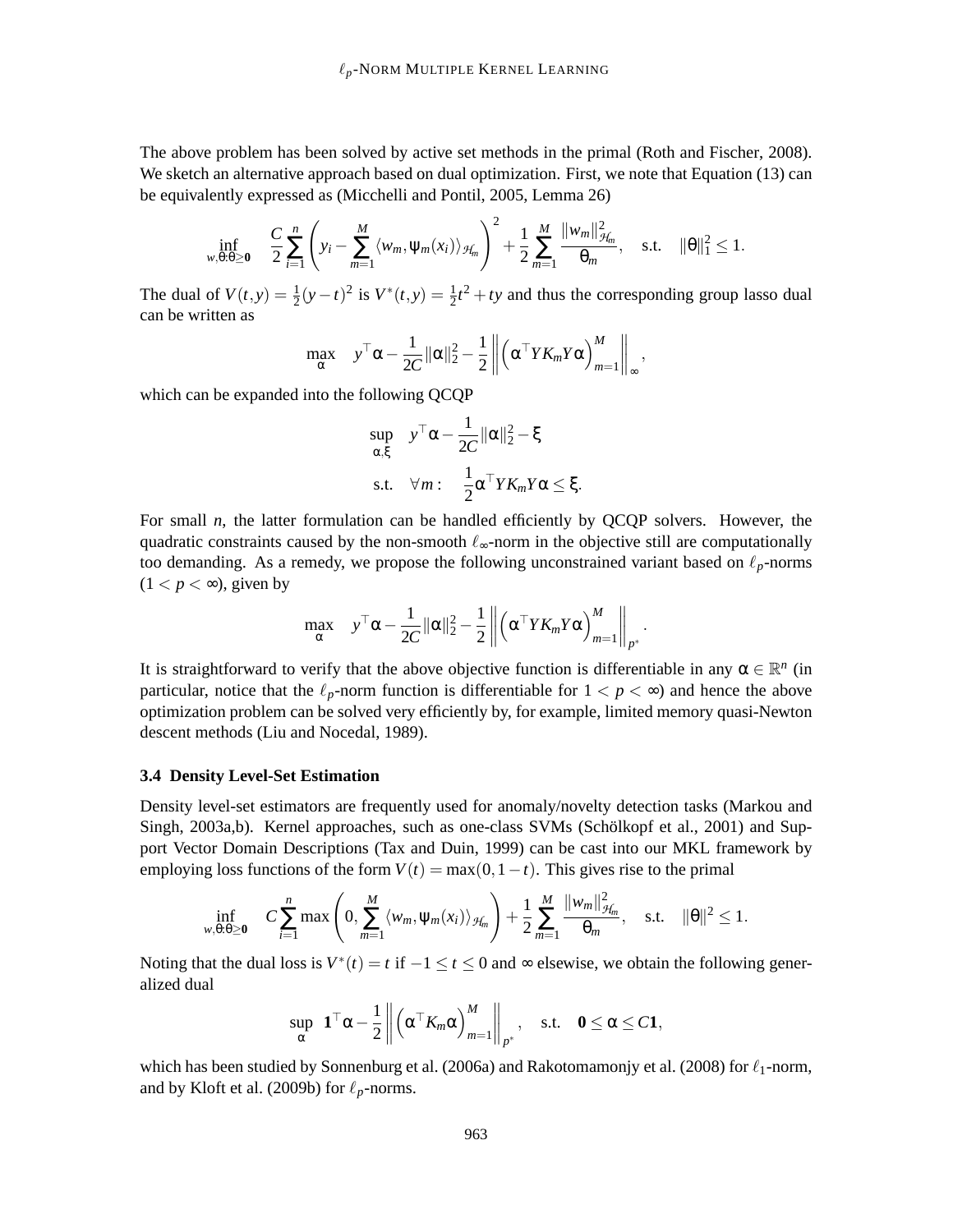#### **3.5 Non-Isotropic Norms**

In practice, it is often desirable for an expert to incorporate prior knowledge about the problem domain. For instance, an expert could provide estimates of the interactions of kernels  $\{K_1, ..., K_M\}$ in the form of an  $M \times M$  matrix  $E$ . Alternatively,  $E$  could be obtained by computing pairwise kernel alignments  $E_{ij} = \frac{\langle K_i, K_j \rangle}{\|K_i\| \|K_i\|}$  $\frac{\langle K_i, K_j \rangle}{\|K_i\| \|K_j\|}$  given a dot product on the space of kernels such as the Frobenius dot product (Ong et al., 2005). In a third scenario, *E* could be a diagonal matrix encoding the a priori importance of kernels—it might be known from pilot studies that a subset of the employed kernels is inferior to the remaining ones.

All those scenarios can be handled within our framework by considering non-isotropic regularizers of the form<sup>4</sup>

$$
\|\theta\|_{E^{-1}} = \sqrt{\theta^{\top} E^{-1} \theta} \text{ with } E \succ 0,
$$

where  $E^{-1}$  is the matrix inverse of *E*.

However, this choice of a norm is quite different from what we have seen before: let us consider Optimization Problem (9); for non-isotropic norms we in general do not have  $\gamma^* = 0$  in the optimal point so that this OP does not simplify to the dual (10) as in the subsections before. Instead we have to work with (9) directly. To this end, note that for the dual norm it holds  $(\frac{1}{2})$  $\frac{1}{2} \|\cdot\|_{E^{-1}}^2$ <sup>\*</sup> =  $\frac{1}{2}$  $\frac{1}{2} \| \cdot \|_E^2$ , so that we obtain from (9) the following dual

$$
\sup_{\alpha,\gamma:\; \mathbf{1}^\top \alpha = \mathbf{0}, \gamma \geq \mathbf{0}} \; -C \sum_{i=1}^n V^* \left(-\frac{\alpha_i}{C},\; y_i\right) - \left\| \left(\frac{1}{2} \alpha^\top K_m \alpha + \gamma_m \right)_{m=1}^M \right\|_E,
$$

which is the desired non-isotropic MKL problem.

# **4.** ℓ*p***-Norm Multiple Kernel Learning**

In this work, we propose to use non-sparse and thus more robust kernel mixtures by employing an  $\ell_p$ -norm constraint with  $p > 1$ , rather than the traditionally used  $\ell_1$ -norm constraint, on the mixing coefficients (Kloft et al., 2009a). To this end, we employ non-sparse norms of the form  $\|\theta\|_p =$  $(\sum_{m=1}^{M} \theta_m^p)^{1/p}$ ,  $1 < p < \infty$ .<sup>5</sup> From the unifying framework of Section 2 we obtain the following  $\ell_p$ -norm MKL primal:

# **4.1 Primal** ℓ*p***-norm MKL Optimization Problem**

$$
\inf_{w,b,\theta:\theta\geq 0} \qquad C \sum_{i=1}^{n} V\left(\sum_{m=1}^{M} \langle w_m, \psi_m(x_i) \rangle_{\mathcal{H}_m} + b, \ y_i\right) + \frac{1}{2} \sum_{m=1}^{M} \frac{\|w_m\|_{\mathcal{H}_m}^2}{\theta_m} \text{s.t.} \qquad \|\theta\|_p^2 \leq 1.
$$
\n(14)

Using that the dual norm of the  $\ell_p$ -norm is the  $\ell_{p^*}$ -norm, where  $p^* := \frac{p}{p-1}$  $\frac{p}{p-1}$ , and noting that  $\gamma^* = 0$ in the optimal point, we obtain from Optimization Problem (9) the following  $\ell_p$ -norm MKL dual:

<sup>4.</sup> This idea is inspired by the Mahalanobis distance (Mahalanobis, 1936).

<sup>5.</sup> While the upcoming reasoning also holds for weighted ℓ*p*-norms, the extension to more general norms, such as the ones described in Section 3.5, is left for future work.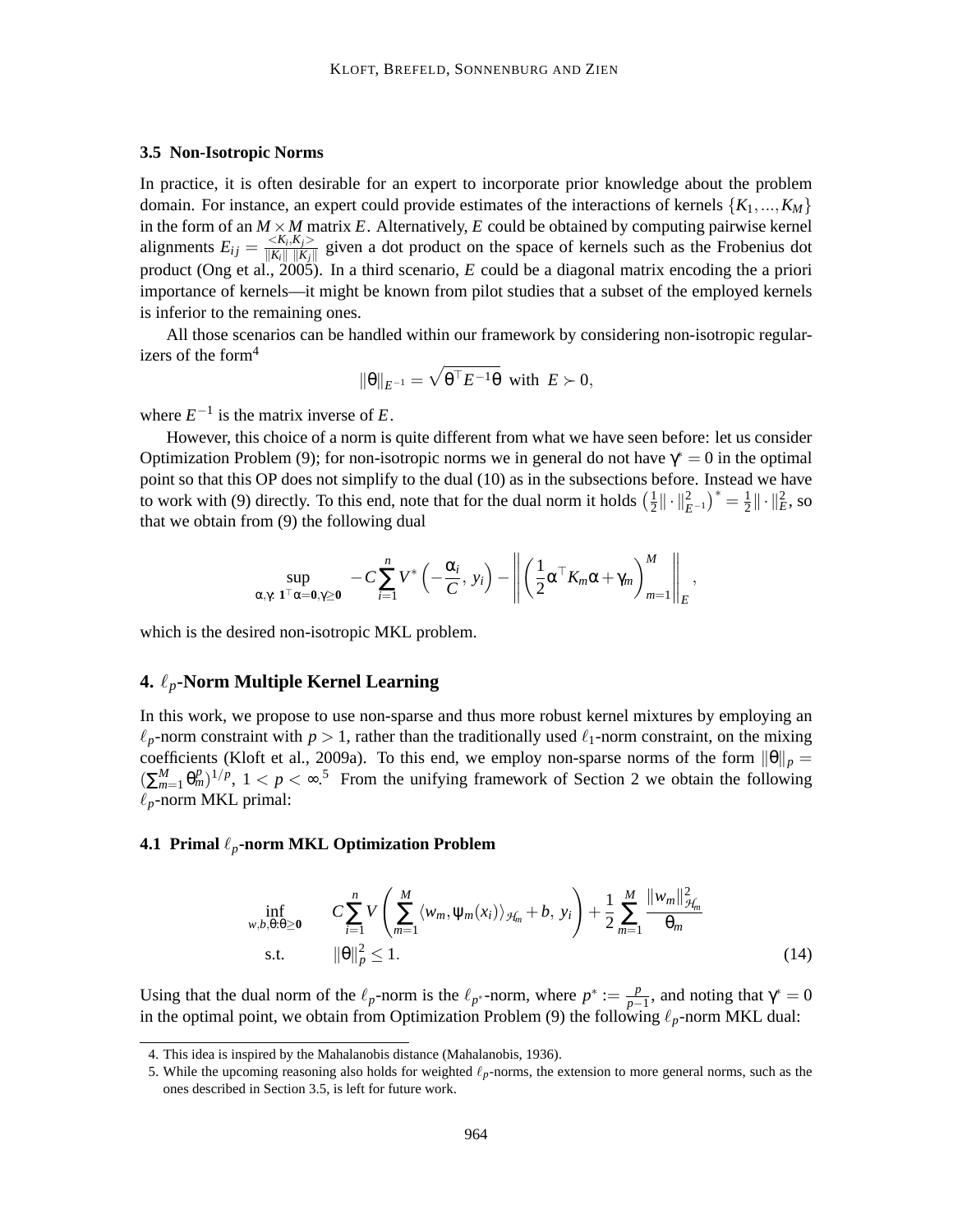# **4.2 Dual** ℓ*p***-norm MKL Optimization Problem**

$$
\sup_{\alpha: \mathbf{1}^\top \alpha = \mathbf{0}} -C \sum_{i=1}^n V^* \left(-\frac{\alpha_i}{C}, y_i\right) - \frac{1}{2} \left\| \left(\alpha^\top K_m \alpha\right)_{m=1}^M \right\|_{p^*}.
$$

In the special case of hinge loss minimization, we obtain the optimization problem

$$
\sup_{\alpha} \mathbf{1}^{\top} \alpha - \frac{1}{2} \left\| \left( \alpha^{\top} Y K_m Y \alpha \right)_{m=1}^{M} \right\|_{p^*}, \quad \text{s.t.} \quad y^{\top} \alpha = 0 \text{ and } \mathbf{0} \le \alpha \le C \mathbf{1}. \tag{15}
$$

In the subsequent sections, we will propose an efficient optimization algorithm for Optimization Problem (15) (Section 4.3) and proof its convergence (Section 4.3.3). Later we derive generalization bounds (Section 5), and analyze  $\ell_p$ -norm MKL empirically using artificial and real-world data sets (Section 6).

#### **4.3 Optimization Strategies**

The dual as given in Optimization Problem (15) does not lend itself to efficient large-scale optimization in a straight-forward fashion, for instance by direct application of standard approaches like gradient descent. Instead, it is beneficial to exploit the structure of the MKL cost function by alternating between optimizing w.r.t. the mixings  $\theta$  and w.r.t. the remaining variables. Most recent MKL solvers (e.g., Rakotomamonjy et al., 2008; Xu et al., 2009; Nath et al., 2009) do so by setting up a two-layer optimization procedure: a master problem, which is parameterized only by  $\theta$ , is solved to determine the kernel mixture; to solve this master problem, repeatedly a slave problem is solved which amounts to training a standard SVM on a mixture kernel. Importantly, for the slave problem, the mixture coefficients are fixed, such that conventional, efficient SVM optimizers can be recycled. Consequently these two-layer procedures are commonly implemented as *wrapper* approaches. Albeit appearing advantageous, wrapper methods suffer from two shortcomings: (i) Due to kernel cache limitations, the kernel matrices have to be pre-computed and stored or many kernel computations have to be carried out repeatedly, inducing heavy wastage of either memory or time. (ii) The slave problem is always optimized to the end (and many convergence proofs seem to require this), although most of the computational time is spend on the non-optimal mixtures. Certainly suboptimal slave solutions would already suffice to improve far-from-optimal θ in the master problem.

Due to these problems, MKL is prohibitive when learning with a multitude of kernels and on large-scale data sets as commonly encountered in many data-intense real world applications such as bioinformatics, web mining, databases, and computer security. The optimization approach presented in this paper decomposes the MKL problem into smaller subproblems (Platt, 1999; Joachims, 1999; Fan et al., 2005) by establishing a wrapper-like scheme *within* the decomposition algorithm.

Our algorithm is embedded into the large-scale framework of Sonnenburg et al. (2006a) and extends it to the optimization of non-sparse kernel mixtures induced by an  $\ell_p$ -norm penalty. Our strategy alternates between minimizing the primal problem (6) w.r.t. θ via a simple analytical update formula and with incomplete optimization w.r.t. all other variables which, however, is performed in terms of the dual variables  $\alpha$ . Optimization w.r.t.  $\alpha$  is performed by chunking optimizations with minor iterations. Convergence of our algorithm is proven under typical technical regularity assumptions.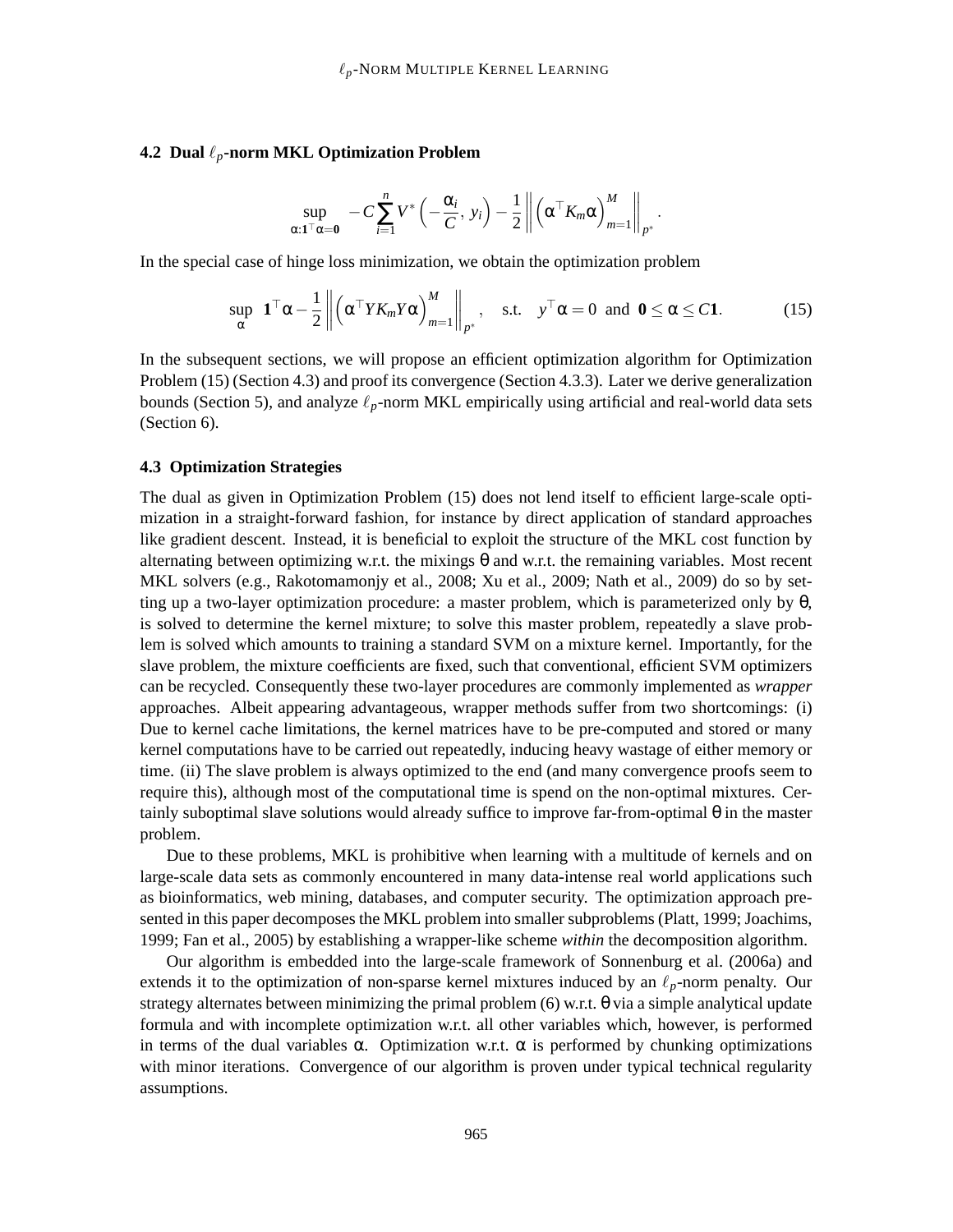#### 4.3.1 A SIMPLE WRAPPER APPROACH BASED ON AN ANALYTICAL UPDATE

We first present an easy-to-implement wrapper version of our optimization approach to multiple kernel learning. The interleaved decomposition algorithm is deferred to the next section.

To derive the new algorithm, we divide the optimization variables of the primal problem (14) into two groups,  $(w, b)$  on one hand and  $\theta$  on the other. Our algorithm will alternatingly operate on those two groups via a block coordinate descent algorithm, also known as the *non-linear block Gauss-Seidel method*. Thereby the optimization w.r.t. θ will be carried out analytically and the  $(w, b)$ -step will be computed in the dual, if needed.

The basic idea of our first approach is that for a given, fixed set of primal variables  $(w, b)$ , the optimal θ in the primal problem (14) can be calculated analytically as the following proposition shows.

**Proposition 2** Let V be a convex loss function, be  $p > 1$ . Given fixed (possibly suboptimal)  $w \neq 0$ *and b, the minimal* θ *in Optimization Problem* (14) *is attained for*

$$
\theta_m = \frac{\|w_m\|_{\mathcal{H}_m}^{\frac{2}{p+1}}}{\left(\sum_{m'=1}^M \|w_{m'}\|_{\mathcal{H}_{m'}}^{\frac{2p}{p+1}}\right)^{1/p}}, \quad \forall m = 1, \dots, M. \tag{16}
$$

**Proof** <sup>6</sup> We start the derivation, by equivalently translating Optimization Problem (14) via Theorem 1 into

$$
\inf_{w,b,\theta:\theta\geq 0} \quad \tilde{C} \sum_{i=1}^n V\left(\sum_{m=1}^M \langle w_m, \psi_m(x_i) \rangle_{\mathcal{H}_m} + b, \ y_i\right) + \frac{1}{2} \sum_{m=1}^M \frac{\|w_m\|_{\mathcal{H}_m}^2}{\theta_m} + \frac{\mu}{2} \|\theta\|_p^2, \tag{17}
$$

with  $\mu > 0$ . Suppose we are given fixed  $(w, b)$ , then setting the partial derivatives of the above objective w.r.t.  $θ$  to zero yields the following condition on the optimality of  $θ$ ,

$$
-\frac{\|w_m\|_{\mathcal{H}_m}^2}{2\theta_m^2} + \mu \cdot \frac{\partial \left(\frac{1}{2}\|\theta\|_p^2\right)}{\partial \theta_m} = 0, \quad \forall m = 1, \dots, M. \tag{18}
$$

The first derivative of the  $\ell_p$ -norm with respect to the mixing coefficients can be expressed as

$$
\frac{\partial \left(\frac{1}{2} \|\theta\|_p^2\right)}{\partial \theta_m} = \theta_m^{p-1} \|\theta\|_p^{2-p},
$$

and hence Equation (18) translates into the following optimality condition,

$$
\exists \zeta \quad \forall m = 1, \dots, M: \qquad \theta_m = \zeta \|w_m\|_{\mathcal{H}_m}^{\frac{2}{p+1}}.
$$
 (19)

Because  $w \neq 0$ , using the same argument as in the proof of Theorem 1, the constraint  $\|\theta\|_p^2 \leq 1$ in (17) is at the upper bound, that is,  $\|\theta\|_p = 1$  holds for an optimal  $\theta$ . Inserting (19) in the latter equation leads to  $\zeta = \left(\sum_{m=1}^{M} ||w_m||_{\mathcal{H}_m}^{2p/p+1}\right)$ *H<sup>m</sup>*  $\int_{0}^{1/p}$ . Resubstitution into (19) yields the claimed formula

<sup>6.</sup> We remark that a more general result can be obtained by an alternative proof using Holder's inequality (see Lemma ¨ 26 in Micchelli and Pontil, 2005).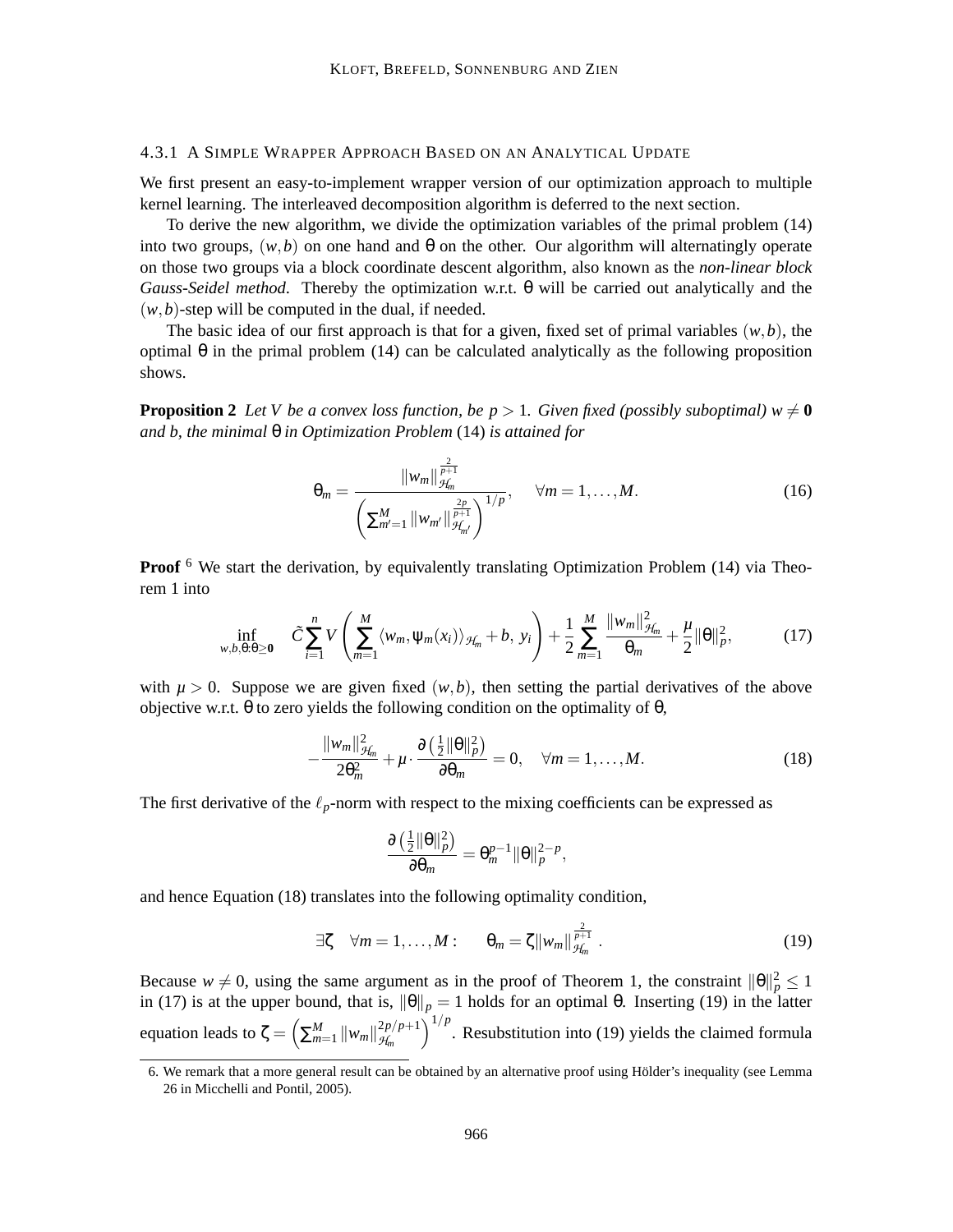(16).

Second, we consider how to optimize Optimization Problem (14) w.r.t. the remaining variables (*w*,*b*) for a given set of mixing coefficients θ. Since optimization often is considerably easier in the dual space, we fix θ and build the partial Lagrangian of Optimization Problem (14) w.r.t. all other primal variables  $w$ ,  $b$ . The resulting dual problem is of the form (detailed derivations omitted)

$$
\sup_{\alpha: \mathbf{1}^\top \alpha = 0} -C \sum_{i=1}^n V^* \left( -\frac{\alpha_i}{C}, y_i \right) - \frac{1}{2} \sum_{m=1}^M \theta_m \alpha^\top K_m \alpha, \tag{20}
$$

and the KKT conditions yield  $w_m = \theta_m \sum_{i=1}^n \alpha_i \psi_m(x_i)$  in the optimal point, hence

$$
||w_m||^2 = \theta_m^2 \alpha K_m \alpha, \quad \forall \ m = 1, \dots, M. \tag{21}
$$

 $\blacksquare$ 

We now have all ingredients (i.e., Equations  $(16)$ ,  $(20)$ – $(21)$ ) to formulate a simple macro-wrapper algorithm for  $\ell_p$ -norm MKL training:

**Algorithm 1** Simple  $\ell_{p>1}$ -norm MKL wrapper-based training algorithm. The analytical updates of θ and the SVM computations are optimized alternatingly.

|    | 1: <b>input:</b> feasible $\alpha$ and $\theta$                     |
|----|---------------------------------------------------------------------|
|    | 2: while optimality conditions are not satisfied <b>do</b>          |
| 3: | Compute $\alpha$ according to Equation (20) (e.g., SVM)             |
| 4: | Compute $  w_m  ^2$ for all $m = 1, , M$ according to Equation (21) |
| 5: | Update θ according to Equation (16)                                 |
|    | 6: end while                                                        |

The above algorithm alternatingly solves a convex risk minimization machine (e.g., SVM) w.r.t. the actual mixture θ (Equation (20)) and subsequently computes the analytical update according to Equation (16) and (21). It can, for example, be stopped based on changes of the objective function or the duality gap within subsequent iterations.

#### 4.3.2 TOWARDS LARGE-SCALE MKL—INTERLEAVING SVM AND MKL OPTIMIZATION

However, a disadvantage of the above wrapper approach still is that it deploys a full blown kernel matrix. We thus propose to interleave the SVM optimization of SVM light with the θ- and α-steps at training time. We have implemented this so-called *interleaved* algorithm in Shogun for hinge loss, thereby promoting sparse solutions in  $\alpha$ . This allows us to solely operate on a small number of active variables.<sup>7</sup> The resulting interleaved optimization method is shown in Algorithm 2. Lines  $3-5$ are standard in chunking based SVM solvers and carried out by SVM<sup>light</sup> (note that *Q* is chosen as described in Joachims, 1999). Lines 6-7 compute SVM-objective values. Finally, the analytical θstep is carried out in Line 9. The algorithm terminates if the maximal KKT violation (cf. Joachims, 1999) falls below a predetermined precision ε and if the normalized maximal constraint violation  $|1-\frac{\omega}{\omega_0}$  $\frac{\omega}{\omega_{old}}$  |  $\lt \varepsilon_{mkl}$  for the MKL-step, where  $\omega$  denotes the MKL objective function value (Line 8).

<sup>7.</sup> In practice, it turns out that the kernel matrix of active variables typically is about of the size  $40 \times 40$ , even when we deal with ten-thousands of examples.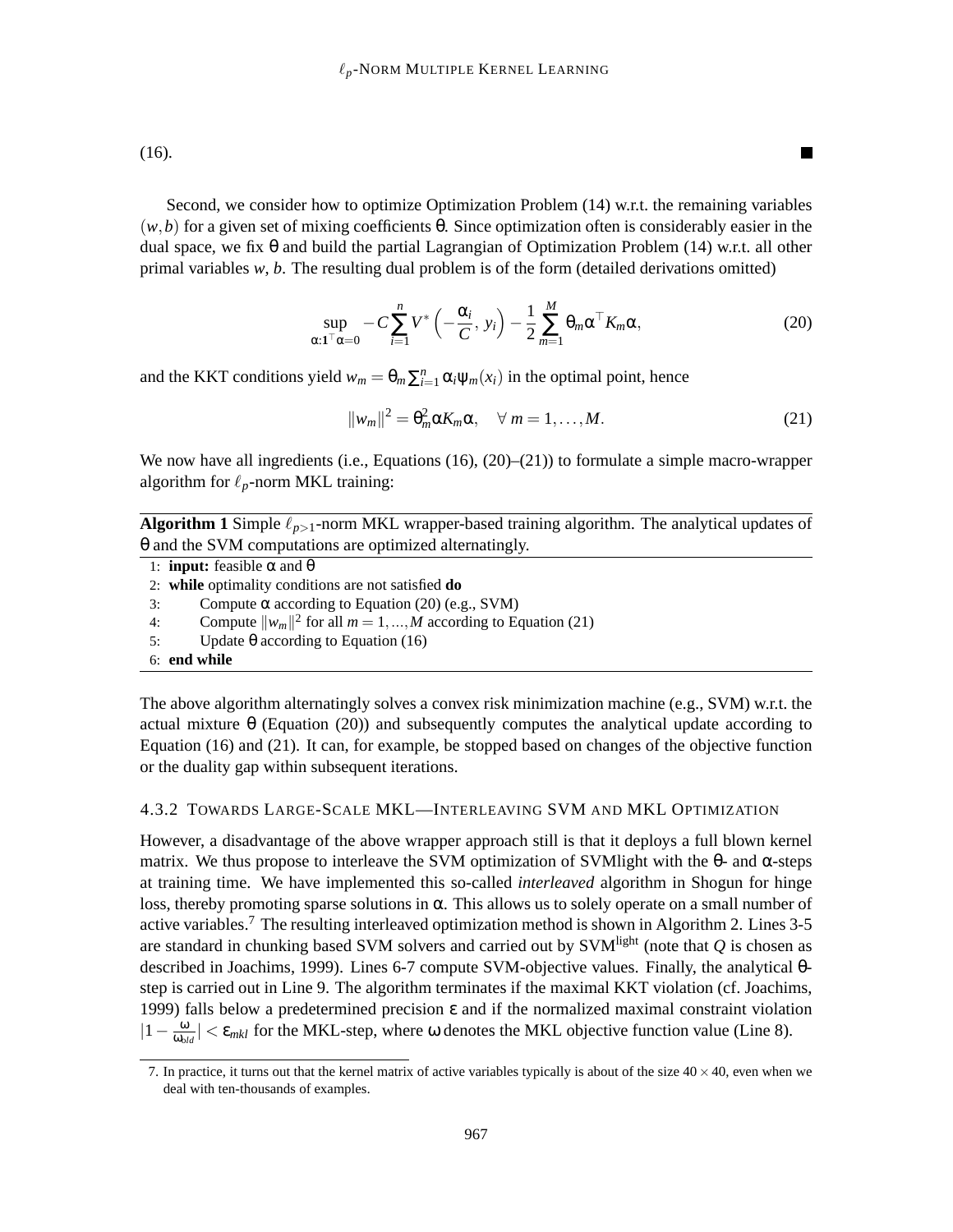**Algorithm 2**  $\ell_p$ -Norm MKL chunking-based training algorithm via analytical update. Kernel weighting  $\theta$  and (signed) SVM  $\alpha$  are optimized interleavingly. The accuracy parameter  $\epsilon$  and the subproblem size *Q* are assumed to be given to the algorithm.

1: **Initialize:**  $g_{m,i} = \hat{g}_i = \alpha_i = 0, \forall i = 1, ..., n; \quad L = S = -\infty; \quad \theta_m = \sqrt[p]{1/M}, \forall m = 1, ..., M$ 2: **iterate** 3: Select Q variables  $\alpha_{i_1}, \ldots, \alpha_{i_Q}$  based on the gradient  $\hat{\mathbf{g}}$  of (20) w.r.t.  $\alpha$ 4: Store  $\alpha^{old} = \alpha$  and then update  $\alpha$  according to (20) with respect to the selected variables 5: Update gradient  $g_{m,i} \leftarrow g_{m,i} + \sum_{q=1}^{Q} (\alpha_{i_q} - \alpha_{i_q}^{old}) k_m(x_{i_q}, x_i), \ \forall \ m = 1, ..., M, i = 1, ..., n$ 6: Compute the quadratic terms  $S_m = \frac{1}{2} \sum_i g_{m,i} \alpha_i$ ,  $q_m = 2\theta_m^2 S_m$ ,  $\forall m = 1, ..., M$ 7:  $L_{old} = L$ ,  $L = \sum_i y_i \alpha_i$ ,  $S_{old} = S$ ,  $S = \sum_m \theta_m S_m$ 8: **if**  $|1 - \frac{L-S}{L_{old}-S_{old}}|$  ≥ ε 9:  $\theta_m = (q_m)^{1/(p+1)} / \left(\sum_{m'=1}^M (q_{m'})^{p/(p+1)}\right)^{1/p}, \quad \forall m = 1, ..., M$ 10: **else** 11: **break** 12: **end if** 13:  $\hat{g}_i = \sum_m \theta_m g_{m,i}$  for all  $i = 1, \ldots, n$ 

#### 4.3.3 CONVERGENCE PROOF FOR *p* > 1

In the following, we exploit the primal view of the above algorithm as a nonlinear block Gauss-Seidel method, to prove convergence of our algorithms. We first need the following useful result about convergence of the nonlinear block Gauss-Seidel method in general.

**Proposition 3 (Bertsekas, 1999, Prop. 2.7.1)** Let  $X = \bigotimes_{m=1}^{M} X_m$  be the Cartesian product of closed *convex sets*  $X_m \subset \mathbb{R}^{d_m}$ , be  $f: X \to \mathbb{R}$  a continuously differentiable function. Define the nonlinear *block Gauss-Seidel method recursively by letting*  $x^0 \in X$  *be any feasible point, and be* 

$$
x_m^{k+1} = \underset{\xi \in \mathcal{X}_m}{\text{argmin}} f\left(x_1^{k+1}, \dots, x_{m-1}^{k+1}, \xi, x_{m+1}^k, \dots, x_M^k\right), \ \forall m = 1, \dots, M. \tag{22}
$$

*Suppose that for each m and*  $x \in X$ *, the minimum* 

$$
\min_{\xi \in \mathcal{X}_m} f(x_1, \cdots, x_{m-1}, \xi, x_{m+1}, \cdots, x_M)
$$

*is uniquely attained. Then every limit point of the sequence*  $\{x^k\}_{k\in\mathbb{N}}$  *is a stationary point.* 

The proof can be found in Bertsekas (1999), p. 268-269. The next proposition basically establishes convergence of the proposed  $\ell_p$ -norm MKL training algorithm.

**Theorem 4** *Let V be the hinge loss and be*  $p > 1$ *. Let the kernel matrices*  $K_1, \ldots, K_M$  *be positive definite. Then every limit point of Algorithm 1 is a globally optimal point of Optimization Problem* (14)*. Moreover, suppose that the SVM computation is solved exactly in each iteration, then the same holds true for Algorithm 2.*

**Proof** If we ignore the numerical speed-ups, then the Algorithms 1 and 2 coincide for the hinge loss. Hence, it suffices to show the wrapper algorithm converges.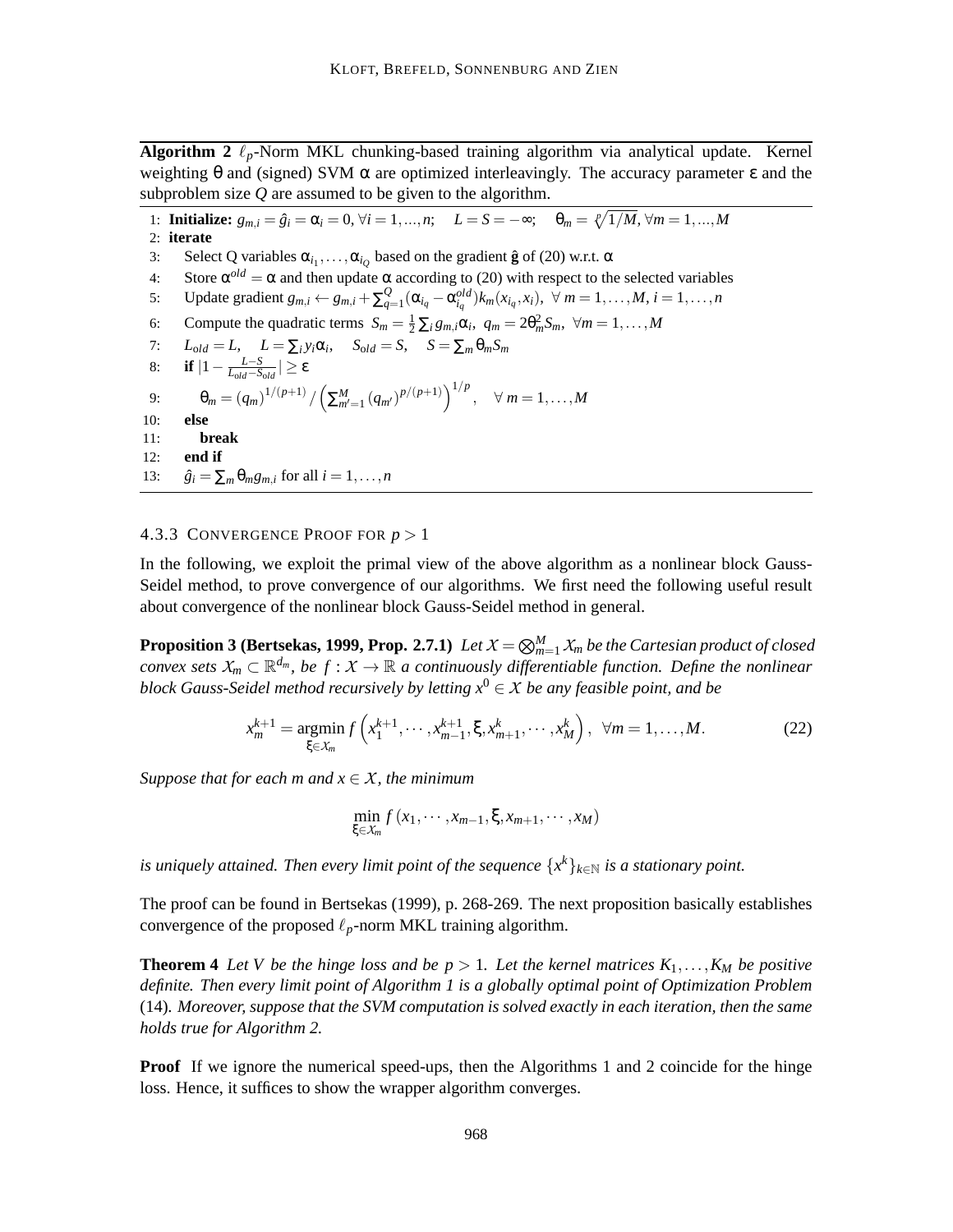To this aim, we have to transform Optimization Problem (14) into a form such that the requirements for application of Prop. 3 are fulfilled. We start by expanding Optimization Problem (14) into

$$
\min_{w,b,\xi,\theta} \quad C \sum_{i=1}^{n} \xi_i + \frac{1}{2} \sum_{m=1}^{M} \frac{\|w_m\|_{\mathcal{H}_m}^2}{\theta_m},
$$
\n
$$
\text{s.t.} \quad \forall i: \sum_{m=1}^{M} \langle w_m, \psi_m(x_i) \rangle_{\mathcal{H}_m} + b \ge 1 - \xi_i; \quad \xi \ge 0; \quad \|\theta\|_{p}^2 \le 1; \quad \theta \ge 0,
$$

thereby extending the second block of variables,  $(w, b)$ , into  $(w, b, \xi)$ . Moreover, we note that after an application of the representer theorem<sup>8</sup> (Kimeldorf and Wahba, 1971) we may without loss of generality assume  $\mathcal{H}_m = \mathbb{R}^n$ .

In the problem's current form, the possibility of an optimal  $\theta_m = 0$  while  $w_m \neq 0$  renders the objective function nondifferentiable. This hinders the application of Prop. 3. Fortunately, it follows from Prop. 2 (note that  $K_m$  ≻ 0 implies  $w \neq 0$ ) that this case is impossible for  $p > 1$ . We therefore can substitute the constraint  $\theta \ge 0$  by  $\theta > 0$  for all *m* without changing the optimum. In order to maintain the closeness of the feasible set we subsequently apply a bijective coordinate transformation φ :  $\mathbb{R}^M_+ \to \mathbb{R}^M$  with  $\theta_m^{\text{new}} = \phi_m(\theta_m) = \log(\theta_m)$ , resulting in the following equivalent problem,

$$
\inf_{w,b,\xi,\theta} C \sum_{i=1}^{n} \xi_i + \frac{1}{2} \sum_{m=1}^{M} \exp(-\theta_m) \|w_m\|_{\mathbb{R}^n}^2,
$$
\n  
\ns.t.  $\forall i : \sum_{m=1}^{M} \langle w_m, \psi_m(x_i) \rangle_{\mathbb{R}^n} + b \ge 1 - \xi_i; \quad \xi \ge 0; \quad ||\exp(\theta)||_p^2 \le 1,$ 

where we employ the notation  $exp(\theta) = (exp(\theta_1), \cdots, exp(\theta_M))^{\top}$ .

Applying the Gauss-Seidel method in Equation (22) to the base problem Optimization Problem (14) and to the reparametrized problem yields the same sequence of solutions  $\{(w, b, \theta)^k\}_{k \in \mathbb{N}_0}$ . The above problem now allows to apply Prop. 3 for the two blocks of coordinates  $\theta \in X_1$  and  $(w, b, \xi) \in X_2$ : the objective is continuously differentiable and the sets  $X_1$  and  $X_2$  are closed and convex. To see the latter, note that  $\|\cdot\|_p^2 \circ \exp$  is a convex function (cf., Section 3.2.4 in Boyd and Vandenberghe, 2004). Moreover, the minima in Equation (22) are uniquely attained: the  $(w, b)$ -step amounts to solving an SVM on a positive definite kernel mixture, and the analytical θ-step clearly yields unique solutions as well.

Hence, we conclude that every limit point of the sequence  $\{(w, b, \theta)^k\}_{k \in \mathbb{N}}$  is a stationary point of Optimization Problem (14). For a convex problem, this is equivalent to such a limit point being globally optimal.

In practice, we are facing two problems. First, the standard Hilbert space setup necessarily implies that  $||w_m|| \ge 0$  for all *m*. However in practice this assumption may often be violated, either due to numerical imprecision or because of using an indefinite "kernel" function. However, for any  $\|w_m\| \leq 0$  it also follows that  $\theta_m^* = 0$  as long as at least one strictly positive  $\|w_{m'}\| > 0$  exists. This is because for any  $\lambda < 0$  we have  $\lim_{h\to 0, h>0} \frac{\lambda}{h} = -\infty$ . Thus, for any *m* with  $\|w_m\| \leq 0$ , we

<sup>8.</sup> Note that the coordinate transformation into  $\mathbb{R}^n$  can be explicitly given in terms of the empirical kernel map (Schölkopf et al., 1999).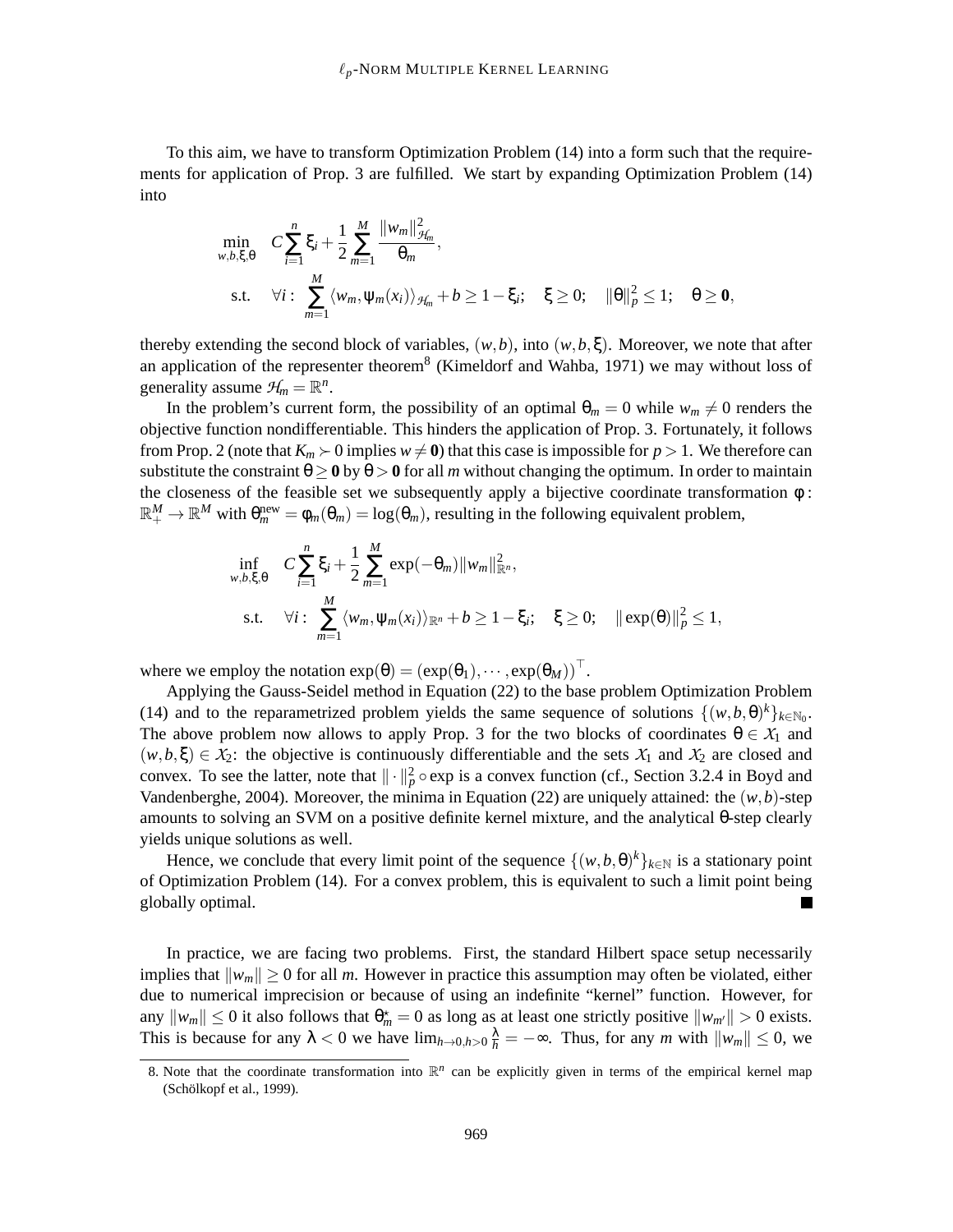can immediately set the corresponding mixing coefficients  $\theta_m^*$  to zero. The remaining  $\theta$  are then computed according to Equation (2), and convergence will be achieved as long as at least one strictly positive  $\|w_{m'}\| > 0$  exists in each iteration.

Second, in practice, the SVM problem will only be solved with finite precision, which may lead to convergence problems. Moreover, we actually want to improve the  $\alpha$  only a little bit before recomputing θ since computing a high precision solution can be wasteful, as indicated by the superior performance of the interleaved algorithms (cf. Sect. 6.5). This helps to avoid spending a lot of α-optimization (SVM training) on a suboptimal mixture θ. Fortunately, we can overcome the potential convergence problem by ensuring that the primal objective decreases within each α-step. This is enforced in practice, by computing the SVM by a higher precision if needed. However, in our computational experiments we find that this precaution is not even necessary: even without it, the algorithm converges in all cases that we tried (cf. Section 6).

Finally, we would like to point out that the proposed block coordinate descent approach lends itself more naturally to combination with primal SVM optimizers like Chapelle (2006), LibLinear (Fan et al., 2008) or Ocas (Franc and Sonnenburg, 2008). Especially for linear kernels this is extremely appealing.

#### **4.4 Technical Considerations**

In this section we report on implementation details and discuss kernel normalization.

#### 4.4.1 IMPLEMENTATION DETAILS

We have implemented the analytic optimization algorithm described in the previous Section, as well as the cutting plane and Newton algorithms by Kloft et al. (2009a), within the SHOGUN toolbox (Sonnenburg et al., 2010) for regression, one-class classification, and two-class classification tasks. In addition one can choose the optimization scheme, that is, decide whether the interleaved optimization algorithm or the wrapper algorithm should be applied. In all approaches any of the SVMs contained in SHOGUN can be used. Our implementation can be downloaded from http://www.shogun-toolbox.org.

In the more conventional family of approaches, the *wrapper algorithms*, an optimization scheme on θ wraps around a single kernel SVM. Effectively this results in alternatingly solving for  $\alpha$  and  $\theta$ . For the outer optimization (i.e., that on  $\theta$ ) SHOGUN offers the three choices listed above. The semiinfinite program (SIP) uses a traditional SVM to generate new violated constraints and thus requires a single kernel SVM. A linear program (for  $p = 1$ ) or a sequence of quadratically constrained linear programs (for  $p > 1$ ) is solved via GLPK<sup>9</sup> or IBM ILOG CPLEX<sup>10</sup>. Alternatively, either an analytic or a Newton update (for  $\ell_p$  norms with  $p > 1$ ) step can be performed, obviating the need for an additional mathematical programming software.

The second, much faster approach performs interleaved optimization and thus requires modification of the core SVM optimization algorithm. It is currently integrated into the chunking-based SVRlight and SVMlight. To reduce the implementation effort, we implement a single function perform\_mkl\_step( $\sum_{\alpha}$ , obj $_m$ ), that has the arguments  $\sum_{\alpha}:=\sum_{i=1}^n\alpha_i$  and  $\text{obj}_m{=}\frac{1}{2}$  $\frac{1}{2}\alpha^T K_m \alpha$ , that is, the current linear α-term and the SVM objectives for each kernel. This function is either, in the

<sup>9.</sup> GLPK can be found at http://www.gnu.org/software/glpk/.

<sup>10.</sup> ILOG CPLEX can be found at http://www.ibm.com/software/integration/optimization/cplex/.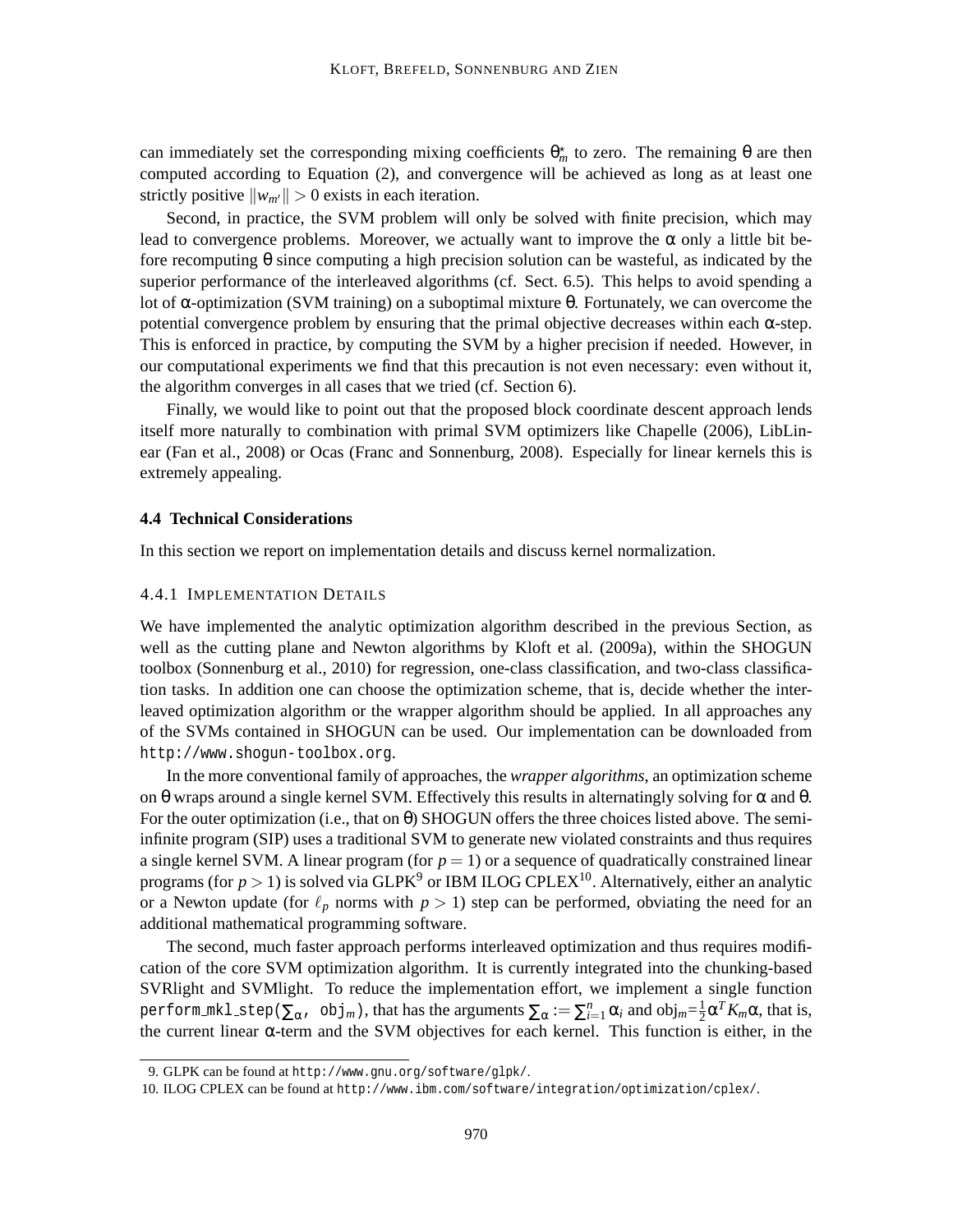interleaved optimization case, called as a callback function (after each chunking step or a couple of SMO steps), or it is called by the wrapper algorithm (after each SVM optimization to full precision).

*Recovering Regression and One-Class Classification.* It should be noted that one-class classification is trivially implemented using  $\Sigma_\alpha = 0$  while support vector regression (SVR) is typically performed by internally translating the SVR problem into a standard SVM classification problem with twice the number of examples once positively and once negatively labeled with corresponding  $\alpha$  and  $α^*$ . Thus one needs direct access to  $α^*$  and computes  $\sum_α = -\sum_{i=1}^n (α_i + α_i^*) ε - \sum_{i=1}^n (α_i - α_i^*) y_i$  (cf. Sonnenburg et al., 2006a). Since this requires modification of the core SVM solver we implemented SVR only for interleaved optimization and SVMlight.

*Efficiency Considerations and Kernel Caching.* Note that the choice of the size of the kernel cache becomes crucial when applying MKL to large scale learning applications.<sup>11</sup> While for the wrapper algorithms only a *single* kernel SVM needs to be solved and thus a single large kernel cache should be used, the story is different for interleaved optimization. Since one must keep track of the several partial MKL objectives obj*m*, requiring access to individual kernel rows, the same cache size should be used for all sub-kernels.

### 4.4.2 KERNEL NORMALIZATION

The normalization of kernels is as important for MKL as the normalization of features is for training regularized linear or single-kernel models. This is owed to the bias introduced by the regularization: optimal feature / kernel weights are requested to be small. This is easier to achieve for features (or entire feature spaces, as implied by kernels) that are scaled to be of large magnitude, while downscaling them would require a correspondingly upscaled weight for representing the same predictive model. Upscaling (downscaling) features is thus equivalent to modifying regularizers such that they penalize those features less (more). As is common practice, we here use isotropic regularizers, which penalize all dimensions uniformly. This implies that the kernels have to be normalized in a sensible way in order to represent an "uninformative prior" as to which kernels are useful.

There exist several approaches to kernel normalization, of which we use two in the computational experiments below. They are fundamentally different. The first one generalizes the common practice of standardizing features to entire kernels, thereby directly implementing the spirit of the discussion above. In contrast, the second normalization approach rescales the data points to unit norm in feature space. Nevertheless it can have a beneficial effect on the scaling of kernels, as we argue below.

*Multiplicative Normalization.* As done in Ong and Zien (2008), we multiplicatively normalize the kernels to have uniform variance of data points in feature space. Formally, we find a positive rescaling  $\rho_m$  of the kernel, such that the rescaled kernel  $\tilde{k}_m(\cdot,\cdot) = \rho_m k_m(\cdot,\cdot)$  and the corresponding feature map  $\tilde{\Phi}_m(\cdot) = \sqrt{\rho_m} \Phi_m(\cdot)$  satisfy

$$
\frac{1}{n}\sum_{i=1}^{n} ||\tilde{\Phi}_{m}(x_{i}) - \tilde{\Phi}_{m}(\bar{x})||^{2} = 1
$$

<sup>11.</sup> *Large scale* in the sense, that the data cannot be stored in memory or the computation reaches a maintainable limit. In the case of MKL this can be due both a large sample size or a high number of kernels.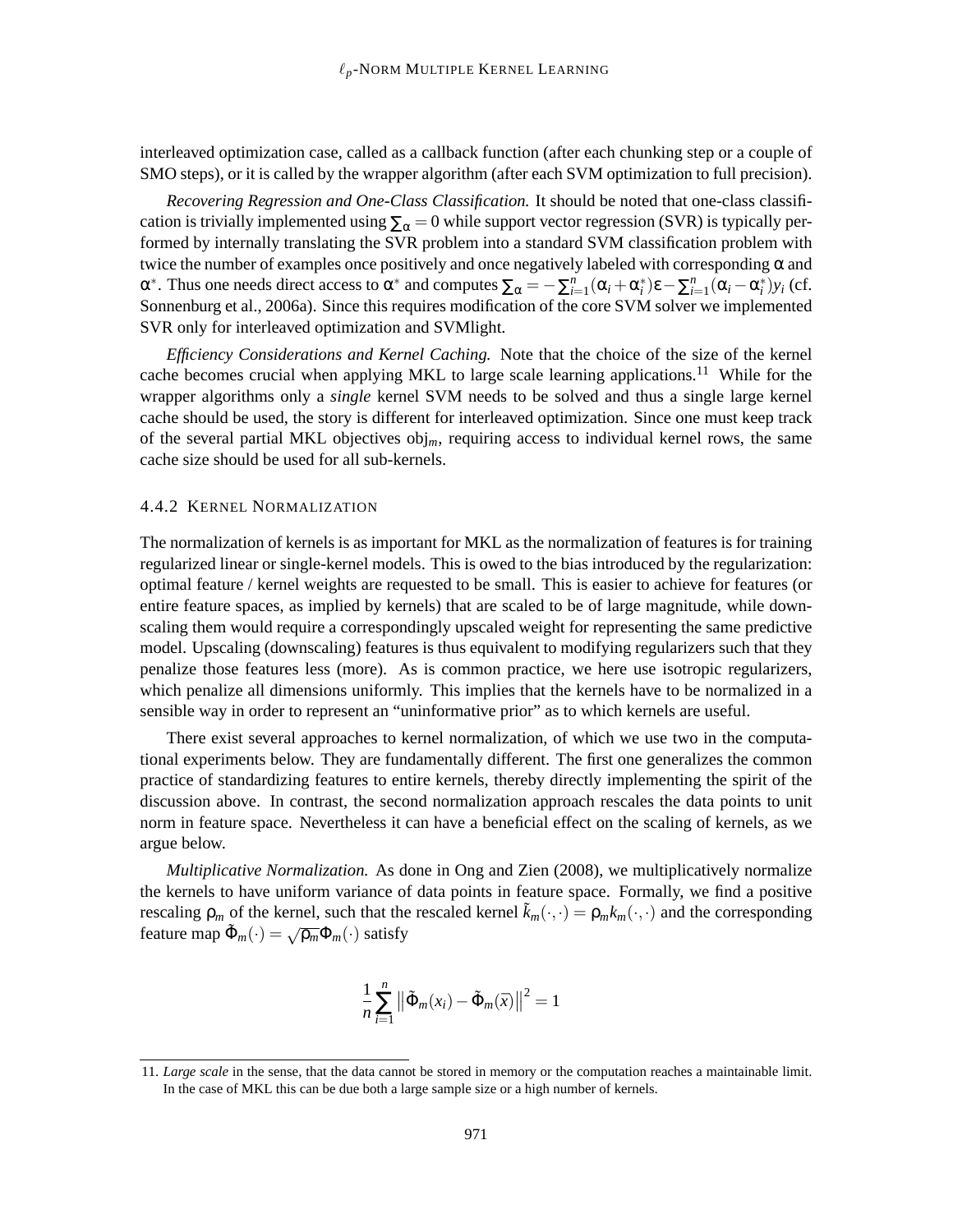for each  $m = 1, ..., M$ , where  $\tilde{\Phi}_m(\bar{x}) := \frac{1}{n} \sum_{i=1}^n \tilde{\Phi}_m(x_i)$  is the empirical mean of the data in feature space. The above equation can be equivalently be expressed in terms of kernel functions as

$$
\frac{1}{n}\sum_{i=1}^n \tilde{k}_m(x_i,x_i) - \frac{1}{n^2}\sum_{i=1}^n \sum_{j=1}^n \tilde{k}_m(x_i,x_j) = 1,
$$

so that the final normalization rule is

$$
k(x,\bar{x}) \longmapsto \frac{k(x,\bar{x})}{\frac{1}{n}\sum_{i=1}^{n}k(x_i,x_i)-\frac{1}{n^2}\sum_{i,j=1}^{n},k(x_i,x_j)}.
$$

Note that in case the kernel is centered (i.e., the empirical mean of the data points lies on the origin), the above rule simplifies to  $k(x, \bar{x}) \longmapsto k(x, \bar{x}) / \frac{1}{n}$  $\frac{1}{n}$ tr(*K*), where tr(*K*) :=  $\sum_{i=1}^{n} k(x_i, x_i)$  is the trace of the kernel matrix *K*.

*Spherical Normalization.* Frequently, kernels are normalized according to

$$
k(x,\bar{x}) \longmapsto \frac{k(x,\bar{x})}{\sqrt{k(x,x)k(\bar{x},\bar{x})}}.
$$
\n(23)

After this operation,  $||x|| = k(x, x) = 1$  holds for each data point x; this means that each data point is rescaled to lie on the unit sphere. Still, this also may have an effect on the scale of the features: a spherically normalized and centered kernel is also always multiplicatively normalized, because the multiplicative normalization rule becomes  $k(x, \bar{x}) \mapsto k(x, \bar{x}) / \frac{1}{n}$  $\frac{1}{n}$ tr(*K*) =  $k(x,\bar{x})/1$ .

Thus the spherical normalization may be seen as an approximate to the above multiplicative normalization and may be used as a substitute for it. Note, however, that it changes the data points themselves by eliminating length information; whether this is desired or not depends on the learning task at hand. Finally note that both normalizations achieve that the optimal value of*C* is not far from 1.

# **4.5 Limitations and Extensions of our Framework**

In this section, we show the connection of  $\ell_p$ -norm MKL to a formulation based on block norms, point out limitations and sketch extensions of our framework. To this aim let us recall the primal MKL problem (14) and consider the special case of  $\ell_p$ -norm MKL given by

$$
\inf_{w,b,\theta:\theta\geq 0} \quad C \sum_{i=1}^{n} V\left(\sum_{m=1}^{M} \langle w_m, \psi_m(x_i) \rangle_{\mathcal{H}_m} + b, \ y_i\right) + \frac{1}{2} \sum_{m=1}^{M} \frac{||w_m||_{\mathcal{H}_m}^2}{\theta_m}, \quad \text{s.t.} \quad ||\theta||_p^2 \leq 1. \tag{24}
$$

The subsequent proposition shows that (24) equivalently can be translated into the following mixednorm formulation,

$$
\inf_{w,b} \quad \tilde{C} \sum_{i=1}^{n} V\left(\sum_{m=1}^{M} \langle w_m, \psi_m(x_i) \rangle_{\mathcal{H}_m} + b, \ y_i\right) + \frac{1}{2} \sum_{m=1}^{M} ||w_m||_{\mathcal{H}_m}^q, \tag{25}
$$

where  $q = \frac{2p}{p+1}$  $\frac{2p}{p+1}$ , and  $\tilde{C}$  is a constant. This has been studied by Bach et al. (2004) for  $q = 1$  and by Szafranski et al. (2008) for hierarchical penalization.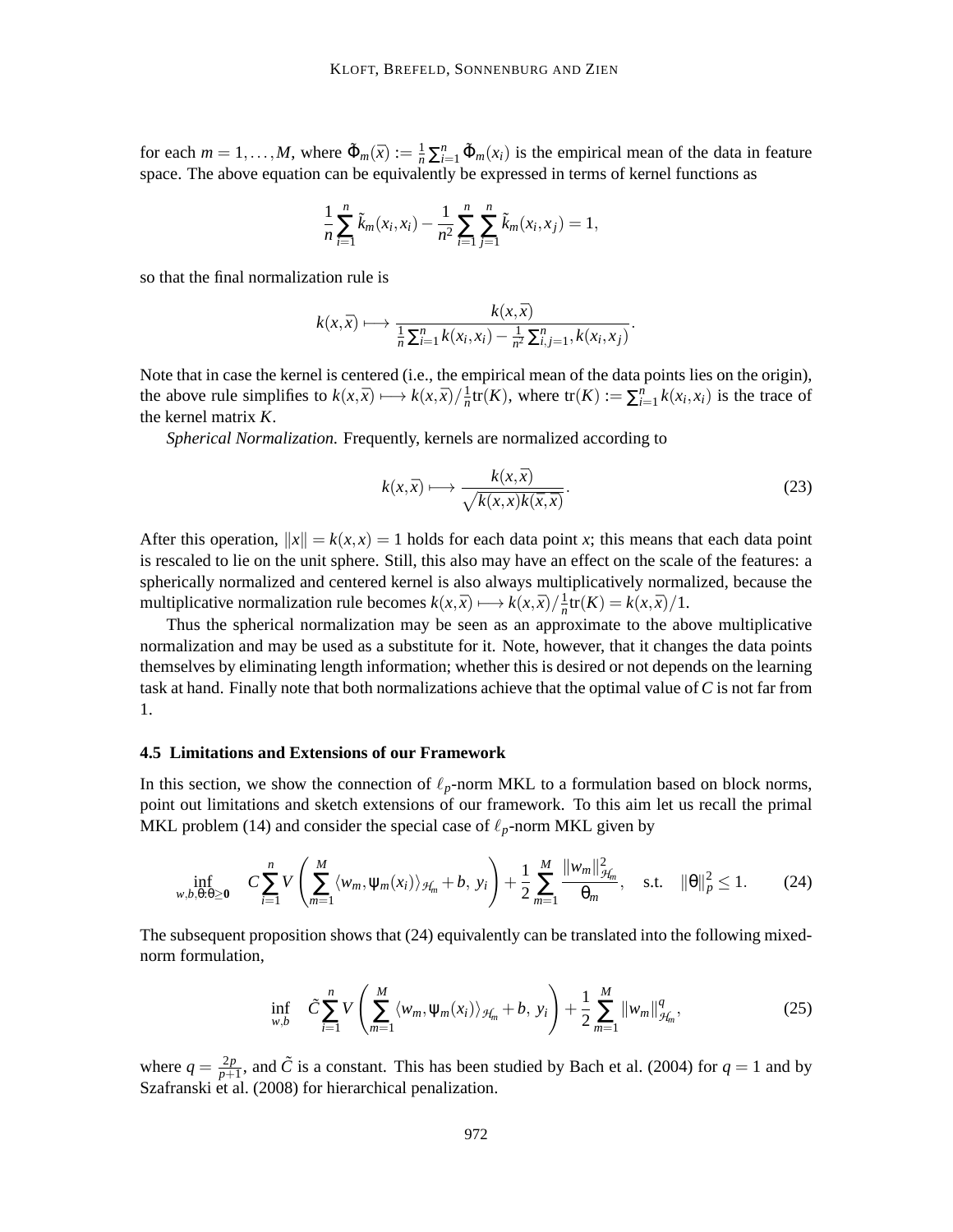**Proposition 5** Let be  $p > 1$ , be V a convex loss function, and define  $q := \frac{2p}{p+1}$  $\frac{2p}{p+1}$  (i.e.,  $p = \frac{q}{2-}$  $\frac{q}{2-q}$ ). *Optimization Problem* (24) *and* (25) *are equivalent, that is, for each C there exists a*  $\tilde{C} > 0$ *, such that for each optimal solution*  $(w^*, b^*, \theta^*)$  *of OP* (24) *using C*, we have that  $(w^*, b^*)$  is also optimal *in OP* (25) *using*  $\tilde{C}$ *, and vice versa.* 

**Proof** From Prop. 2 it follows that for any fixed *w* in (24) it holds for the *w*-optimal θ:

$$
\exists \zeta: \ \theta_m = \zeta \|w_m\|_{\mathcal{H}_m}^{\frac{2}{p+1}}, \quad \forall m = 1,\ldots,M.
$$

Plugging the above equation into (24) yields

$$
\inf_{w,b} C \sum_{i=1}^n V\left(\sum_{m=1}^M \langle w_m, \psi_m(x_i) \rangle_{\mathcal{H}_m} + b, y_i\right) + \frac{1}{2\zeta} \sum_{m=1}^M ||w_m||_{\mathcal{H}_m}^{\frac{2p}{p+1}}.
$$

Defining  $q := \frac{2p}{p+1}$  $\frac{2p}{p+1}$  and  $\tilde{C} := \zeta C$  results in (25).

Now, let us take a closer look on the parameter range of *q*. It is easy to see that when we vary *p* in the real interval  $[1, \infty]$ , then *q* is limited to range in  $[1, 2]$ . So in other words the methodology presented in this paper only covers the  $1 \le q \le 2$  block norm case. However, from an algorithmic perspective our framework can be easily extended to the *q* > 2 case: although originally aiming at the more sophisticated case of hierarchical kernel learning, Aflalo et al. (2011) showed in particular that for  $q \ge 2$ , Equation (25) is equivalent to

$$
\sup_{\theta:\theta\geq 0,\|\theta\|_r^2\leq 1}\inf_{w,b}\quad \tilde{C}\sum_{i=1}^nV\left(\sum_{m=1}^M\langle w_m,\psi_m(x_i)\rangle_{\mathcal{H}_m}+b,\ y_i\right)+\frac{1}{2}\sum_{m=1}^M\theta_m\|w_m\|_{\mathcal{H}_m}^2,
$$

where  $r := \frac{q}{q}$  $\frac{q}{q-2}$ . Note the difference to  $\ell_p$ -norm MKL: the mixing coefficients θ appear in the nominator and by varying *r* in the interval  $[1, \infty]$ , the range of *q* in the interval  $[2, \infty]$  can be obtained, which explains why this method is complementary to ours, where *q* ranges in [1,2].

It is straightforward to show that for every fixed (possibly suboptimal) pair  $(w, b)$  the optimal  $\theta$ is given by

$$
\theta_m = \frac{\|w_m\|_{\mathcal{H}_m}^{\frac{2}{r-1}}}{\left(\sum_{m'=1}^M \|w_{m'}\|_{\mathcal{H}_{m'}}^{\frac{2r}{r-1}}\right)^{1/r}}, \quad \forall m = 1,\ldots,M.
$$

The proof is analogous to that of Prop. 2 and the above analytical update formula can be used to derive a block coordinate descent algorithm that is analogous to ours. In our framework, the mixings θ, however, appear in the denominator of the objective function of Optimization Problem (14). Therefore, the corresponding update formula in our framework is

$$
\theta_m = \frac{\|w_m\|_{\mathcal{H}_m}^{\frac{-2}{r-1}}}{\left(\sum_{m'=1}^M \|w_{m'}\|_{\mathcal{H}_{m'}}^{\frac{-2r}{r-1}}\right)^{1/r}}, \quad \forall m = 1, \dots, M. \tag{26}
$$

This shows that we can simply optimize  $2 < q \leq \infty$ -block-norm MKL within our computational framework, using the update formula (26).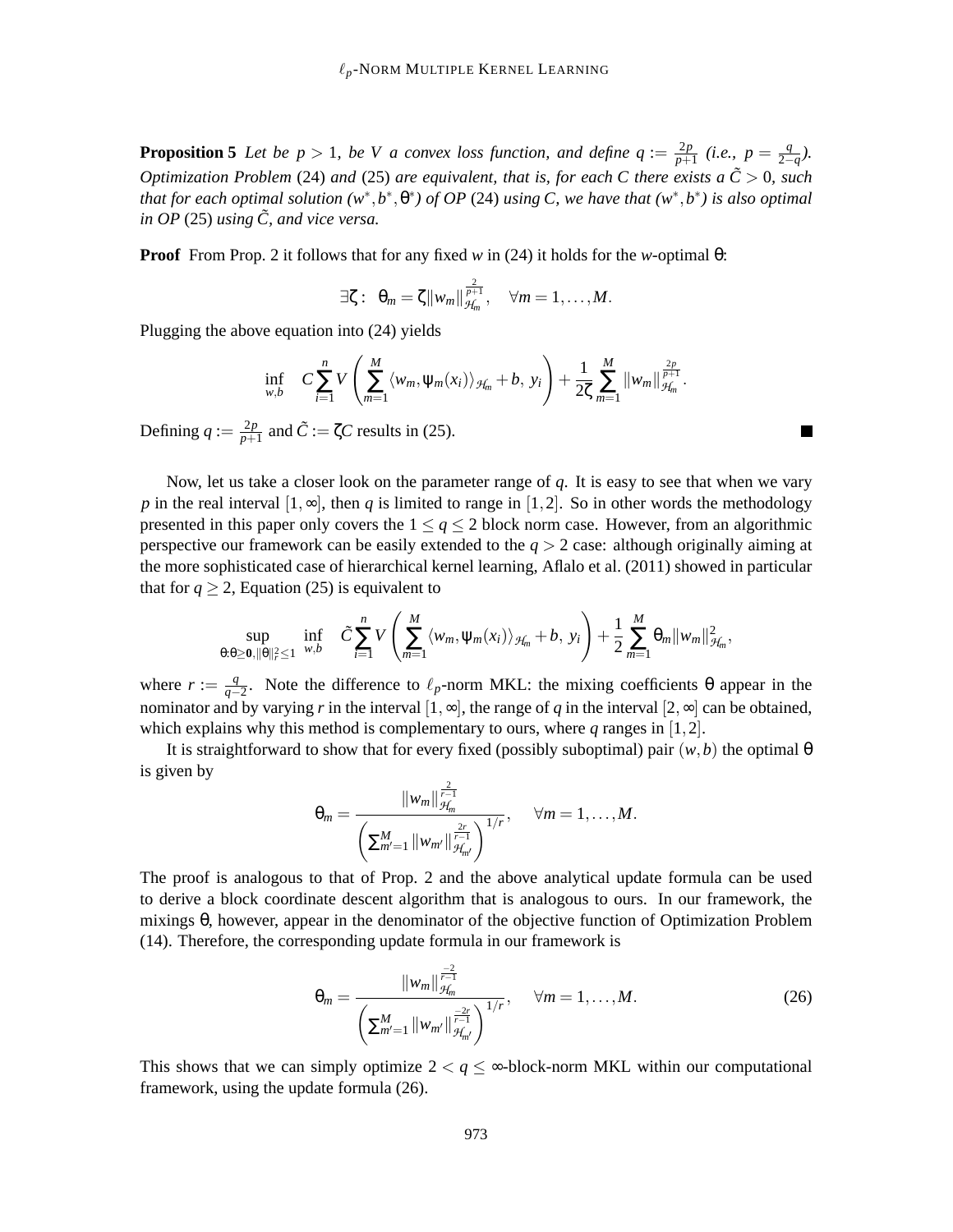# **5. Theoretical Analysis**

In this section we present a theoretical analysis of  $\ell_p$ -norm MKL, based on Rademacher complexities.<sup>12</sup> We prove a theorem that converts any Rademacher-based generalization bound on  $\ell_1$ -norm MKL into a generalization bound for  $\ell_p$ -norm MKL (and even more generally: arbitrary-norm MKL). Remarkably this  $\ell_1$ -to- $\ell_p$  conversion is obtained almost without any effort: by a simple 5line proof. The proof idea is based on Kloft et al. (2010). We remark that an  $\ell_p$ -norm MKL bound was already given in Cortes et al. (2010a), but their bound is only valid for the special cases where  $p/(p-1)$  is an integer and is not tight for small p, as it diverges to infinity when  $p > 1$  and p approaches one. By contrast, beside a negligible  $log(M)$ -factor, our result matches the best known lower bounds, when *p* approaches one.

Let us start by defining the hypothesis set that we want to investigate. Following Cortes et al. (2010a), we consider the following hypothesis class for  $p \in [1, \infty]$ :

$$
H_M^p:=\left\{h:\mathcal{X}\to\mathbb{R}\,\,\bigg|\,\,h(x)=\sum_{m=1}^M\sqrt{\theta_m}\langle w_m,\psi_m(x)\rangle_{\mathcal{H}_m},\,\,\|w\|_{\mathcal{H}}\leq 1,\,\,\|\theta\|_{p}\leq 1\right\}.
$$

Solving our primal MKL problem (14) corresponds to empirical risk minimization in the above hypothesis class. We are thus interested in bounding the generalization error of the above class w.r.t. an i.i.d. sample  $(x_1, y_1),..., (x_n, y_n) \in X \times \{-1,1\}$  from an arbitrary distribution *P*. In order to do so, we compute the *Rademacher complexity*,

$$
\mathscr{R}(H_M^p):=\mathbb{E}\bigg[\sup_{h\in H_M^p}\frac{1}{n}\sum_{i=1}^n\sigma_ih(x_i)\bigg],
$$

where  $\sigma_1, \ldots, \sigma_n$  are independent Rademacher variables (i.e., they obtain the values -1 or +1 with the same probability 0.5) and the  $\mathbb E$  is the expectation operator that removes the dependency on all random variables, that is,  $\sigma_i$ ,  $x_i$ , and  $y_i$  ( $i = 1, ..., n$ ). If the Rademacher complexity is known, there is a large body of results that can be used to bound the generalization error (e.g., Koltchinskii and Panchenko, 2002; Bartlett and Mendelson, 2002).

We now show a simple  $\ell_q$ -to- $\ell_p$  conversion technique for the Rademacher complexity, which is the main result of this section:

**Theorem 6** ( $\ell_q$ **-to-** $\ell_p$  **Conversion**) *For any sample of size n and*  $1 \leq q \leq p \leq \infty$  *the Rademacher complexity of the hypothesis set*  $H_M^p$  *can be bounded in terms of*  $H_M^q$ *,* 

$$
\mathscr{R}(H^{p}_{M})\leq \sqrt{M^{\frac{1}{q}-\frac{1}{p}}}\mathscr{R}(H^{q}_{M}).
$$

*In particular, we have*  $\mathscr{R}(H_M^p) \le \sqrt{M^{1/p^*}} \mathscr{R}(H_M^1)$  ( $\ell_1$ -to- $\ell_p$  Conversion), where  $p^* := p/(p-1)$  is *the conjugated exponent of p.*

**Proof** By Hölder's inequality (e.g., Steele, 2004), denoting  $\theta^p := (\theta_1^p)$  $\theta_1^p, \dots, \theta_M^p)^\top$ , we have for all non-negative θ ∈  $\mathbb{R}^M$ ,

$$
\|\theta\|_q = (\mathbf{1}^\top \theta^q)^{1/q} \le (\|\mathbf{1}\|_{(p/q)^*} \|\theta^q\|_{p/q})^{1/q} = M^{\frac{1}{q(p/q)^*}} \|\theta\|_p = M^{\frac{1}{q} - \frac{1}{p}} \|\theta\|_p. \tag{27}
$$

<sup>12.</sup> An introduction to statistical learning theory, which may equip the reader with the needed notions used in this section, is given in Bousquet et al. (2004). See also, for example, Section 4 in Shawe-Taylor and Cristianini (2004).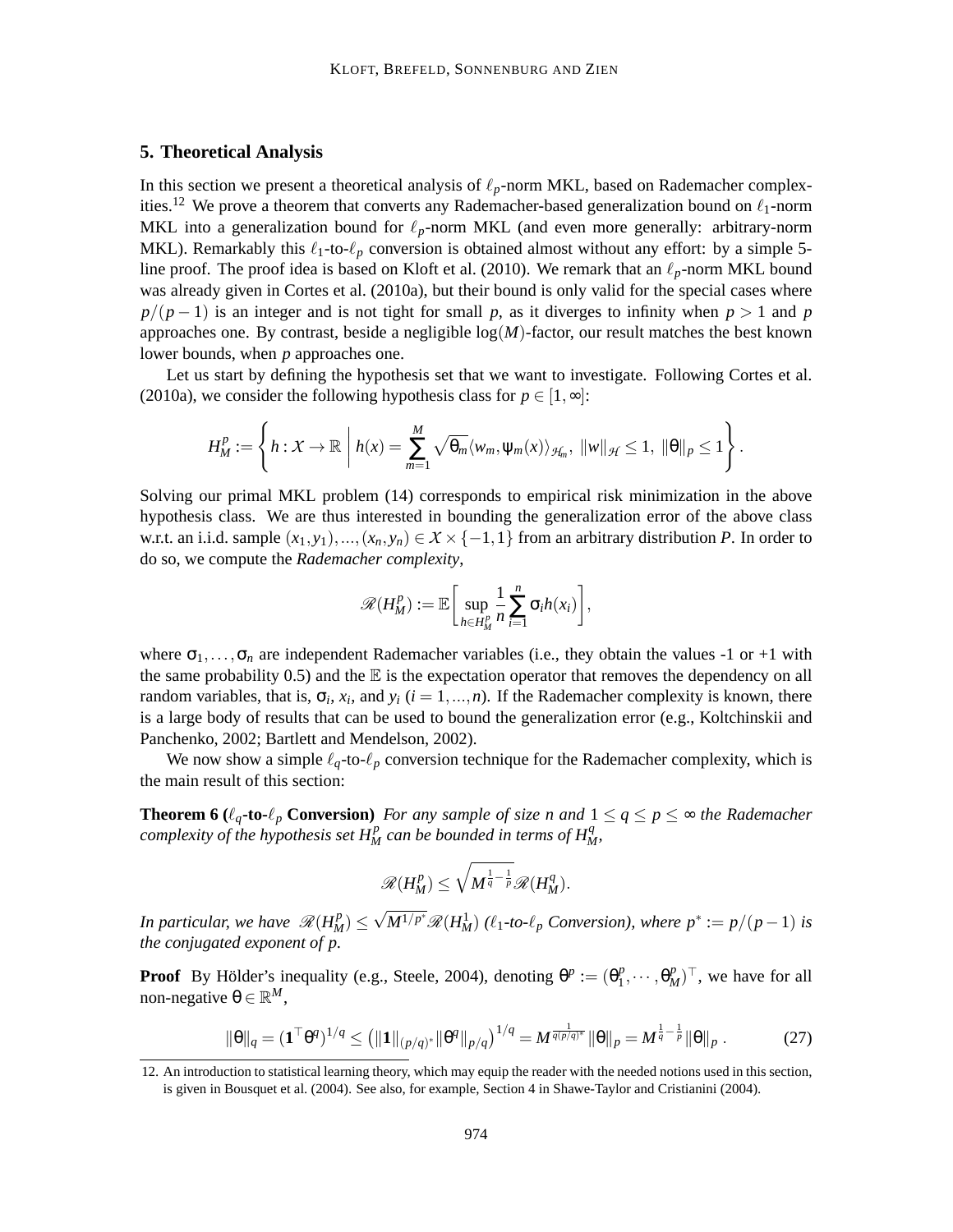Hence,

$$
\mathscr{R}(H_M^p) \stackrel{\text{Def.}}{=} \mathbb{E}\bigg[\sup_{w:\|w\|_{\mathcal{H}}\leq 1, \theta:\|\theta\|_{p}\leq 1} \frac{1}{n} \sum_{i=1}^n \sigma_i \sum_{m=1}^M \sqrt{\theta_m} \langle w_m, \psi_m(x_i) \rangle_{\mathcal{H}_m}\bigg]
$$
\n
$$
\stackrel{(27)}{\leq} \mathbb{E}\bigg[\sup_{w:\|w\|_{\mathcal{H}}\leq 1, \theta:\|\theta\|_{q}\leq M^{\frac{1}{q}-\frac{1}{p}}} \frac{1}{n} \sum_{i=1}^n \sigma_i \sum_{m=1}^M \sqrt{\theta_m} \langle w_m, \psi_m(x_i) \rangle_{\mathcal{H}_m}\bigg]
$$
\n
$$
= \mathbb{E}\bigg[\sup_{w:\|w\|_{\mathcal{H}}\leq 1, \theta:\|\theta\|_{q}\leq 1} \frac{1}{n} \sum_{i=1}^n \sigma_i \sum_{m=1}^M \sqrt{\theta_m M^{\frac{1}{q}-\frac{1}{p}}} \langle w_m, \psi_m(x) \rangle_{\mathcal{H}_m}\bigg]
$$
\n
$$
\stackrel{\text{Def.}}{=} \sqrt{M^{\frac{1}{q}-\frac{1}{p}}} \mathscr{R}(H_M^q).
$$

**Remark 7** More generally we have that for any norm  $\|\cdot\|_{\star}$  on  $\mathbb{R}^{M}$ , because all norms on  $\mathbb{R}^{M}$  are *equivalent (e.g., Rudin, 1991), there exists a*  $c<sub>\star</sub> \in \mathbb{R}$  *such that* 

$$
\mathscr{R}(H_M^p) \leq c_\star \mathscr{R}(H_M^\star).
$$

*This means the conversion technique extends to arbitrary norms: for any given norm*  $\|\cdot\|_*$ *, we can convert any bound on*  $\mathscr{R}(H_M^p)$  *into a bound on the Rademacher complexity*  $\mathscr{R}(H_M^{\star})$  *of hypothesis set induced by*  $\|\cdot\|_{\star}$ *.* 

A nice characteristic of the above result is that we can make use of any existing bound on the Rademacher complexity of  $H_M^1$  in order to obtain a generalization bound for  $H_M^p$ . This fact is illustrated in the following. For example, it has recently been shown:

**Theorem 8 (Cortes et al., 2010a)** *Let*  $M > 1$  *and assume that*  $k_m(x, x) \leq R^2$  *for all*  $x \in X$  *and*  $m = 1$  $1, \ldots, M$ . Then, for any sample of size n, the Rademacher complexities of the hypothesis sets  $H_M^1$ *and*  $H_M^p$  *can be bounded as follows (where c* := 23/22 *and*  $\lceil \cdot \rceil$  *rounds to the next largest integer)*:

$$
\mathscr{R}(H_M^1) \leq \sqrt{\frac{ce\lceil \log M\rceil R^2}{n}}, \quad \mathscr{R}(H_M^p) \leq \sqrt{\frac{cp^*M^{1/p^*}R^2}{n}},
$$

*for any p* > 1 *such that p*∗ *is an even integer.*

For  $p = 1$  [ $p > 1$ ] the above result directly leads to a  $O(\sqrt{\log M})$   $\left[O(\sqrt{M^{1/p^*}})\right]$  bound on the generalization error and thus substantially improves on a series of loose results given within the past years (see Cortes et al., 2010a, and references therein). Unfortunately, since  $p^*$  is required to be an integer, the range of *p* is restricted to  $p \in [1,2]$ . As a remedy, in this paper we use the  $\ell_q$ -to- $\ell_p$ Conversion technique to the above result<sup>13</sup> to obtain a bound for  $H_M^p$  that holds for all  $p \in [1, \ldots, \infty]$ : the following corollary is obtained from the previous theorem by using  $\ell_q$ -to- $\ell_p$ -norm conversion for  $q = 1$  and  $q = \lceil p^* \rceil^*$ , respectively, and then taking the minimum value of the so-obtained bounds.

<sup>13.</sup> The point here is that we could use any  $\ell_1$ -bound, for example, the bounds of Kakade et al. (2009) and Kloft et al. (2010) have the same favorable  $O(logM)$  rate; in particular, whenever a new  $\ell_1$ -bound is proven, we can plug it into our conversion technique to obtain a new bound.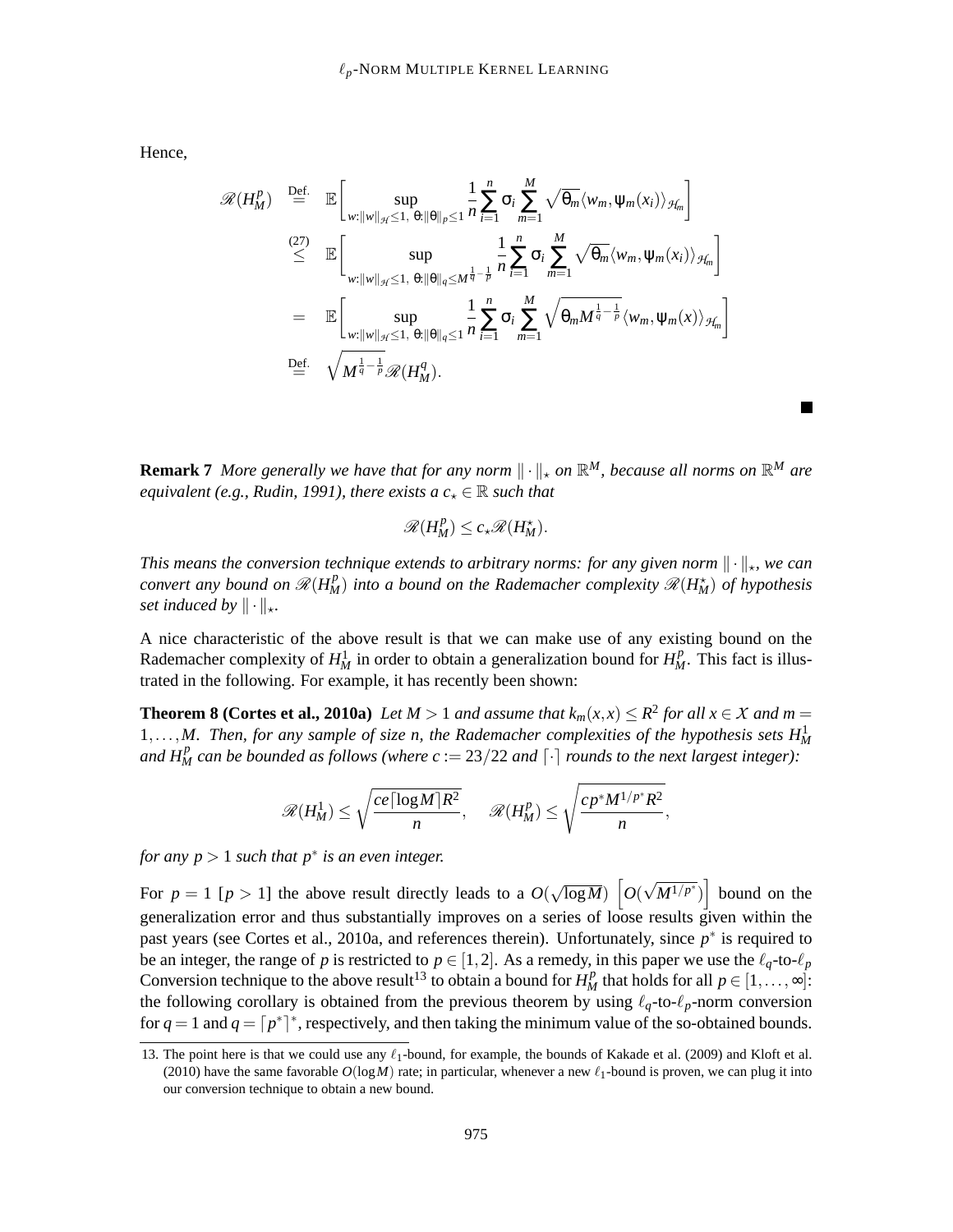**Corollary 9 (of the previous two theorems)** *Let*  $M > 1$  *and assume that*  $k_m(x, x) \leq R^2$  *for all*  $x \in X$ *and m* = 1,...,*M. Then, for any sample of size n, the Rademacher complexity of the hypothesis set*  $H_M^p$  can be bounded as follows:

$$
\forall p \in [1,...,\infty]: \quad \mathscr{R}(H_M^p) \leq \sqrt{\frac{cM^{1/p^*}R^2 \min\left(e\lceil\log M\rceil,\lceil p^*\rceil\right)}{n}},
$$

*where*  $p^* := p/(p-1)$  *is the conjugated exponent of p and c* := 23/22*.* 

It is instructive to compare the above bound, which we obtained by our  $\ell_q$ -to- $\ell_p$  conversion technique, with the one given in Cortes et al. (2010a): that is  $\mathcal{R}(H_M^p) \leq \sqrt{\frac{ce^{p^*}M^{1/p^*}R^2}{n}}$  $\frac{f^{1/p}R^2}{n}$  for any  $p \in$ [1,...,∞] such that  $p^*$  is an integer. First, we observe that for  $p = 2$  the bounds' rates coincide. Second, we observe that for small  $p$  (close to one), the  $p^*$ -factor in the Cortes-bound leads to considerably high constants. When *p* approaches one, it even diverges to infinity. In contrast, our bound converges to  $\mathcal{R}(H_M^p) \leq \sqrt{\frac{ce[\log M]R^2}{n}}$  when *p* approaches one, which is precisely the tight 1-norm bound of Thm. 8. Finally, it is also interesting to consider the case  $p \ge 2$  (which is not covered by the Cortes et al., 2010a bound): if we let  $p \to \infty$ , we obtain  $\mathcal{R}(H_M^p) \le \sqrt{\frac{2cMR^2}{n}}$  $\frac{MR^2}{n}$ . This matches the well-known  $O(\sqrt{M})$  lower bounds based on the VC-dimension (e.g., Devroye et al., 1996, Section 14).

We now make use of the above analysis of the Rademacher complexity to bound the generalization error. There are many results in the literature that can be employed to this aim. Ours is based on Thm. 7 in Bartlett and Mendelson (2002):

**Corollary 10** *Let*  $M > 1$  *and*  $p \in ]1, ..., \infty]$ *. Assume that*  $k_m(x, x) \leq R^2$  *for all*  $x \in X$  *and*  $m = 1, ..., M$ *. Assume the loss*  $V : \mathbb{R} \to [0,1]$  *is Lipschitz with constant L and*  $V(t) \ge 1$  *for all*  $t \le 0$ *. Set*  $p^* :=$ *p*/(*p*−1) *and c* := 23/22*. Then, the following holds with probability larger than* 1−δ *over samples of size n for all classifiers*  $h \in H_M^p$ *:* 

$$
R(h) \leq \widehat{R}(h) + 4L\sqrt{\frac{cM^{1/p^*}R^2\min\left(e\lceil\log M\rceil, \lceil p^*\rceil\right)}{n}} + \sqrt{\frac{\ln(2/\delta)}{2n}},
$$

where  $R(h) = P[yh(x) \le 0]$  is the expected risk w.r.t. 0-1 loss and  $\widehat{R}(h) = \frac{1}{n} \sum_{i=1}^{n} V(y_i h(x_i))$  is the *empirical risk w.r.t. loss V .*

The above theorem is formulated for general Lipschitz loss functions. Since the margin loss  $V(t)$  = min  $(1,[1-t/\gamma]_+)$  is Lipschitz with constant  $1/\gamma$  and upper bounding the 0-1 loss, it fulfills the preliminaries of the above corollary. Hence, we immediately obtain the following radius-margin bound (see also Koltchinskii and Panchenko, 2002):

**Corollary 11** ( $\ell_p$ **-norm MKL Radius-Margin Bound)** *Fix the margin*  $\gamma > 0$ *. Let M* > 1 *and*  $p \in$  $[1,...,∞]$ *.* Assume that  $k_m(x,x) \leq R^2$  for all  $x \in X$  and  $m = 1,...,M$ . Set  $p^* := p/(p-1)$  and *c* := 23/22*. Then, the following holds with probability larger than* 1−δ *over samples of size n for all classifiers h*  $\in$  *H*<sup>*p*</sup><sub>*M*</sub>:

$$
R(h) \leq \widehat{R}(h) + \frac{4R}{\gamma} \sqrt{\frac{cM^{1/p^*} \min(e\lceil \log M \rceil, \lceil p^* \rceil)}{n}} + \sqrt{\frac{\ln(2/\delta)}{2n}},
$$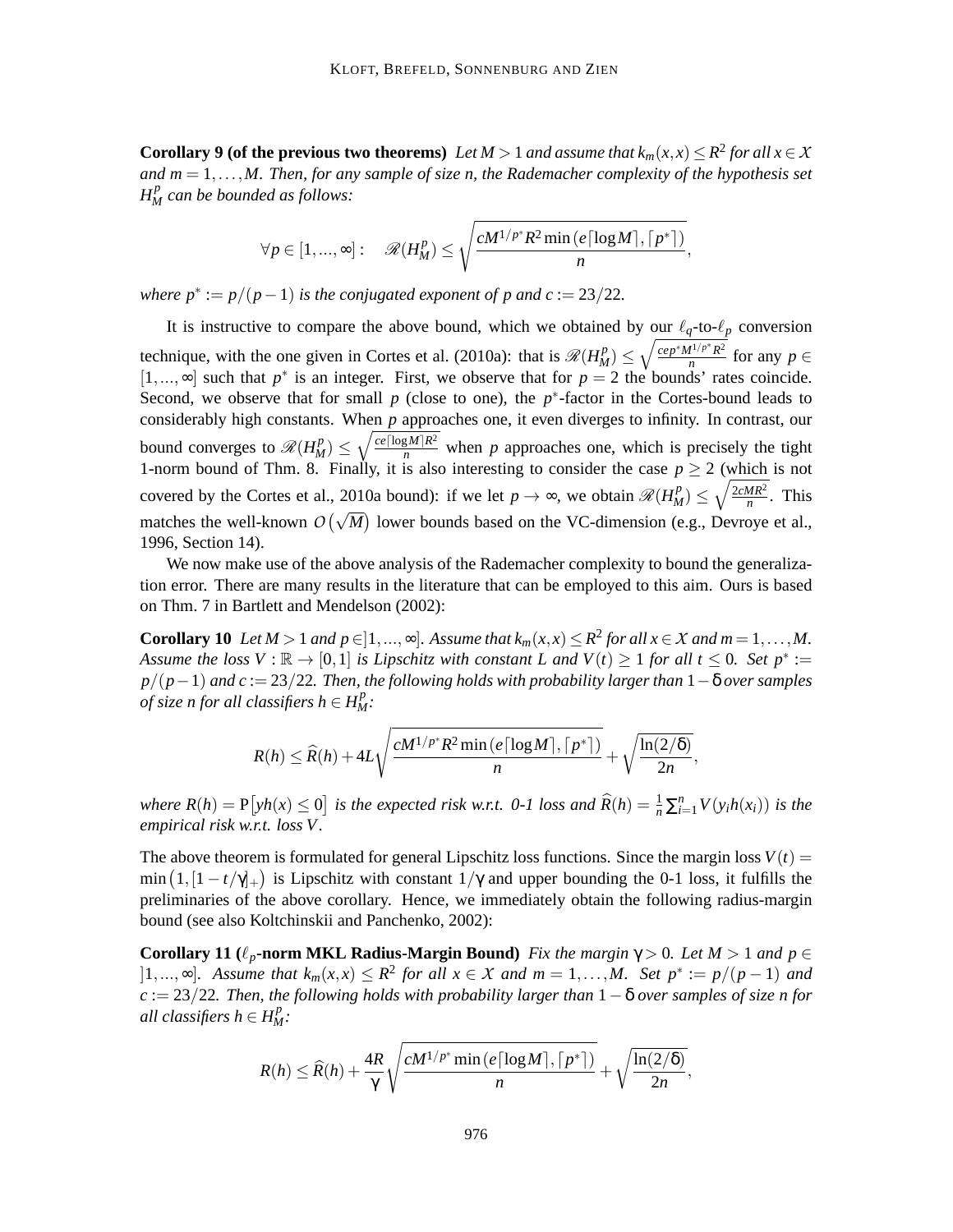*where*  $R(h) = P[yh(x) \le 0]$  *is the expected risk w.r.t.* 0-1 loss and  $\widehat{R}(h) = \frac{1}{n} \sum_{i=1}^{n} \min(1, [1 - \frac{1}{n}]$  $y_i h(x_i)/\gamma]_+$ ) the empirical risk w.r.t. margin loss.

Finally, we would like to point out that, for reasons stated in Remark 7, the  $\ell_q$ -to- $\ell_p$  conversion technique can be extended to norms different than  $\ell_p$ . This lets us extend the above bounds to, for example, block norms and sums of block norms as used in elastic-net regularization (see Kloft et al., 2010, for such bounds), but also non-isotropic norms such as weighted  $\ell_p$ -norms.

# **5.1 Case-based Analysis of a Sparse and a Non-Sparse Scenario**

From the results given in the last section it seems that it is beneficial to use a sparsity-inducing  $\ell_1$ -norm penalty when learning with multiple kernels. This however somewhat contradicts our empirical evaluation, which indicated that the optimal norm parameter *p* depends on the true underlying sparsity of the problem. Indeed, as we show below, a refined theoretical analysis supports this intuitive claim. We show for an exemplary scenario that if the underlying truth is uniformly non-sparse, then a non-sparse  $\ell_p$ -norm is more promising than a sparse one. On the other hand, we illustrate that in a sparse scenario, the sparsity-inducing  $\ell_1$ -norm indeed can be beneficial.

We start by reparametrizing our hypothesis set based on block norms: by Prop. 5 it holds that

$$
H_M^p = \left\{ h: X \to \mathbb{R} \mid h(x) = \sum_{m=1}^M \langle w_m, \psi_m(x) \rangle_{\mathcal{H}_m}, ||w||_{2,q} \leq 1, q := 2p/(p+1) \right\},\
$$

where  $||w||_{2,q} := \left(\sum_{m=1}^{M} ||w_m||_{\mathcal{H}_m}^q\right)$  $\int_0^{1/q}$  is the  $\ell_{2,q}$ -block norm. This means we can equivalently parametrize our hypothesis set in terms of block norms. Second, let us generalize the set by introducing an additional parameter *C* as follows

$$
{}^{C}H_M^p:=\left\{h:\mathcal{X}\to\mathbb{R}\,\bigg|\,h(x)=\sum_{m=1}^M\langle w_m,\psi_m(x)\rangle_{\mathcal{H}_m},\,\|w\|_{2,q}\leq C,\,q:=2p/(p+1)\right\}.
$$

Clearly,  ${}^C H_M^p = H_M^p$  for  $C = 1$ , which explains why the parametrization via *C* is more general. It is straightforward to verify that  $\mathcal{R}$  ( $^cH_M^p$ )  $\binom{p}{M}$  =  $C\mathscr{R}\left(H_M^p\right)$  $\binom{p}{M}$  for any *C*. Hence, under the preliminaries of Corollary 10, we have

$$
p > 1: \qquad R(h) \le \widehat{R}(h) + 4L\sqrt{\frac{cM^{1/p^*}R^2C^2\min\left(e\left[\log M\right],\left\lceil p^*\right\rceil\right)}{n}} + \sqrt{\frac{\ln(2/\delta)}{2n}},
$$
\n
$$
p = 1: \qquad R(h) \le \widehat{R}(h) + 4L\sqrt{\frac{ce\left[\log M\right]R^2C^2}{n}} + \sqrt{\frac{\ln(2/\delta)}{2n}}. \tag{28}
$$

We will exploit the above bound in the following two illustrate examples.

*Example 1.* Let the input space be  $X = \mathbb{R}^M$ , and the feature map be  $\psi_m(x) = x_m$  for all  $m =$ 1,...,*M* and  $x = (x_1, ..., x_M) \in X$  (in other words,  $\Psi_m$  is a projection on the *m*th feature). Assume that the Bayes-optimal classifier is given by

$$
w_{\text{Bayes}} = (1, \ldots, 1)^{\top} \in \mathbb{R}^M.
$$

This means the best classifier possible is uniformly non-sparse (see Fig. 1, left). Clearly, it can be advantageous to work with a hypothesis set that is rich enough to contain the Bayes classifier,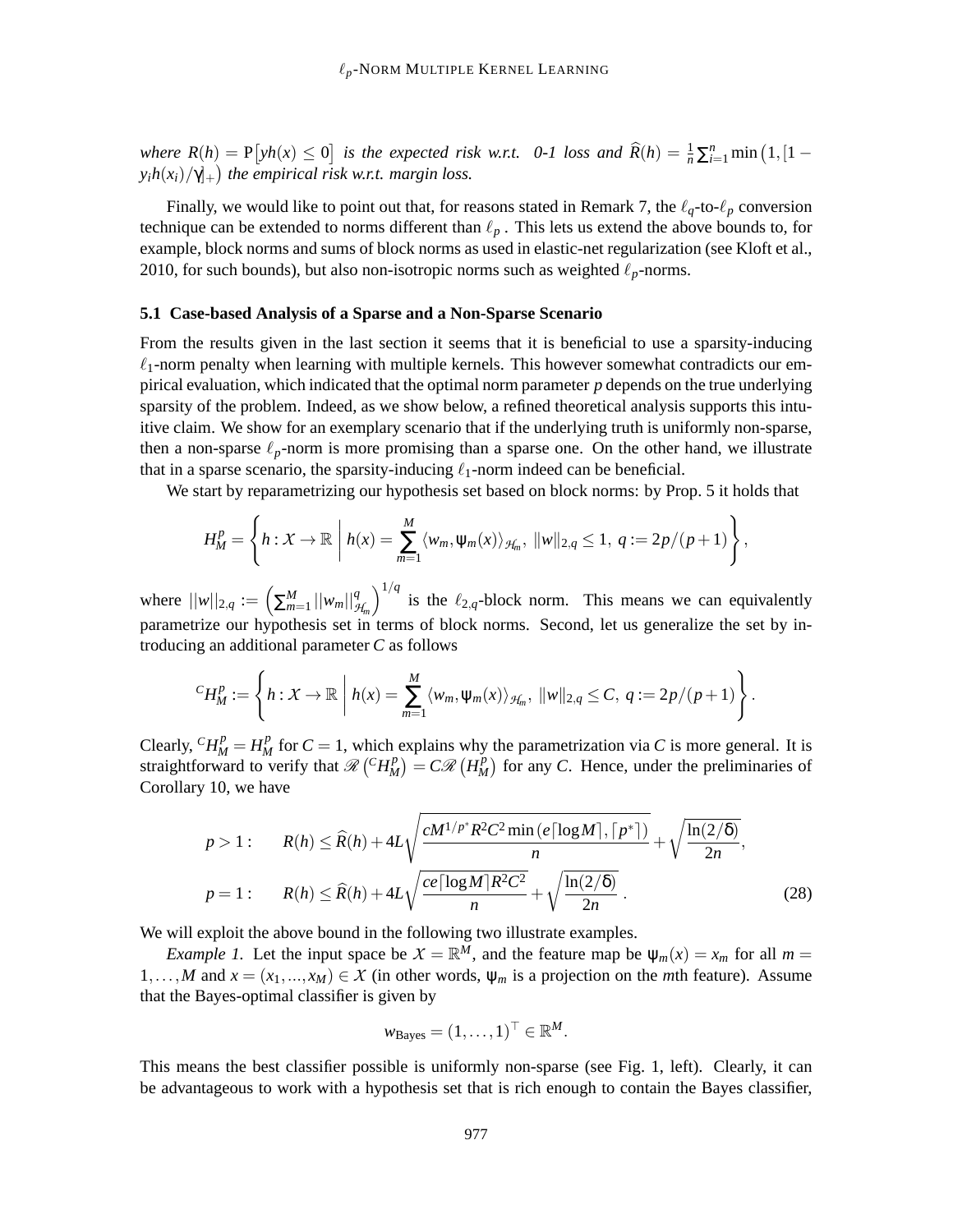

Figure 1: Illustration of the two analyzed cases for  $M = 2$ : a uniformly non-sparse (Example 1, left) and a sparse (Example 2, right) Scenario.

that is,  $(1, \ldots, 1)^\top \in {}^C H_M^p$ . In our example, this is the case if and only if  $||(1, \ldots, 1)^\top ||_{2p/(p+1)} \le C$ , which itself is equivalent to  $M^{(p+1)/2p} \leq C$ . The bound (28) attains its minimal value under the latter constraint for  $M^{(p+1)/2p} = C$ . Resubstitution into the bound yields

$$
p > 1: \qquad R(h) \leq \widehat{R}(h) + 4L\sqrt{\frac{cM^2R^2\min(e\lceil \log M \rceil, \lceil p^* \rceil)}{n}} + \sqrt{\frac{\ln(2/\delta)}{2n}}.
$$

$$
p = 1: \qquad R(h) \leq \widehat{R}(h) + 4L\sqrt{\frac{ceM^2\lceil \log M \rceil R^2C^2}{n}} + \sqrt{\frac{\ln(2/\delta)}{2n}}.
$$

Let us now compare the so obtained rate: for  $p > 1$  we get  $O(M^2)$  and for  $p = 1$  we have  $O(M^2 \log(M))$ . So the rates differ by a  $\log(M)$  factor. This means that in this particular (nonsparse) example, neglecting the constants, the non-sparse  $p > 1$ -norm MKL variants yield a strictly better generalization bound than  $\ell_1$ -norm MKL.

*Example 2.* In this second example we consider the same input space and kernels as before. But this time we assume a *sparse* Bayes-optimal classifier (see Fig. 1, right)

$$
w_{\text{Bayes}} = (1, 0, \ldots, 0)^{\top} \in \mathbb{R}^M.
$$

As in the previous example, in order  $w_{\text{Bayes}}$  to be in the hypothesis set, we have to require  $||(1,0,\ldots,0)||_{2p/(p+1)} \leq C$ . But this time this simply solves to  $C \geq 1$ , which is independent of the norm parameter p. Thus, inserting  $C = 1$  in the bound (28), we obtain

$$
p > 1: \qquad R(h) \leq \widehat{R}(h) + 4L\sqrt{\frac{cM^2R^2\min(e\lceil \log M \rceil, \lceil p^* \rceil)}{n}} + \sqrt{\frac{\ln(2/\delta)}{2n}}.
$$

$$
p = 1: \qquad R(h) \leq \widehat{R}(h) + 4L\sqrt{\frac{ceM^2\lceil \log M \rceil R^2}{n}} + \sqrt{\frac{\ln(2/\delta)}{2n}}.
$$

Clearly, in this particular sparse example, the  $\ell_{p=1}$ -bound is considerably smaller than the one of  $\ell_{p>1}$ -norm MKL—especially, if the number of kernels is high compared to the sample size. This is also intuitive: if the underlying truth is sparse, we expect a sparsity-inducing norm to match well the ground truth.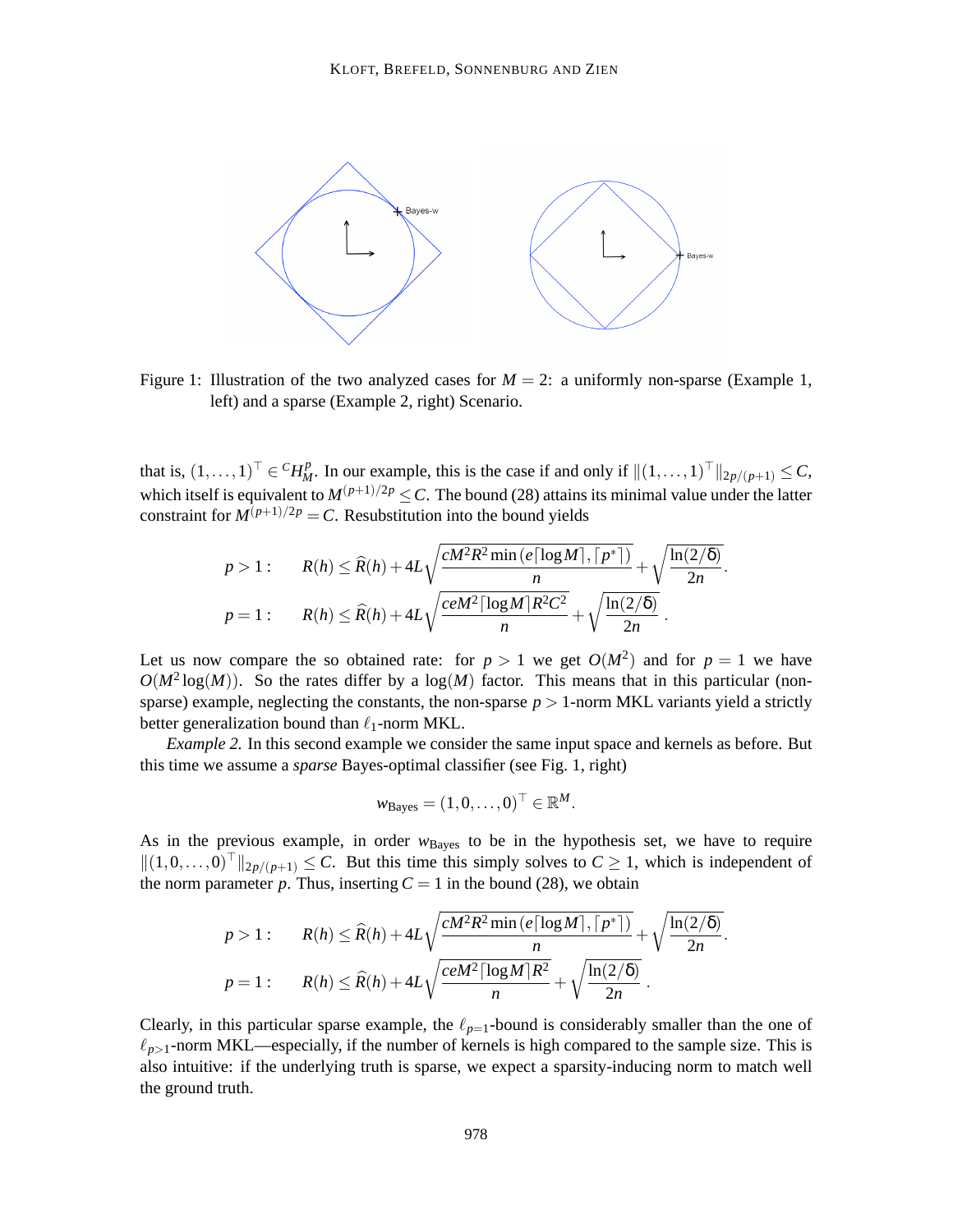We conclude from the previous two examples that the optimal norm parameter *p* depends on the underlying ground truth: if it is sparse, then choosing a sparse regularization is beneficial; otherwise, a non-sparse norm *p* can perform well. This is somewhat contrary to anecdotal reports, which claim that sparsity-inducing norms are beneficial in high (kernel) dimensions. This is because those analyses implicitly assume the ground truth to be sparse. The present paper, however, clearly shows that we might encounter a non-sparse ground truth in practical applications (see experimental section).

# **6. Computational Experiments**

In this section we study non-sparse MKL in terms of computational efficiency and predictive accuracy. We apply the method of Sonnenburg et al. (2006a) in the case of  $p = 1$ . We write  $\ell_{\infty}$ -norm MKL for a regular SVM with the unweighted-sum kernel  $K = \sum_m K_m$ .

We first study a toy problem in Section 6.1 where we have full control over the distribution of the relevant information in order to shed light on the appropriateness of sparse, non-sparse, and  $\ell_{\infty}$ -MKL. We report on real-world problems from bioinformatics, namely protein subcellular localization (Section 6.2), finding transcription start sites of RNA Polymerase II binding genes in genomic DNA sequences (Section 6.3), and reconstructing metabolic gene networks (Section 6.4). All data sets used in this section were made available online (see supplementary homepage of this paper: http://doc.ml.tu-berlin.de/nonsparse\_mkl/).

#### **6.1 Measuring the Impact of Data Sparsity—Toy Experiment**

The goal of this section is to study the relationship of the level of sparsity of the true underlying function to be learned to the chosen norm *p* in the model. Intuitively, we might expect that the optimal choice of *p* directly corresponds to the true level of sparsity. Apart from verifying this conjecture, we are also interested in the effects of suboptimal choice of *p*. To this aim we constructed several artificial data sets in which we vary the degree of sparsity in the true kernel mixture coefficients. We go from having all weight focused on a single kernel (the highest level of sparsity) to uniform weights (the least sparse scenario possible) in several steps. We then study the statistical performance of  $\ell_p$ -norm MKL for different values of p that cover the entire range  $[1, \infty]$ .

We generated a data set as follows (we made this so-called *mkl-toy* data set available at the mldata repository<sup>14</sup>). An *n*-element balanced sample  $\mathcal{D} = \{(x_i, y_i)\}_{i=1}^n$  is generated from two  $d =$ 50-dimensional isotropic Gaussian distributions with equal covariance matrices  $C = I_{d \times d}$  and equal, but opposite, means  $\mu_1 = \frac{\rho}{\|\theta\|}$  $\frac{\beta}{\|\theta\|_2}$ θ and  $\mu_2 = -\mu_1$ . Thereby θ is a binary vector, that is,  $\forall i : \theta_i \in$  $\{0,1\}$ , encoding the true underlying data sparsity as follows. Zero components  $\theta_i = 0$  clearly imply identical means of the two classes' distributions in the *i*th feature set; hence the latter does not carry any discriminating information. In summary, the fraction of zero components,  $v(\theta) = 1 - \frac{1}{d} \sum_{i=1}^{d} \theta_i$ , is a measure for the feature sparsity of the learning problem.

For  $v \in \{0, 0.44, 0.64, 0.82, 0.92, 1\}$  we generate six data sets  $\mathcal{D}_1, \ldots, \mathcal{D}_6$  fixing  $\rho = 1.75$ . Then, each feature is input to a linear kernel and the resulting kernel matrices are multiplicatively normalized as described in Section 4.4.2. Hence,  $v(\theta)$  gives the fraction of noise kernels in the working kernel set. Then, classification models are computed by training  $\ell_p$ -norm MKL for  $p = 1, 4/3, 2, 4, \infty$ on each *D<sup>i</sup>* . Soft margin parameters *C* are tuned on independent 10,000-elemental validation sets

<sup>14.</sup> The repository can be found at http://mldata.org/repository/data/viewslug/mkl-toy/.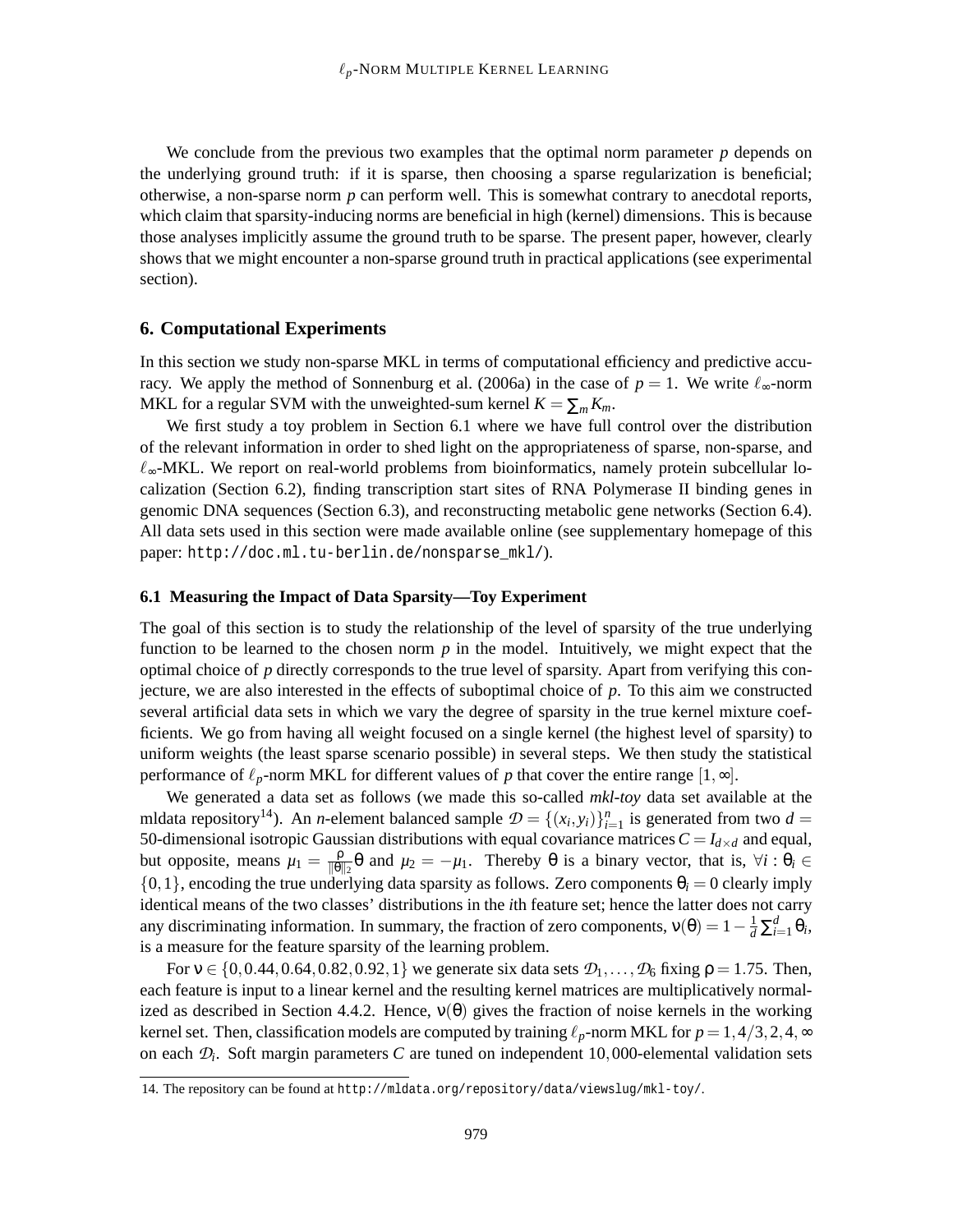

Figure 2: Illustration of the toy experiment for  $\theta = (1,0)^{\top}$ .

by grid search over  $C \in 10^{[-4,3.5,...,0]}$  (optimal *Cs* are attained in the interior of the grid). The relative duality gaps were optimized up to a precision of  $10^{-3}$ . We report on test errors evaluated on 10,000-elemental independent test sets and pure mean  $\ell_2$  model errors of the computed kernel mixtures, that is  $ME(\widehat{\theta}) = ||\zeta(\widehat{\theta}) - \zeta(\theta)||_2$ , where  $\zeta(x) = \frac{x}{||x||_2}$ .

The results are shown in Fig. 3 for  $n = 50$  and  $n = 800$ , where the figures on the left show the test errors and the ones on the right the model errors  $ME(\theta)$ . Regarding the latter, model errors reflect the corresponding test errors for  $n = 50$ . This observation can be explained by statistical learning theory. The minimizer of the empirical risk performs unstable for small sample sizes and the model selection results in a strongly regularized hypothesis, leading to the observed agreement between test error and model error.

Unsurprisingly,  $\ell_1$  performs best and reaches the Bayes error in the sparse scenario, where only a single kernel carries the whole discriminative information of the learning problem. However, in the other scenarios it mostly performs worse than the other MKL variants. This is remarkable because the underlying ground truth, that is, the vector  $\theta$ , is sparse in all but the uniform scenario. In other words, selecting this data set may imply a bias towards  $\ell_1$ -norm. In contrast, the vanilla SVM using an unweighted sum kernel performs best when all kernels are equally informative, however, its performance does not approach the Bayes error rate. This is because it corresponds to a  $\ell_{2,2}$ -block norm regularization (see Sect. 4.5) but for a truly uniform regularization a  $\ell_{\infty}$ -block norm penalty (as employed in Nath et al., 2009) would be needed. This indicates a limitation of our framework; it shall, however, be kept in mind that such a uniform scenario might quite artificial. The non-sparse  $\ell_4$ - and  $\ell_2$ -norm MKL variants perform best in the balanced scenarios, that is, when the noise level is ranging in the interval 64%-92%. Intuitively, the non-sparse  $\ell_4$ -norm MKL is the most robust MKL variant, achieving a test error of less than 10% in all scenarios. Tuning the sparsity parameter *p* for each experiment, ℓ*p*-norm MKL achieves the lowest test error across all scenarios.

When the sample size is increased to  $n = 800$  training instances, test errors decrease significantly. Nevertheless, we still observe differences of up to 1% test error between the best ( $\ell_{\infty}$ -norm MKL) and worst  $(\ell_1$ -norm MKL) prediction model in the two most non-sparse scenarios. Note that all  $\ell_p$ -norm MKL variants perform well in the sparse scenarios. In contrast with the test errors, the mean model errors depicted in Figure 3 (bottom, right) are relatively high. Similarly to above reasoning, this discrepancy can be explained by the minimizer of the empirical risk becoming stable when increasing the sample size, which decreases the generalization error (see theoretical Analysis in Section 5, where it was shown that the speed of the minimizer becoming stable is at least of a rate of  $O(1/\sqrt{n})$ ). Again,  $\ell_p$ -norm MKL achieves the smallest test error for all scenarios for appropriately chosen  $p$  and for a fixed  $p$  across all experiments, the non-sparse  $\ell_4$ -norm MKL performs the most robustly.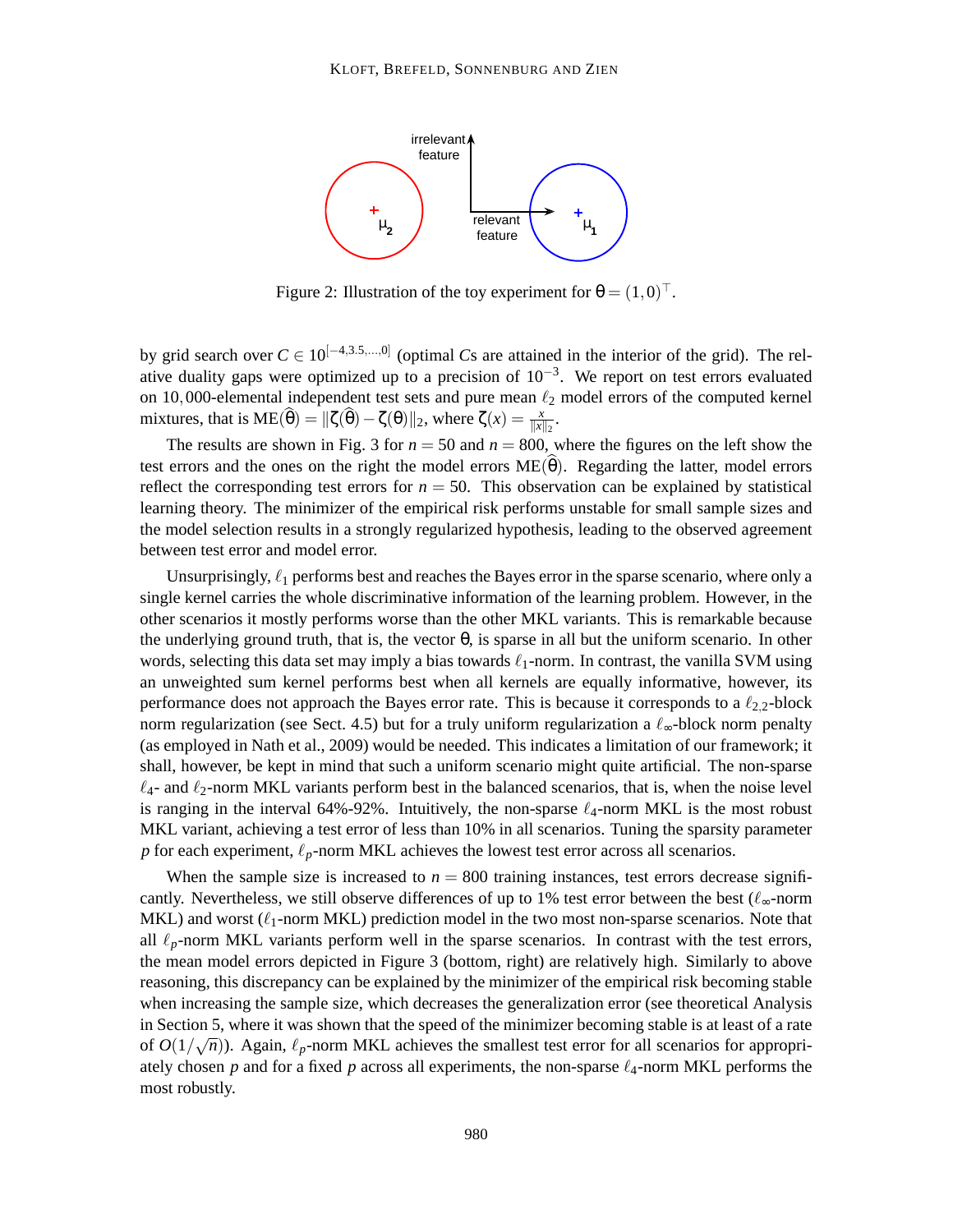

Figure 3: Results of the artificial experiment for sample sizes of  $n = 50$  (top) and  $n = 800$  (below) training instances in terms of test errors (left) and mean  $\ell_2$  model errors ME( $\theta$ ) (right).

In summary, the choice of the norm parameter  $p$  is important for small sample sizes, whereas its impact decreases with an increase of the training data. As expected, sparse MKL performs best in sparse scenarios, while non-sparse MKL performs best in moderate or non-sparse scenarios, and for uniform scenarios the unweighted-sum kernel SVM performs best. For appropriately tuning the norm parameter,  $\ell_p$ -norm MKL proves robust in all scenarios.

#### **6.2 Protein Subcellular Localization—A Sparse Scenario**

The prediction of the subcellular localization of proteins is one of the rare empirical success stories of  $\ell_1$ -norm-regularized MKL (Ong and Zien, 2008; Zien and Ong, 2007): after defining 69 kernels that capture diverse aspects of protein sequences,  $\ell_1$ -norm-MKL could raise the predictive accuracy significantly above that of the unweighted sum of kernels, and thereby also improve on established prediction systems for this problem. This has been demonstrated on 4 data sets, corresponding to 4 different sets of organisms (plants, non-plant eukaryotes, Gram-positive and Gram-negative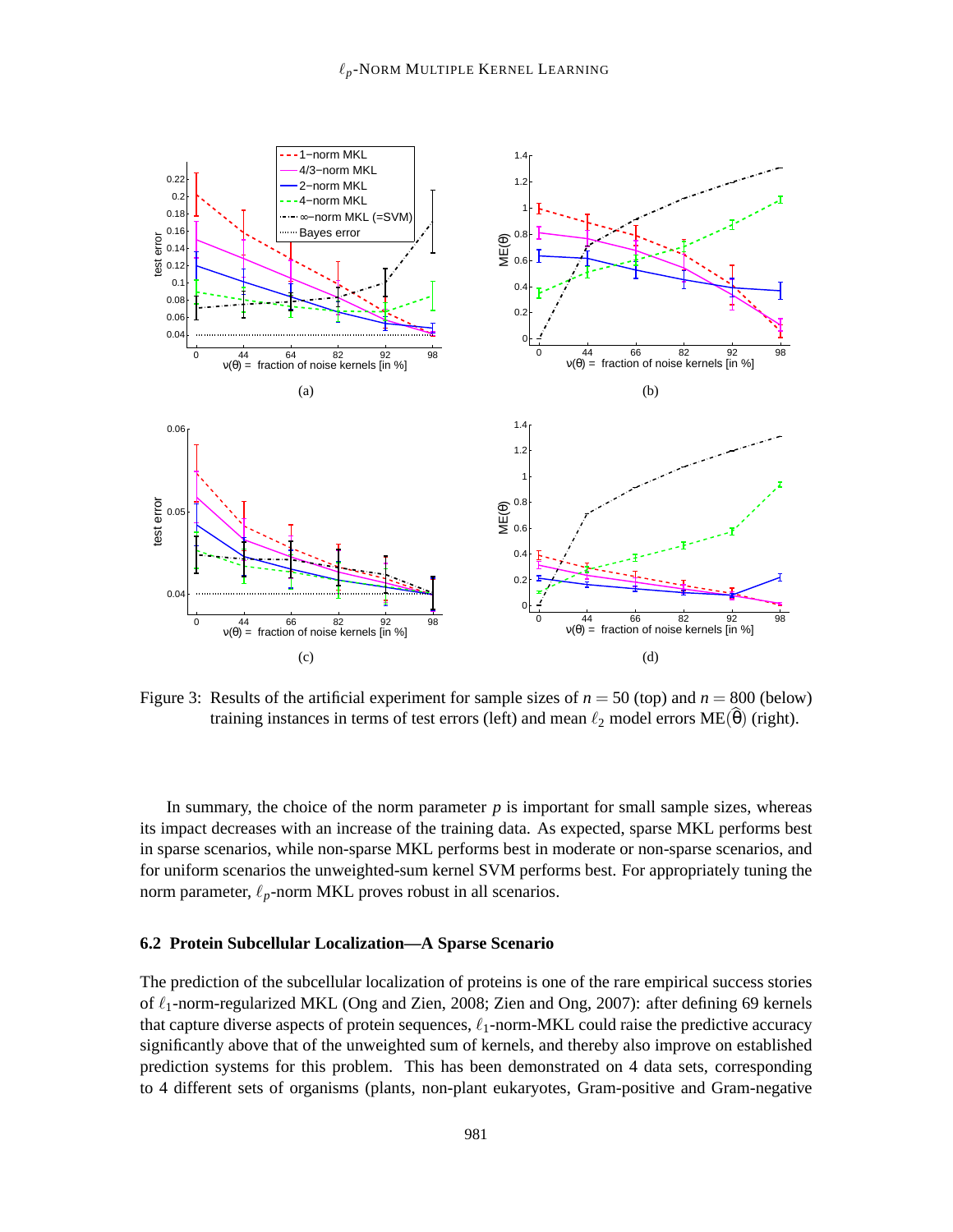| $\ell_n$ -norm  |            | 32/31      | 16/15      | 8/7        | 4/3        |            | 4          | 8          | 16         | $\infty$   |
|-----------------|------------|------------|------------|------------|------------|------------|------------|------------|------------|------------|
| plant           | 8.18       | 8.22       | 8.20       | 8.21       | 8.43       | 9.47       | 11.00      | 11.61      | 11.91      | 11.85      |
| std. err.       | $\pm 0.47$ | $\pm 0.45$ | $\pm 0.43$ | $\pm 0.42$ | $\pm 0.42$ | $\pm 0.43$ | $\pm 0.47$ | $\pm 0.49$ | $\pm 0.55$ | $\pm 0.60$ |
| nonpl           | 8.97       | 9.01       | 9.08       | 9.19       | 9.24       | 9.43       | 9.77       | 10.05      | 10.23      | 10.33      |
| std. err.       | $\pm 0.26$ | $\pm 0.25$ | $\pm 0.26$ | $\pm 0.27$ | $\pm 0.29$ | $\pm 0.32$ | $\pm 0.32$ | $\pm 0.32$ | $\pm 0.32$ | $\pm 0.31$ |
| psortNeg        | 9.99       | 9.91       | 9.87       | 10.01      | 10.13      | 11.01      | 12.20      | 12.73      | 13.04      | 13.33      |
| std. err.       | $\pm 0.35$ | $\pm 0.34$ | $\pm 0.34$ | $\pm 0.34$ | $\pm 0.33$ | $\pm 0.32$ | $\pm 0.32$ | $\pm 0.34$ | $\pm 0.33$ | $\pm 0.35$ |
| <i>psortPos</i> | 13.07      | 13.01      | 13.41      | 13.17      | 13.25      | 14.68      | 15.55      | 16.43      | 17.36      | 17.63      |
| std. err.       | $\pm 0.66$ | $\pm 0.63$ | $\pm 0.67$ | $\pm 0.62$ | $\pm 0.61$ | $\pm 0.67$ | $\pm 0.72$ | $\pm 0.81$ | $\pm 0.83$ | $\pm 0.80$ |

Table 1: Results for Protein Subcellular Localization. For each of the 4 data sets (rows) and each considered norm (columns), we present a measure of prediction error together with its standard error. As measure of prediction error we use 1 minus the average MCC, displayed as percentage.

bacteria) with differing sets of relevant localizations. In this section, we investigate the performance of non-sparse MKL on the same 4 data sets.

The experimental setup used here is related to that of Ong and Zien (2008), although it deviates from it in several details. The kernel matrices are multiplicatively normalized as described in Section 4.4.2. For each data set, we perform the following steps for each of the 30 predefined splits in training set and test set (downloaded from the same URL): We consider norms  $p \in$ {1,32/31,16/15,8/7,4/3,2,4,8,∞} and regularization constants *C* ∈ {1/32,1/8,1/2,1,2,4,8,32, 128}. For each parameter setting  $(p, C)$ , we train  $\ell_p$ -norm MKL using a 1-vs-rest strategy on the training set. The predictions on the test set are then evaluated w.r.t. average (over the classes) MCC (Matthews correlation coefficient). As we are only interested in the influence of the norm on the performance, we forbear proper cross-validation (the so-obtained systematical error affects all norms equally). Instead, for each of the 30 data splits and for each *p*, the value of *C* that yields the highest MCC is selected. Thus we obtain an optimized *C* and *MCC* value for each combination of data set, split, and norm *p*. For each norm, the final *MCC* value is obtained by averaging over the data sets and splits (i.e., *C* is selected to be optimal for each data set and split).

The results, shown in Table 1, indicate that indeed, with proper choice of a non-sparse regularizer, the accuracy of  $\ell_1$ -norm can be recovered. On the other hand, non-sparse MKL can approximate the  $\ell_1$ -norm arbitrarily close, and thereby approach the same results. However, even when 1-norm is clearly superior to  $\infty$ -norm, as for these 4 data sets, it is possible that intermediate norms perform even better. As the table shows, this is indeed the case for the PSORT data sets, albeit only slightly and not significantly so.

We briefly mention that the superior performance of  $\ell_{p\approx 1}$ -norm MKL in this setup is not surprising. There are four sets of 16 kernels each, in which each kernel picks up very similar information: they only differ in number and placing of gaps in all substrings of length 5 of a given part of the protein sequence. The situation is roughly analogous to considering (inhomogeneous) polynomial kernels of different degrees on the same data vectors. This means that they carry large parts of overlapping information. By construction, also some kernels (those with less gaps) in principle have access to more information (similar to higher degree polynomials including low degree polynomials). Further, Ong and Zien (2008) studied single kernel SVMs for each kernel individually and found that in most cases the 16 kernels from the same subset perform very similarly. This means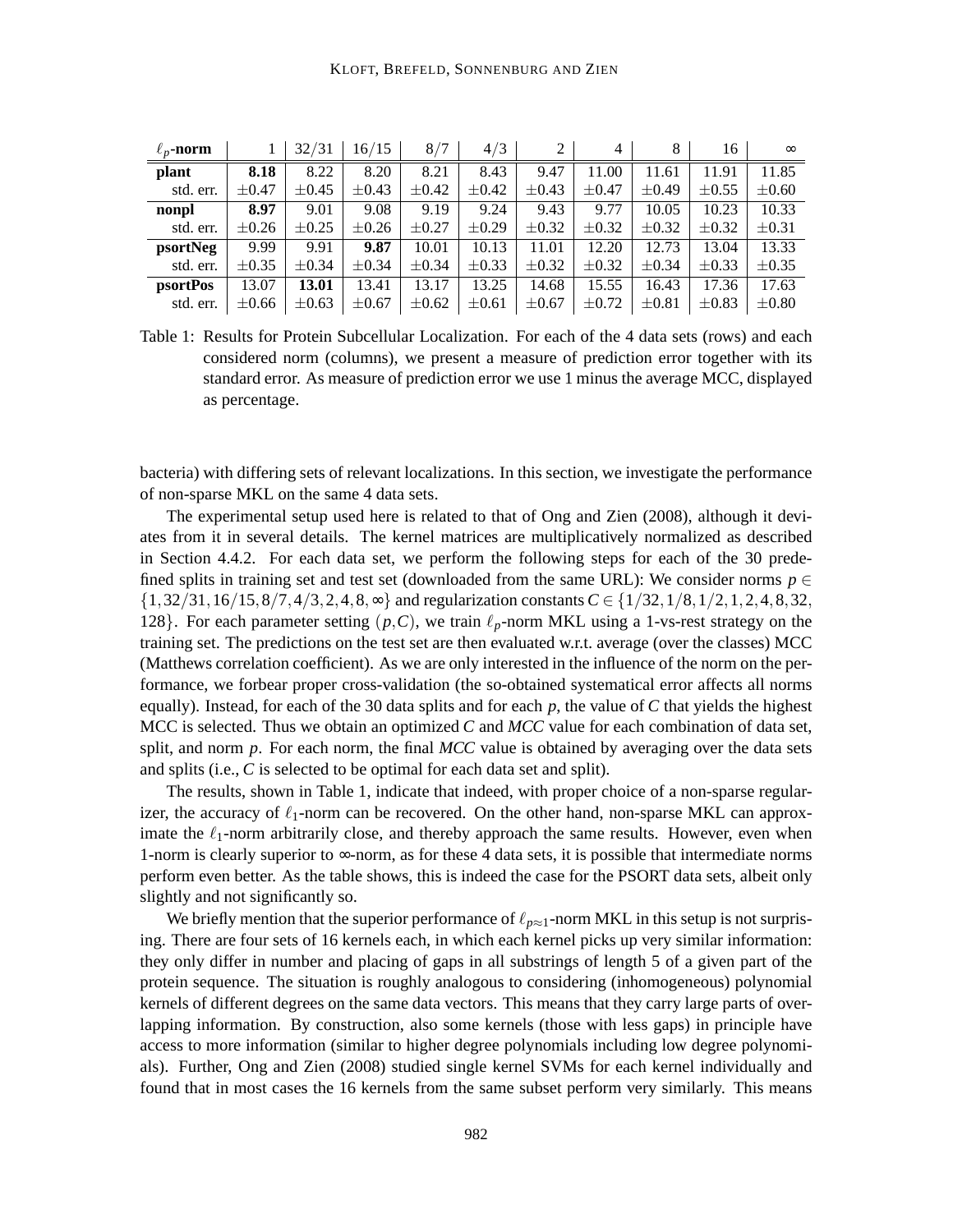that each set of 16 kernels is highly redundant and the excluded parts of information are not very discriminative. This renders a non-sparse kernel mixture ineffective. We conclude that  $\ell_1$ -norm must be the best prediction model.

#### **6.3 Gene Start Recognition—A Weighted Non-Sparse Scenario**

This experiment aims at detecting transcription start sites (TSS) of RNA Polymerase II binding genes in genomic DNA sequences. Accurate detection of the transcription start site is crucial to identify genes and their promoter regions and can be regarded as a first step in deciphering the key regulatory elements in the promoter region that determine transcription.

Transcription start site finders exploit the fact that the features of promoter regions and the transcription start sites are different from the features of other genomic DNA (Bajic et al., 2004). Many such detectors thereby rely on a combination of feature sets which makes the learning task appealing for MKL. For our experiments we use the data set from Sonnenburg et al. (2006b) which contains a curated set of 8,508 TSS annotated genes using dbTSS version 4 (Suzuki et al., 2002) and refseq genes. These are translated into positive training instances by extracting windows of size  $[-1000,+1000]$  around the TSS. Similar to Bajic et al. (2004), 85,042 negative instances are generated from the interior of the gene using the same window size. Following Sonnenburg et al. (2006b), we employ five different kernels representing the TSS signal (weighted degree with shift), the promoter (spectrum), the 1st exon (spectrum), angles (linear), and energies (linear). Optimal kernel parameters are determined by model selection in Sonnenburg et al. (2006b). The kernel matrices are spherically normalized as described in section 4.4.2. We reserve 13,000 and 20,000 randomly drawn instances for validation and test sets, respectively, and use the remaining 60,000 as the training pool. Soft margin parameters *C* are tuned on the validation set by grid search over  $C \in 2^{[-2,-1,...,5]}$  (optimal *Cs* are attained in the interior of the grid). Figure 4 shows test errors for varying training set sizes drawn from the pool; training sets of the same size are disjoint. Error bars indicate standard errors of repetitions for small training set sizes.

Regardless of the sample size,  $\ell_1$ -norm MKL is significantly outperformed by the sum-kernel. On the contrary, non-sparse MKL significantly achieves higher AUC values than the  $\ell_{\infty}$ -norm MKL for sample sizes up to 20k. The scenario is well suited for  $\ell_2$ -norm MKL which performs best. Finally, for 60k training instances, all methods but  $\ell_1$ -norm MKL yield the same performance. Again, the superior performance of non-sparse MKL is remarkable, and of significance for the application domain: the method using the unweighted sum of kernels (Sonnenburg et al., 2006b) has recently been confirmed to be leading in a comparison of 19 state-of-the-art promoter prediction programs (Abeel et al., 2009), and our experiments suggest that its accuracy can be further elevated by non-sparse MKL.

We give a brief explanation of the reason for optimality of a non-sparse  $\ell_p$ -norm in the above experiments. It has been shown by Sonnenburg et al. (2006b) that there are three highly and two moderately informative kernels. We briefly recall those results by reporting on the AUC performances obtained from training a single-kernel SVM on each kernel individually: TSS signal 0.89, promoter 0.86, 1st exon 0.84, angles 0.55, and energies 0.74, for fixed sample size  $n = 2000$ . While non-sparse MKL distributes the weights over all kernels (see Fig. 4), sparse MKL focuses on the best kernel. However, the superior performance of non-sparse MKL means that dropping the remaining kernels is detrimental, indicating that they may carry additional discriminative information.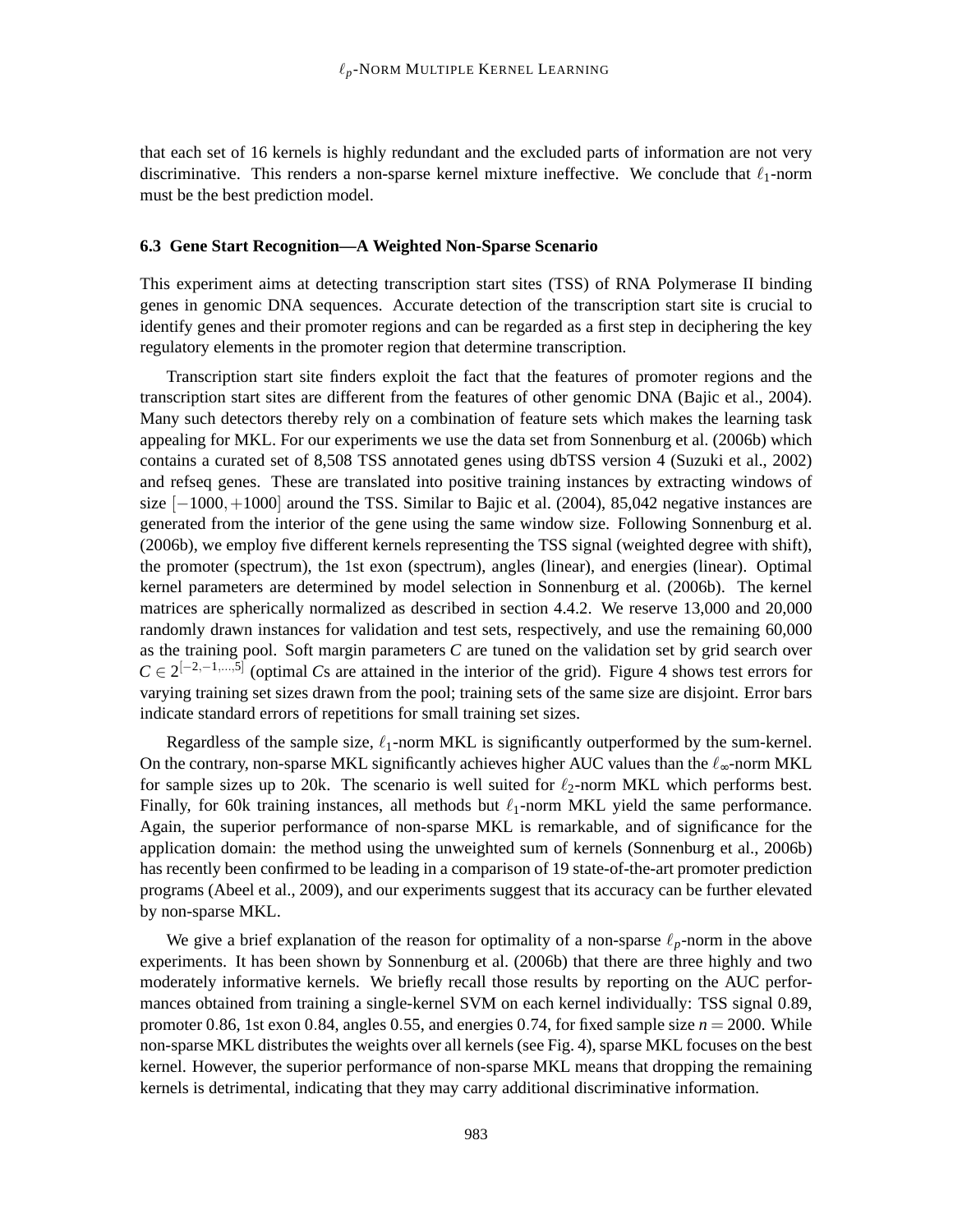

Figure 4: (left) Area under ROC curve (AUC) on test data for TSS recognition as a function of the training set size. Notice the tiny bars indicating standard errors w.r.t. repetitions on disjoint training sets. (right) Corresponding kernel mixtures. For  $p = 1$  consistent sparse solutions are obtained while the optimal  $p = 2$  distributes weights on the weighted degree and the 2 spectrum kernels in good agreement to Sonnenburg et al. (2006b).



Figure 5: Pairwise alignments of the kernel matrices are shown for the gene start recognition experiment. From left to right, the ordering of the kernel matrices is TSS signal, promoter, 1st exon, angles, and energies. The first three kernels are highly correlated, as expected by their high AUC performances (AUC=0.84–0.89) and the angle kernel correlates decently (AUC=0.55). Surprisingly, the energy kernel correlates only few, despite a descent AUC of 0.74.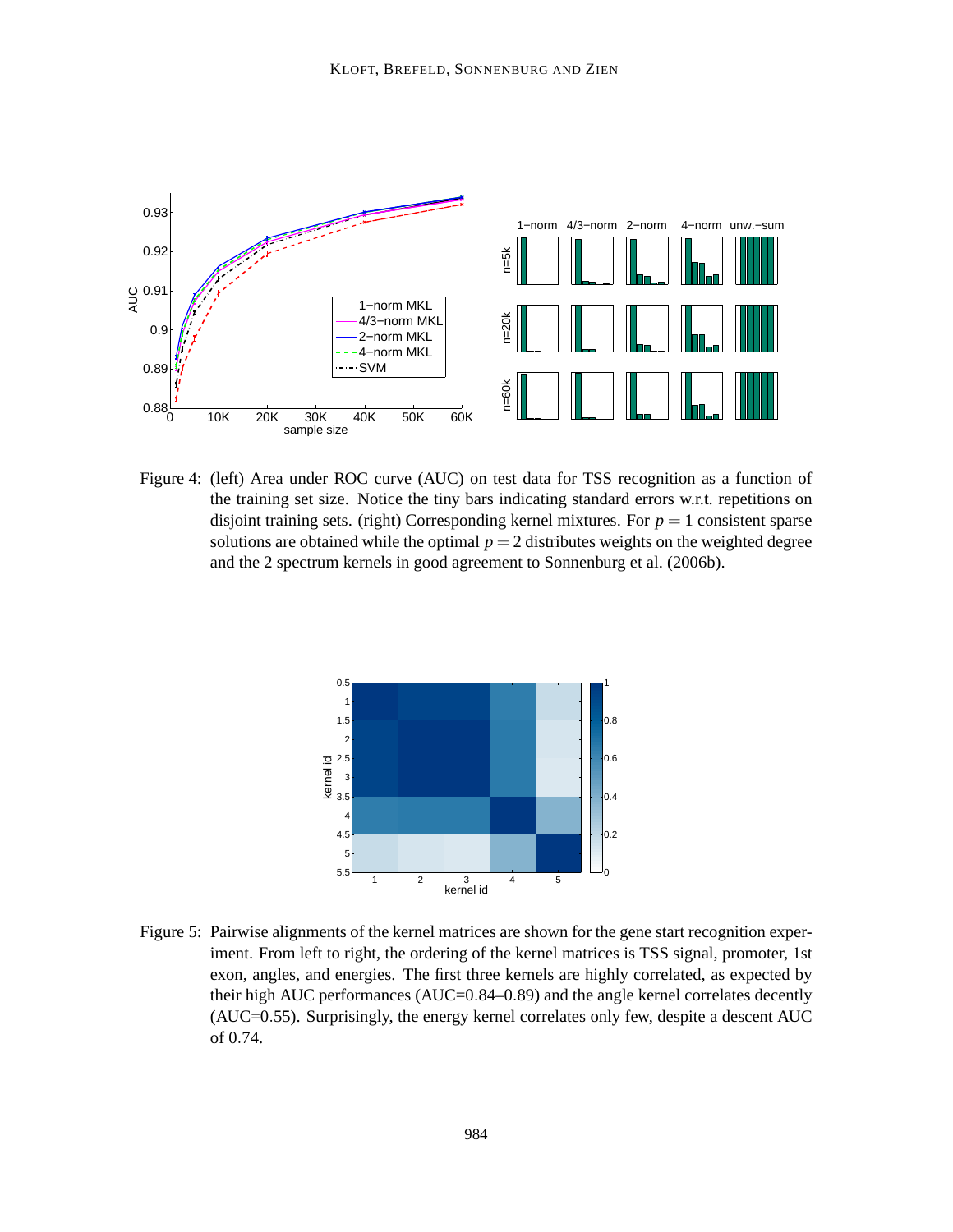To investigate this hypothesis we computed the pairwise alignments of the kernel matrices, that is,  $\mathcal{A}(i, j) = \frac{\leq K_i, K_j > F}{\|K\| \cdot \|F\| \cdot K\|}$  $\frac{\langle \mathcal{R}_i, \mathbf{A}_j \rangle_F}{\|\mathbf{K}_i\|_F \|\mathbf{K}_j\|_F}$ , with respect to the Frobenius dot product (e.g., Golub and van Loan, 1996). The computed alignments are shown in Fig. 5. One can observe that the three relevant kernels are highly aligned as expected since they are correlated via the labels.

However, the energy kernel shows only a slight correlation with the remaining kernels, which is surprisingly little compared to its single kernel performance (AUC=0.74). We conclude that this kernel carries complementary and orthogonal information about the learning problem and should thus be included in the resulting kernel mixture. This is precisely what is done by non-sparse MKL, as can be seen in Fig. 4(right), and the reason for the empirical success of non-sparse MKL on this data set.

# **6.4 Reconstruction of Metabolic Gene Network—A Uniformly Non-Sparse Scenario**

In this section, we apply non-sparse MKL to a problem originally studied by Yamanishi et al. (2005). Given 668 enzymes of the yeast *Saccharomyces cerevisiae* and 2782 functional relationships extracted from the KEGG database (Kanehisa et al., 2004), the task is to predict functional relationships for unknown enzymes. We employ the experimental setup of Bleakley et al. (2007) who phrase the task as graph-based edge prediction with local models by learning a model for each of the 668 enzymes. They provided kernel matrices capturing expression data (EXP), cellular localization (LOC), and the phylogenetic profile (PHY); additionally we use the integration of the former 3 kernels (INT) which matches our definition of an unweighted-sum kernel.

Following Bleakley et al. (2007), we employ a 5-fold cross validation; in each fold we train on average 534 enzyme-based models; however, in contrast to Bleakley et al. (2007) we omit enzymes reacting with only one or two others to guarantee well-defined problem settings. As Table 2 shows, this results in slightly better AUC values for single kernel SVMs where the results by Bleakley et al. (2007) are shown in brackets.

As already observed (Bleakley et al., 2007), the unweighted-sum kernel SVM performs best. Although its solution is well approximated by non-sparse MKL using large values of  $p$ ,  $\ell_p$ -norm MKL is not able to improve on this  $p = \infty$  result. Increasing the number of kernels by including recombined and product kernels does improve the results obtained by MKL for small values of *p*, but the maximal AUC values are not statistically significantly different from those of  $\ell_{\infty}$ -norm MKL. We conjecture that the performance of the unweighted-sum kernel SVM can be explained by all three kernels performing well individually. Their correlation is only moderate, as shown in Fig. 6, suggesting that they contain complementary information. Hence, downweighting one of those three orthogonal kernels leads to a decrease in performance, as observed in our experiments. This explains why  $\ell_{\infty}$ -norm MKL is the best prediction model in this experiment.

# **6.5 Execution Time**

In this section we demonstrate the efficiency of our implementations of non-sparse MKL. We experiment on the MNIST data set,<sup>15</sup> where the task is to separate odd vs. even digits. The digits in this  $n = 60,000$ -elemental data set are of size 28x28 leading to  $d = 784$  dimensional examples. We compare our analytical solver for non-sparse MKL (Section 4.3.1–4.3.2) with the state-of-the art

<sup>15.</sup> This data set is available from http://yann.lecun.com/exdb/mnist/.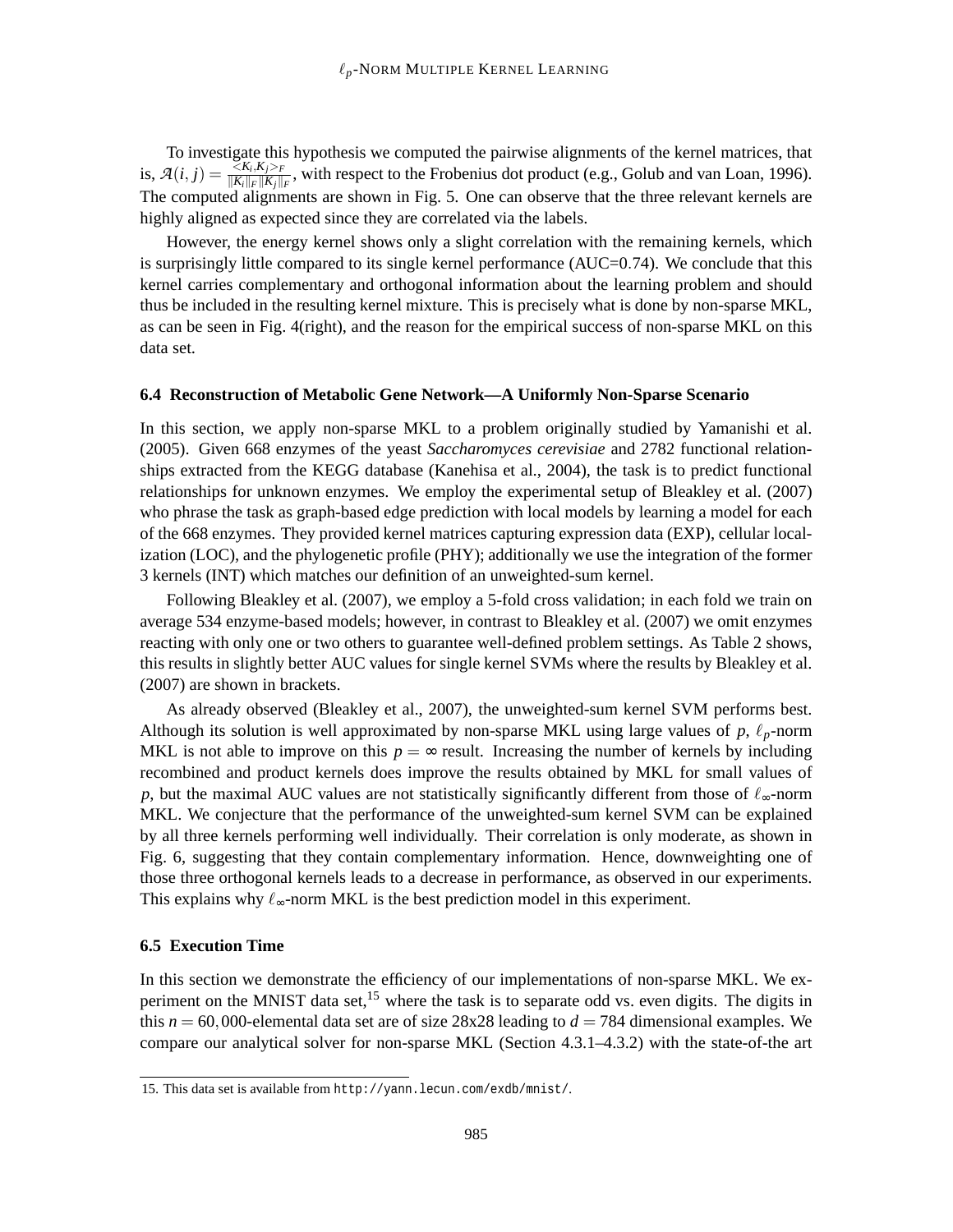|                                | $AUC + stderr$  |                  |  |  |  |
|--------------------------------|-----------------|------------------|--|--|--|
| EXP                            | $71.69 \pm 1.1$ | $(69.3 \pm 1.9)$ |  |  |  |
| LOC                            | $58.35 \pm 0.7$ | $(56.0 \pm 3.3)$ |  |  |  |
| <b>PHY</b>                     | $73.35 \pm 1.9$ | $(67.8 \pm 2.1)$ |  |  |  |
| INT ( $\infty$ -norm MKL)      | $82.94 \pm 1.1$ | $(82.1 \pm 2.2)$ |  |  |  |
| 1-norm $MKL$                   | $75.08 \pm 1.4$ |                  |  |  |  |
| $4/3$ -norm MKL                | $78.14 \pm 1.6$ |                  |  |  |  |
| 2-norm MKL                     | $80.12 \pm 1.8$ |                  |  |  |  |
| 4-norm MKL                     | $81.58 \pm 1.9$ |                  |  |  |  |
| 8-norm MKL                     | $81.99 \pm 2.0$ |                  |  |  |  |
| 10-norm MKL                    | $82.02 \pm 2.0$ |                  |  |  |  |
| Recombined and product kernels |                 |                  |  |  |  |
| 1-norm $MKL$                   | $79.05 \pm 0.5$ |                  |  |  |  |
| $4/3$ -norm MKL                | $80.92 \pm 0.6$ |                  |  |  |  |
| 2-norm MKL                     | $81.95 \pm 0.6$ |                  |  |  |  |
| 4-norm MKL                     | $83.13 \pm 0.6$ |                  |  |  |  |

Table 2: Results for the reconstruction of a metabolic gene network. Results by Bleakley et al. (2007) for single kernel SVMs are shown in brackets.



Figure 6: Pairwise alignments of the kernel matrices are shown for the metabolic gene network experiment. From left to right, the ordering of the kernel matrices is EXP, LOC, and PHY. One can see that all kernel matrices are equally correlated. Generally, the alignments are relatively low, suggesting that combining all kernels with equal weights is beneficial.

for  $\ell_1$ -norm MKL, namely SimpleMKL<sup>16</sup> (Rakotomamonjy et al., 2008), HessianMKL<sup>17</sup> (Chapelle and Rakotomamonjy, 2008), SILP-based wrapper, and SILP-based chunking optimization (Sonnenburg et al., 2006a). We also experiment with the analytical method for  $p = 1$ , although convergence

<sup>16.</sup> We obtained an implementation from http://asi.insa-rouen.fr/enseignants/˜arakotom/code/.

<sup>17.</sup> We obtained an implementation from http://olivier.chapelle.cc/ams/hessmkl.tgz.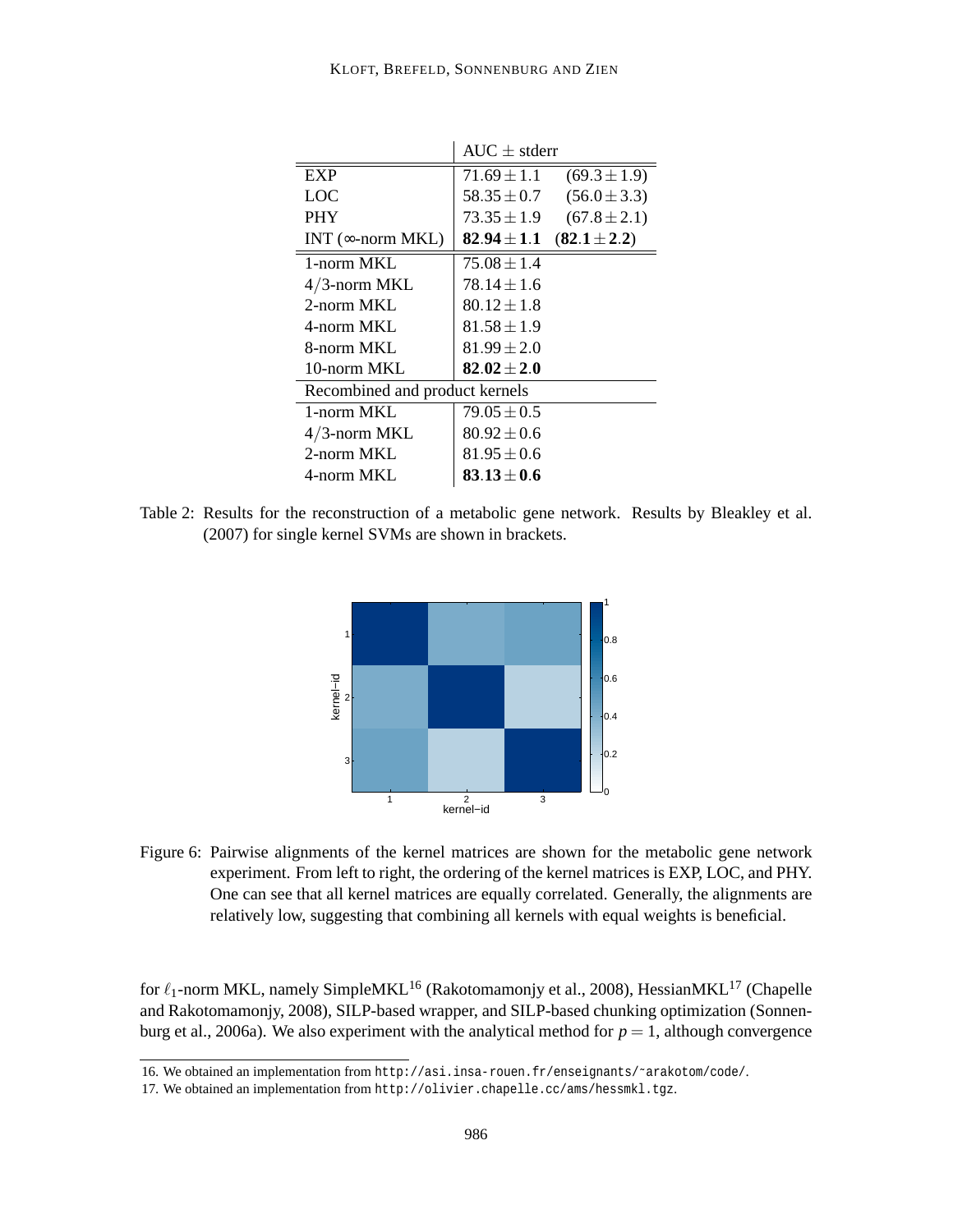is only guaranteed by our Theorem 4 for  $p > 1$ . We also compare to the semi-infinite program (SIP) approach to  $\ell_p$ -norm MKL presented in Kloft et al. (2009a).<sup>18</sup> In addition, we solve standard  $\text{SWMs}^{19}$  using the unweighted-sum kernel ( $\ell_{\infty}$ -norm MKL) as baseline.

We experiment with MKL using precomputed kernels (excluding the kernel computation time from the timings) and MKL based on on-the-fly computed kernel matrices measuring training time *including kernel computations*. Naturally, runtimes of on-the-fly methods should be expected to be higher than the ones of the precomputed counterparts. We optimize all methods up to a precision of  $10^{-3}$  for the outer SVM- $\varepsilon$  and  $10^{-5}$  for the "inner" SIP precision, and computed relative duality gaps. To provide a fair stopping criterion to SimpleMKL and HessianMKL, we set their stopping criteria to the relative duality gap of their  $\ell_1$ -norm SILP counterpart. SVM trade-off parameters are set to  $C = 1$  for all methods.

# 6.5.1 SCALABILITY OF THE ALGORITHMS W.R.T. SAMPLE SIZE

Figure 7 (top) displays the results for varying sample sizes and 50 precomputed or on-the-fly computed Gaussian kernels with bandwidths  $2\sigma^2 \in 1.2^{0,\dots,49}$ . Error bars indicate standard error over 5 repetitions. As expected, the SVM with the unweighted-sum kernel using precomputed kernel matrices is the fastest method. The classical MKL wrapper based methods, SimpleMKL and the SILP wrapper, are the slowest; they are even slower than methods that compute kernels on-the-fly. Note that the on-the-fly methods naturally have higher runtimes because they do not profit from precomputed kernel matrices.

Notably, when considering 50 kernel matrices of size 8,000 times 8,000 (memory requirements about 24GB for double precision numbers), SimpleMKL is the slowest method: it is more than 120 times slower than the  $\ell_1$ -norm SILP solver from Sonnenburg et al. (2006a). This is because SimpleMKL suffers from having to train an SVM to full precision for each gradient evaluation. In contrast, kernel caching and interleaved optimization still allow to train our algorithm on kernel matrices of size  $20000 \times 20000$ , which would usually not completely fit into memory since they require about 149GB.

Non-sparse MKL scales similarly as  $\ell_1$ -norm SILP for both optimization strategies, the analytic optimization and the sequence of SIPs. Naturally, the generalized SIPs are slightly slower than the SILP variant, since they solve an additional series of Taylor expansions within each θ-step. HessianMKL ranks in between on-the-fly and non-sparse interleaved methods.

# 6.5.2 SCALABILITY OF THE ALGORITHMS W.R.T. THE NUMBER OF KERNELS

Figure 7 (bottom) shows the results for varying the number of precomputed and on-the-fly computed RBF kernels for a fixed sample size of 1000. The bandwidths of the kernels are scaled such that for *M* kernels  $2\sigma^2 \in 1.2^{0,\dots,M-1}$ . As expected, the SVM with the unweighted-sum kernel is hardly affected by this setup, taking an essentially constant training time. The  $\ell_1$ -norm MKL by Sonnenburg et al. (2006a) handles the increasing number of kernels best and is the fastest MKL method. Non-sparse approaches to MKL show reasonable run-times, being just slightly slower. Thereby the analytical methods are somewhat faster than the SIP approaches. The sparse analytical method

<sup>18.</sup> The Newton method presented in the same paper performed similarly most of the time but sometimes had convergence problems, especially when  $p \approx 1$  and thus was excluded from the presentation.

<sup>19.</sup> We use SVMlight as SVM-solver.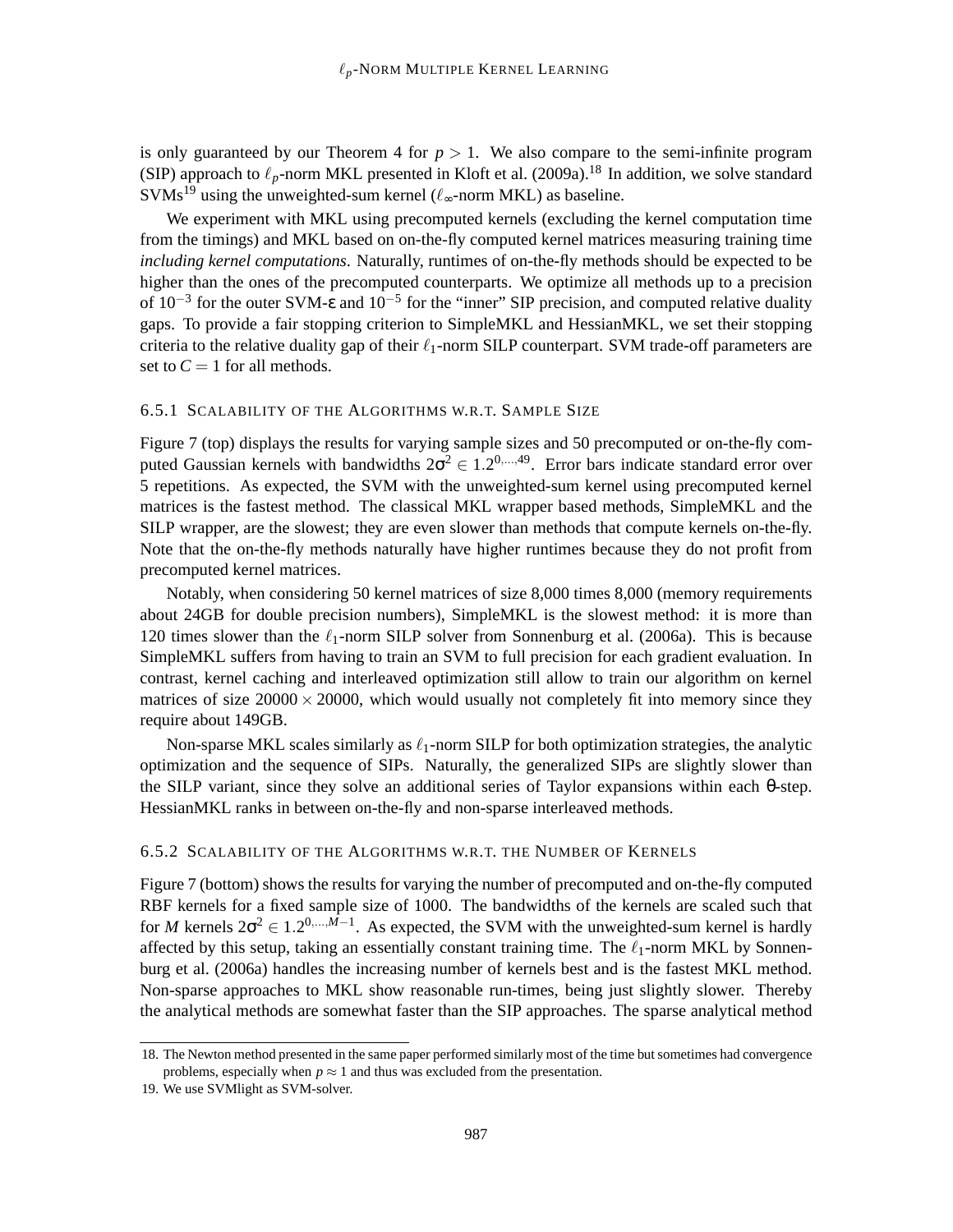

Figure 7: Results of the runtime experiment. Top: Training using fixed number of 50 kernels varying training set size. Bottom: For 1000 examples and varying numbers of kernels. Notice the tiny error bars and that these are log-log plots. The legend is sorted correspondingly to the curves from top to bottom.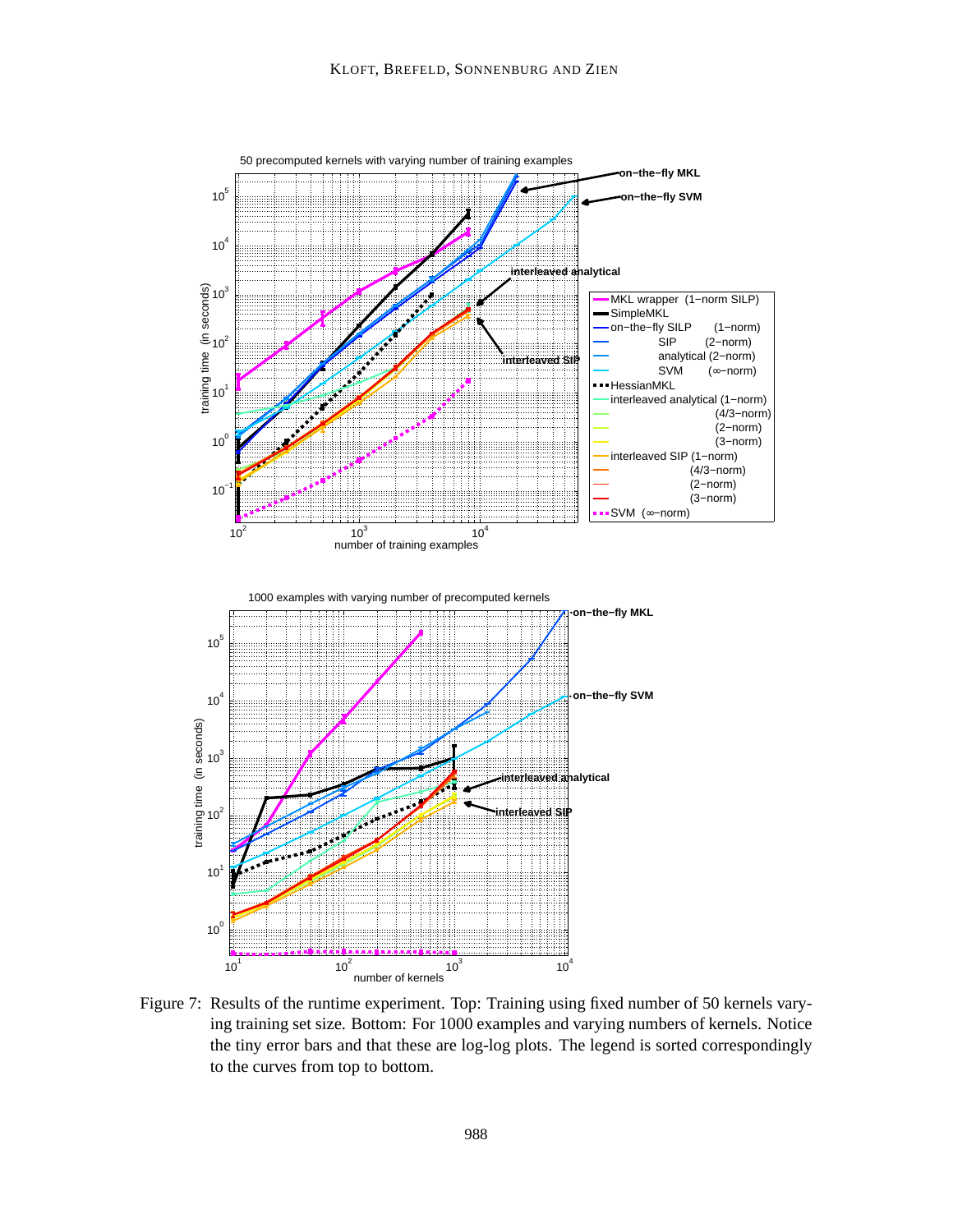performs worse than its non-sparse counterpart; this might be related to the fact that convergence of the analytical method is only guaranteed for  $p > 1$ . The wrapper methods again perform worst.

However, in contrast to the previous experiment, SimpleMKL becomes more efficient with increasing number of kernels. We conjecture that this is in part owed to the sparsity of the best solution, which accommodates the  $l_1$ -norm model of SimpleMKL. But the capacity of SimpleMKL remains limited due to memory restrictions of the hardware. For example, for storing 1,000 kernel matrices for 1,000 data points, about 7.4GB of memory are required. On the other hand, our interleaved optimizers which allow for effective caching can easily cope with 10,000 kernels of the same size (74GB). HessianMKL is considerably faster than SimpleMKL but slower than the non-sparse interleaved methods and the SILP. Similar to SimpleMKL, it becomes more efficient with increasing number of kernels but eventually runs out of memory.

Overall, our proposed interleaved analytic and cutting plane based optimization strategies achieve a speedup of up to one and two orders of magnitude over HessianMKL and SimpleMKL, respectively. Using efficient kernel caching, they allow for truely large-scale multiple kernel learning well beyond the limits imposed by having to precompute and store the complete kernel matrices. Finally, we note that performing MKL with 1,000 precomputed kernel matrices of size 1,000 times 1,000 requires less than 3 minutes for the SILP. This suggests that it focussing future research efforts on improving the accuracy of MKL models may pay off more than further accelerating the optimization algorithm.

# **7. Conclusion**

In the past years, multiple kernel learning research has focused on *accelerating* algorithms for learning convex combinations of kernels. Unfortunately, empirical evidence often showed that sparse MKL-optimized kernel combinations rarely help in practice. By proposing ℓ*p-norm multiple kernel learning*, conceiving an optimization scheme of unprecedented efficiency, and providing a really efficient implementation (http://doc.ml.tu-berlin.de/nonsparse\_mkl/), this paper finally makes large-scale MKL practical and profitable.

These advances are founded on our novel general multiple kernel learning framework that subsumes many seemingly different approaches and provides a unifying view and new insights on MKL. In a theoretical analysis, we derived sharp generalization bounds showing that in a non-sparse scenario  $\ell_p$ -norm MKL yields strictly better bounds than  $\ell_1$ -norm MKL and vice versa. However, the difference between the  $\ell_p$  and  $\ell_1$ -norm bounds might not be sufficiently large to completely explain our empirical results. Using the local Rademacher complexity for ℓ*p*-norm MKL, one may obtain even tighter bounds, for which the results in Section 5 may serve as a starting point.

In an extensive empirical evaluation, we showed that  $\ell_p$ -norm MKL can significantly improve classification accuracies on diverse and relevant real-world data sets from bioinformatics. Using artificial data, we provided insights by connecting the  $\ell_p$ -norm with the size of the true sparsity pattern. A related—and obtruding!—question is whether the optimality of the parameter  $p$  can retrospectively be explained or, more profitably, even be estimated in advance. Clearly, cross-validation based model selection over the choice of *p* will inevitably tell us which cases call for sparse or non-sparse models. The analyses of our real-world applications suggests that both the correlation amongst the kernels with each other and their correlation with the target (i.e., the amount of discriminative information that they carry) play a role in the distinction of sparse from non-sparse scenarios.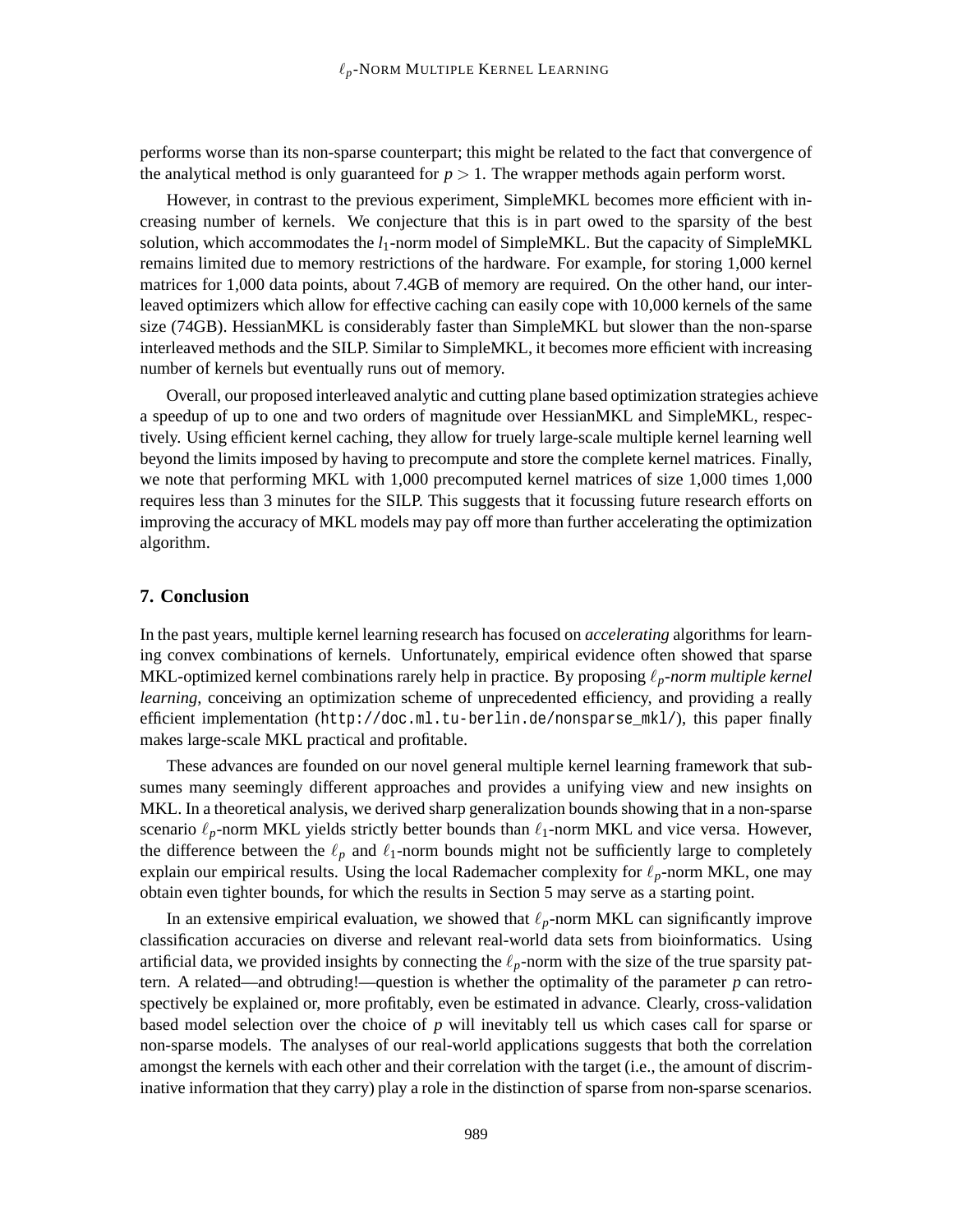We not only provide a thorough theoretical and empirical analysis, but also contribute an efficient and freely available implementation useful for large-scale real-world applications.

Finally, we would like to note that it may be worthwhile to rethink the current strong preference for sparse models in the scientific community. For example, already weak connectivity in a causal graphical model may be sufficient for all variables to be required for optimal predictions, and even the prevalence of sparsity in causal flows is being questioned (e.g., for the social sciences Gelman, 2010 argues that "There are (almost) no true zeros"). A main reason for favoring sparsity may be the presumed interpretability of sparse models. However, in general sparse MKL solutions are sensitive to kernel normalization, and in particular in the presence of strongly correlated kernels the selection of kernels may be somewhat arbitrary. This puts the interpretation of sparsity patterns in doubt, and it may be more honest to focus on predictive accuracy. In this respect we demonstrate that non-sparse models may improve quite impressively over sparse ones.

# **Acknowledgments**

The authors wish to thank Vojtech Franc, Peter Gehler, Pavel Laskov for stimulating discussions; and Yoann Fabre, Chris Hinrichs, and Klaus-Robert Muller for helpful comments on the manuscript. ¨ We thank Motoaki Kawanabe for a valuable suggestion that improved the design of the toy experiment and Gilles Blanchard for a comment that lead to a tighter generalization bound. We acknowledge Peter L. Bartlett and Ulrich Rückert for contributions to parts of an earlier version of the theoretical analysis that appeared at ECML 2010. We thank the anonymous reviewers for comments and suggestions that helped to improve the manuscript. This work was supported in part by the German Bundesministerium für Bildung und Forschung (BMBF) under the project REMIND (FKZ 01-IS07007A), and by the FP7-ICT program of the European Community, under the PAS-CAL2 Network of Excellence, ICT-216886. Sören Sonnenburg acknowledges financial support by the German Research Foundation (DFG) under the grant MU 987/6-1 and RA 1894/1-1, and Marius Kloft acknowledges a scholarship by the German Academic Exchange Service (DAAD).

#### **Appendix A. Switching Between Tikhonov and Ivanov Regularization**

In this appendix, we show a useful result that justifies switching from Tikhonov to Ivanov regularization and vice versa, if the bound on the regularizing constraint is tight. It is the key ingredient of the proof of Theorem 1. We state the result for arbitrary convex functions, so that it can be applied beyond the multiple kernel learning framework of this paper.

**Proposition 12** *Let*  $D \subset \mathbb{R}^d$  *be a convex set, let*  $f, g : D \to \mathbb{R}$  *be convex functions. Consider the convex optimization tasks*

$$
\min_{x \in D} f(x) + \sigma g(x),\tag{29}
$$

$$
\min_{x \in D: g(x) \le \tau} f(x). \tag{30}
$$

*Assume that the minima exist and that a constraint qualification holds in* (30)*, which gives rise to strong duality, for example, that Slater's condition is satisfied. Furthermore assume that the*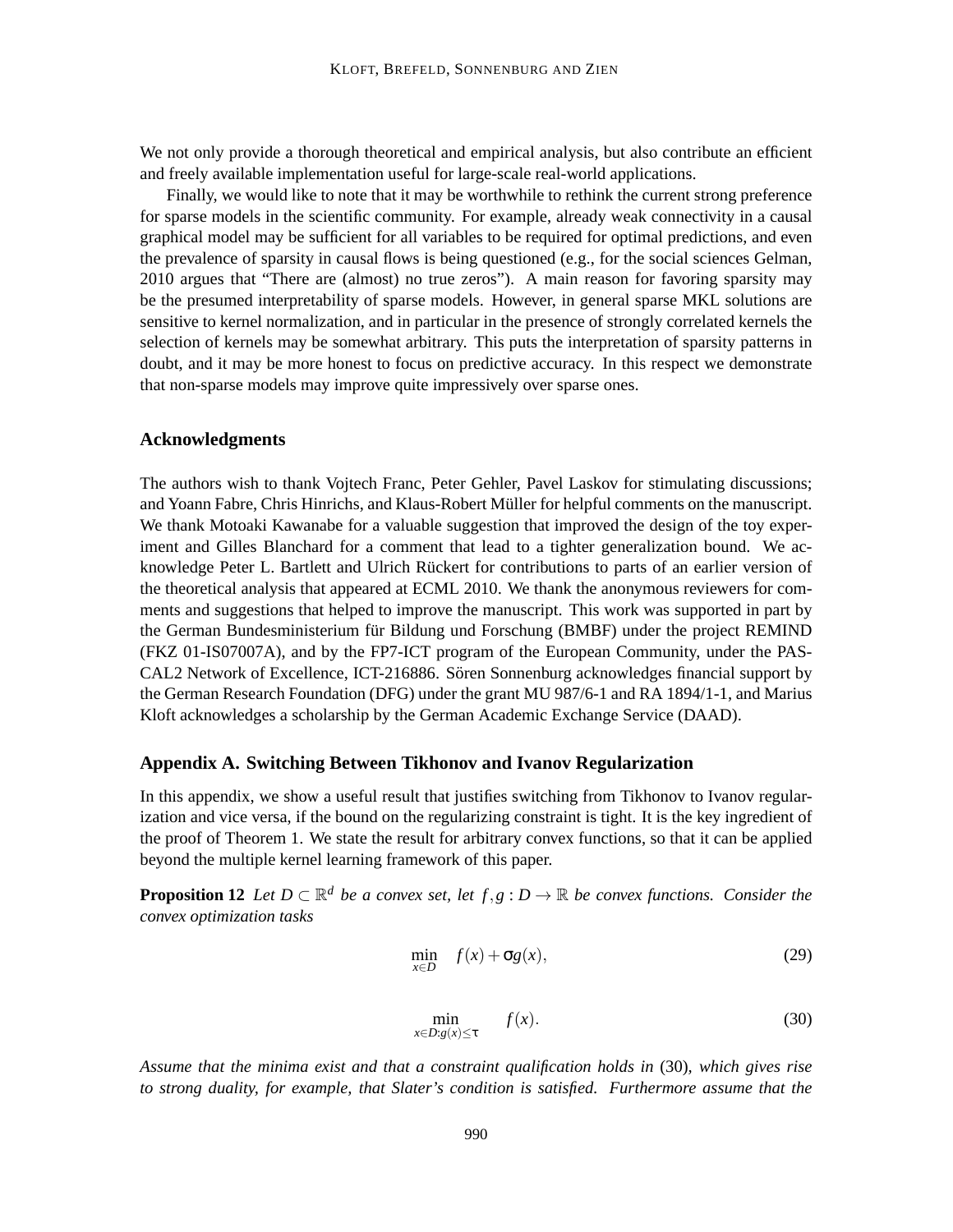*constraint is active at the optimal point, that is,*

$$
\inf_{x \in D} f(x) < \inf_{x \in D: g(x) \le \tau} f(x). \tag{31}
$$

*Then we have that for each*  $\sigma > 0$  *there exists*  $\tau > 0$ —and vice versa—such that OP (29) is equivalent *to OP* (30)*, that is, each optimal solution of one is an optimal solution of the other, and vice versa.*

#### **Proof**

(a). Let be  $\sigma > 0$  and  $x^*$  be the optimal of (29). We have to show that there exists a  $\tau > 0$  such that  $x^*$  is optimal in (30). We set  $\tau = g(x^*)$ . Suppose  $x^*$  is not optimal in (30), that is, it exists  $\tilde{x} \in D : g(\tilde{x}) \leq \tau$  such that  $f(\tilde{x}) < f(x^*)$ . Then we have

$$
f(\tilde{x}) + \sigma g(\tilde{x}) < f(x^*) + \sigma \tau,
$$

which by  $\tau = g(x^*)$  translates to

$$
f(\tilde{x}) + \sigma g(\tilde{x}) < f(x^*) + \sigma g(x^*).
$$

This contradics the optimality of  $x^*$  in (29), and hence shows that  $x^*$  is optimal in (30), which was to be shown.

(b). Vice versa, let  $\tau > 0$  be  $x^*$  optimal in (30). The Lagrangian of (30) is given by

$$
\mathcal{L}(\sigma) = f(x) + \sigma(g(x) - \tau), \quad \sigma \ge 0.
$$

By strong duality  $x^*$  is optimal in the saddle point problem

$$
\sigma^* := \underset{\sigma \ge 0}{\operatorname{argmax}} \ \underset{x \in D}{\operatorname{min}} \quad f(x) + \sigma(g(x) - \tau),
$$

and by the strong max-min property (cf. Boyd and Vandenberghe, 2004, p. 238) we may exchange the order of maximization and minimization. Hence  $x^*$  is optimal in

$$
\min_{x \in D} f(x) + \sigma^* (g(x) - \tau). \tag{32}
$$

Removing the constant term  $-\sigma^* \tau$ , and setting  $\sigma = \sigma^*$ , we have that  $x^*$  is optimal in (29), which was to be shown. Moreover by (31) we have that

$$
x^* \neq \operatorname*{argmin}_{x \in D} f(x),
$$

and hence we see from Equation (32) that  $\sigma^* > 0$ , which completes the proof of the proposition.

## **References**

- T. Abeel, Y. Van de Peer, and Y. Saeys. Towards a gold standard for promoter prediction evaluation. *Bioinformatics*, 2009.
- J. Aflalo, A. Ben-Tal, C. Bhattacharyya, J. Saketha Nath, and S. Raman. Variable sparsity kernel learning—algorithms and applications. *Journal of Machine Learning Research*, 2011. To appear.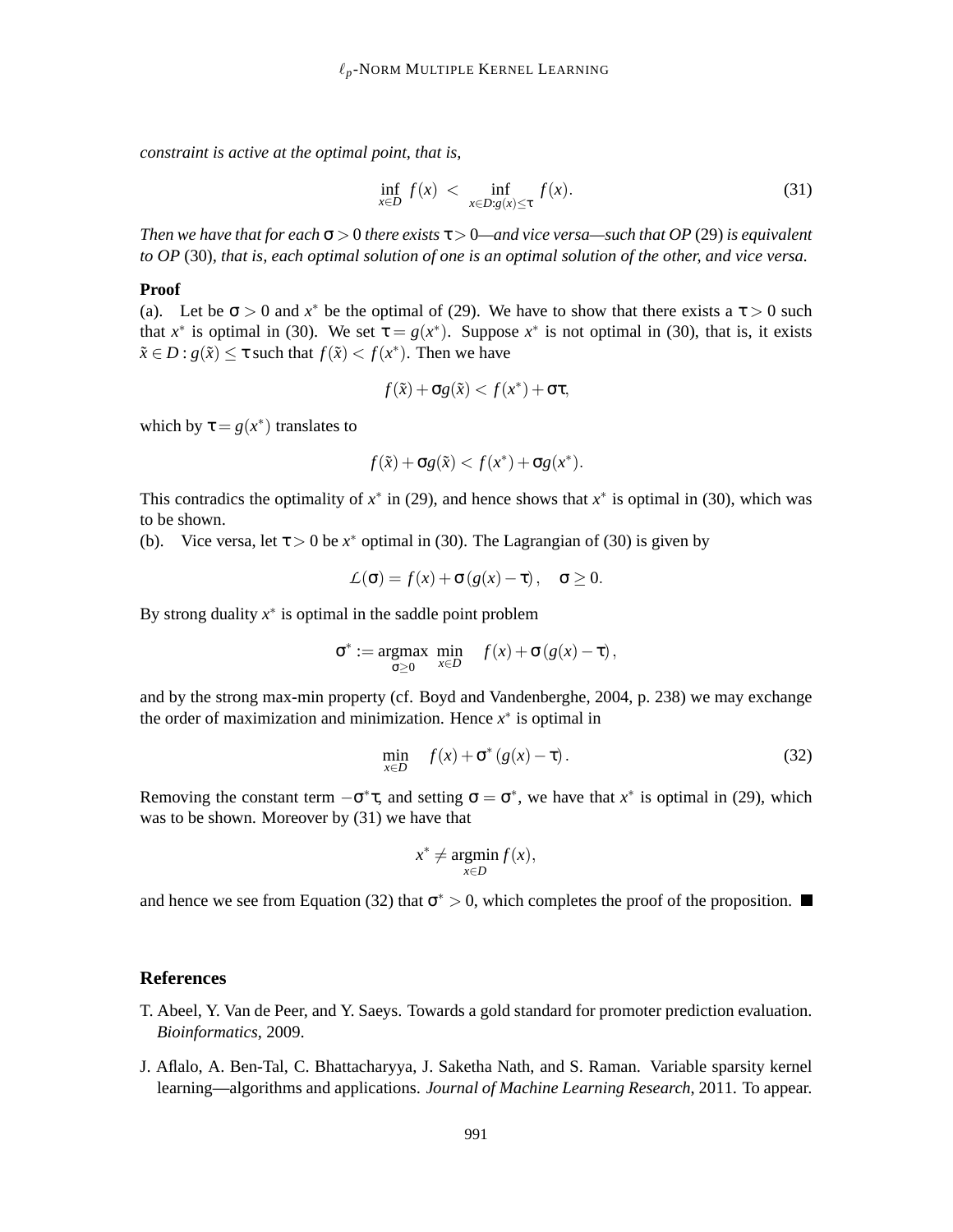- A. Argyriou, T. Evgeniou, and M. Pontil. Convex multi-task feature learning. *Machine Learning*, 73(3):243–272, 2008.
- F. Bach. Exploring large feature spaces with hierarchical multiple kernel learning. In D. Koller, D. Schuurmans, Y. Bengio, and L. Bottou, editors, *Advances in Neural Information Processing Systems 21*, pages 105–112, 2009.
- F. R. Bach, G. R. G. Lanckriet, and M. I. Jordan. Multiple kernel learning, conic duality, and the SMO algorithm. In *Proc. 21st ICML*. ACM, 2004.
- V. B. Bajic, S. L. Tan, Y. Suzuki, and S. Sugano. Promoter prediction analysis on the whole human genome. *Nature Biotechnology*, 22(11):1467–1473, 2004.
- P.L. Bartlett and S. Mendelson. Rademacher and gaussian complexities: Risk bounds and structural results. *Journal of Machine Learning Research*, 3:463–482, November 2002.
- D.P. Bertsekas. *Nonlinear Programming, Second Edition*. Athena Scientific, Belmont, MA, 1999.
- K. Bleakley, G. Biau, and J.-P. Vert. Supervised reconstruction of biological networks with local models. *Bioinformatics*, 23:i57–i65, 2007.
- O. Bousquet and D.J.L. Herrmann. On the complexity of learning the kernel matrix. In *Advances in Neural Information Processing Systems*, 2002.
- O. Bousquet, S. Boucheron, and G. Lugosi. Introduction to statistical learning theory. In Olivier Bousquet, Ulrike von Luxburg, and Gunnar Rätsch, editors, *Advanced Lectures on Machine Learning*, volume 3176 of *Lecture Notes in Computer Science*, pages 169–207. Springer Berlin / Heidelberg, 2004.
- S. Boyd and L. Vandenberghe. *Convex Optimization*. Cambrigde University Press, Cambridge, UK, 2004.
- O. Chapelle. Training a support vector machine in the primal. *Neural Computation*, 2006.
- O. Chapelle and A. Rakotomamonjy. Second order optimization of kernel parameters. In *Proc. of the NIPS Workshop on Kernel Learning: Automatic Selection of Optimal Kernels*, 2008.
- O. Chapelle, V. Vapnik, O. Bousquet, and S. Mukherjee. Choosing multiple parameters for support vector machines. *Machine Learning*, 46(1):131–159, 2002.
- C. Cortes, A. Gretton, G. Lanckriet, M. Mohri, and A. Rostamizadeh. Proceedings of the NIPS Workshop on Kernel Learning: Automatic Selection of Optimal Kernels, 2008. URL http: //www.cs.nyu.edu/learning\_kernels.
- C. Cortes, M. Mohri, and A. Rostamizadeh. L2 regularization for learning kernels. In *Proceedings of the International Conference on Uncertainty in Artificial Intelligence*, 2009a.
- C. Cortes, M. Mohri, and A. Rostamizadeh. Learning non-linear combinations of kernels. In Y. Bengio, D. Schuurmans, J. Lafferty, C. K. I. Williams, and A. Culotta, editors, *Advances in Neural Information Processing Systems 22*, pages 396–404, 2009b.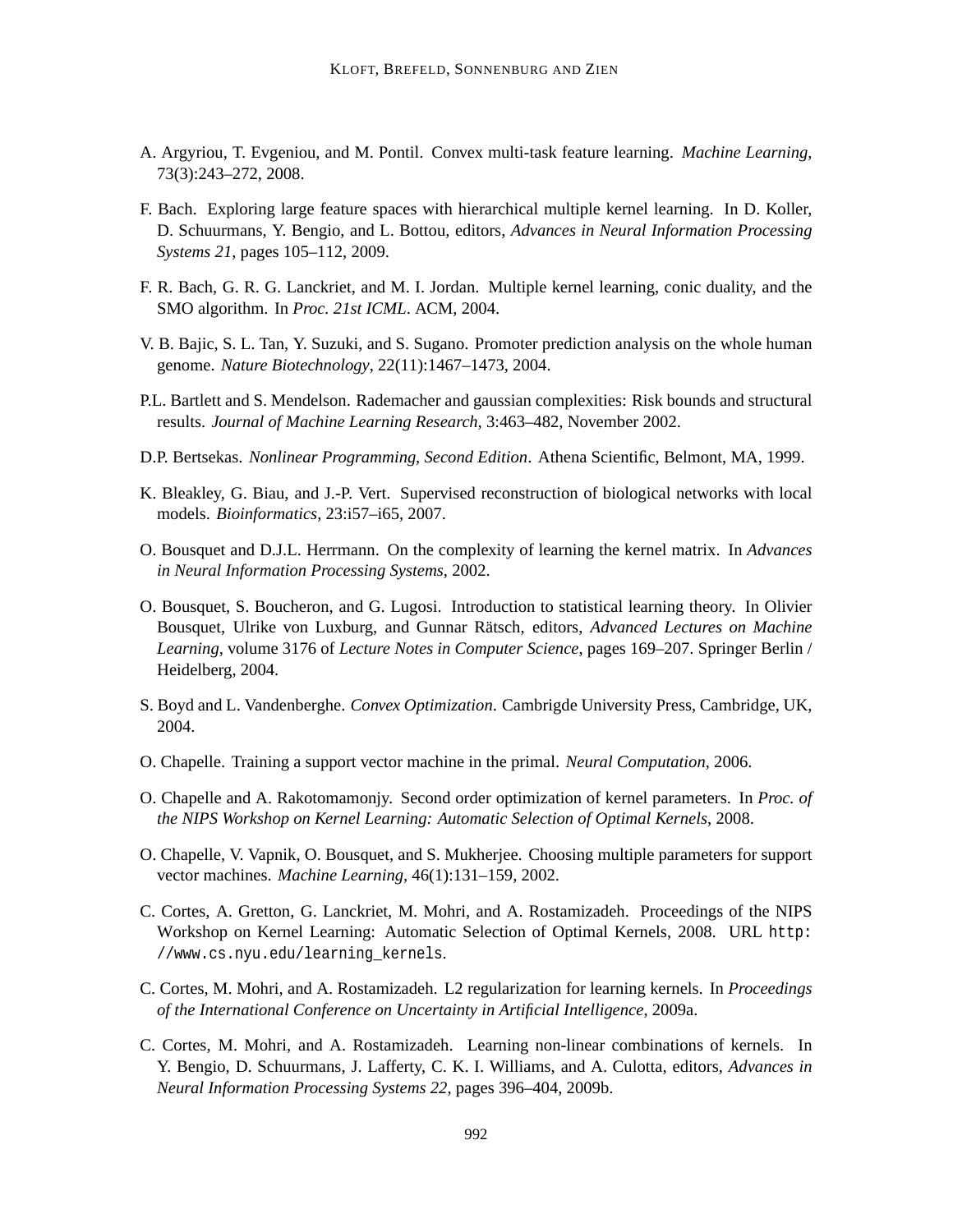- C. Cortes, M. Mohri, and A. Rostamizadeh. Generalization bounds for learning kernels. In *Proceedings, 27th ICML*, 2010a.
- C. Cortes, M. Mohri, and A. Rostamizadeh. Two-stage learning kernel algorithms. In *Proceedings of the 27th Conference on Machine Learning (ICML 2010)*, 2010b.
- N. Cristianini, J. Kandola, A. Elisseeff, and J. Shawe-Taylor. On kernel-target alignment. In *Advances in Neural Information Processing Systems*, 2002.
- L. Devroye, L. Györfi, and G. Lugosi. *A Probabilistic Theory of Pattern Recognition*. Number 31 in Applications of Mathematics. Springer, New York, 1996.
- R. Fan, K.W. Chang, C.J. Hsieh, X.R. Wang, and C.J. Lin. LIBLINEAR: A library for large linear classification. *Journal of Machine Learning Research*, 9:1871–1874, 2008.
- R.-E. Fan, P.-H. Chen, and C.-J. Lin. Working set selection using the second order information for training support vector machines. *Journal of Machine Learning Research*, 6:1889–1918, 2005.
- V. Franc and S. Sonnenburg. OCAS optimized cutting plane algorithm for support vector machines. In *Proceedings of the 25nd International Machine Learning Conference*. ACM Press, 2008.
- P. V. Gehler and S. Nowozin. Infinite kernel learning. In *Proceedings of the NIPS 2008 Workshop on Kernel Learning: Automatic Selection of Optimal Kernels*, 2008.
- A. Gelman. Causality and statistical learning. *American Journal of Sociology*, 0, 2010.
- G.H. Golub and C.F. van Loan. *Matrix Computations*. John Hopkins University Press, Baltimore, London, 3rd edition, 1996.
- M. Gönen and E. Alpaydin. Localized multiple kernel learning. In *ICML '08: Proceedings of the 25th international conference on Machine learning*, pages 352–359, New York, NY, USA, 2008. ACM. ISBN 978-1-60558-205-4. doi: http://doi.acm.org/10.1145/1390156.1390201.
- V.K. Ivanov, V.V. Vasin, and V.P. Tanana. *Theory of Linear Ill-Posed Problems and its application*. VSP, Zeist, 2002.
- S. Ji, L. Sun, R. Jin, and J. Ye. Multi-label multiple kernel learning. In *Advances in Neural Information Processing Systems*, 2009.
- T. Joachims. Making large–scale SVM learning practical. In B. Scholkopf, C.J.C. Burges, and ¨ A.J. Smola, editors, *Advances in Kernel Methods — Support Vector Learning*, pages 169–184, Cambridge, MA, 1999. MIT Press.
- S. M. Kakade, S. Shalev-Shwartz, and A. Tewari. Applications of strong convexity–strong smoothness duality to learning with matrices. *CoRR*, abs/0910.0610, 2009.
- M. Kanehisa, S. Goto, S. Kawashima, Y. Okuno, and M. Hattori. The KEGG resource for deciphering the genome. *Nucleic Acids Res*, 32:D277–D280, 2004.
- G. Kimeldorf and G. Wahba. Some results on tchebycheffian spline functions. *J. Math. Anal. Applic.*, 33:82–95, 1971.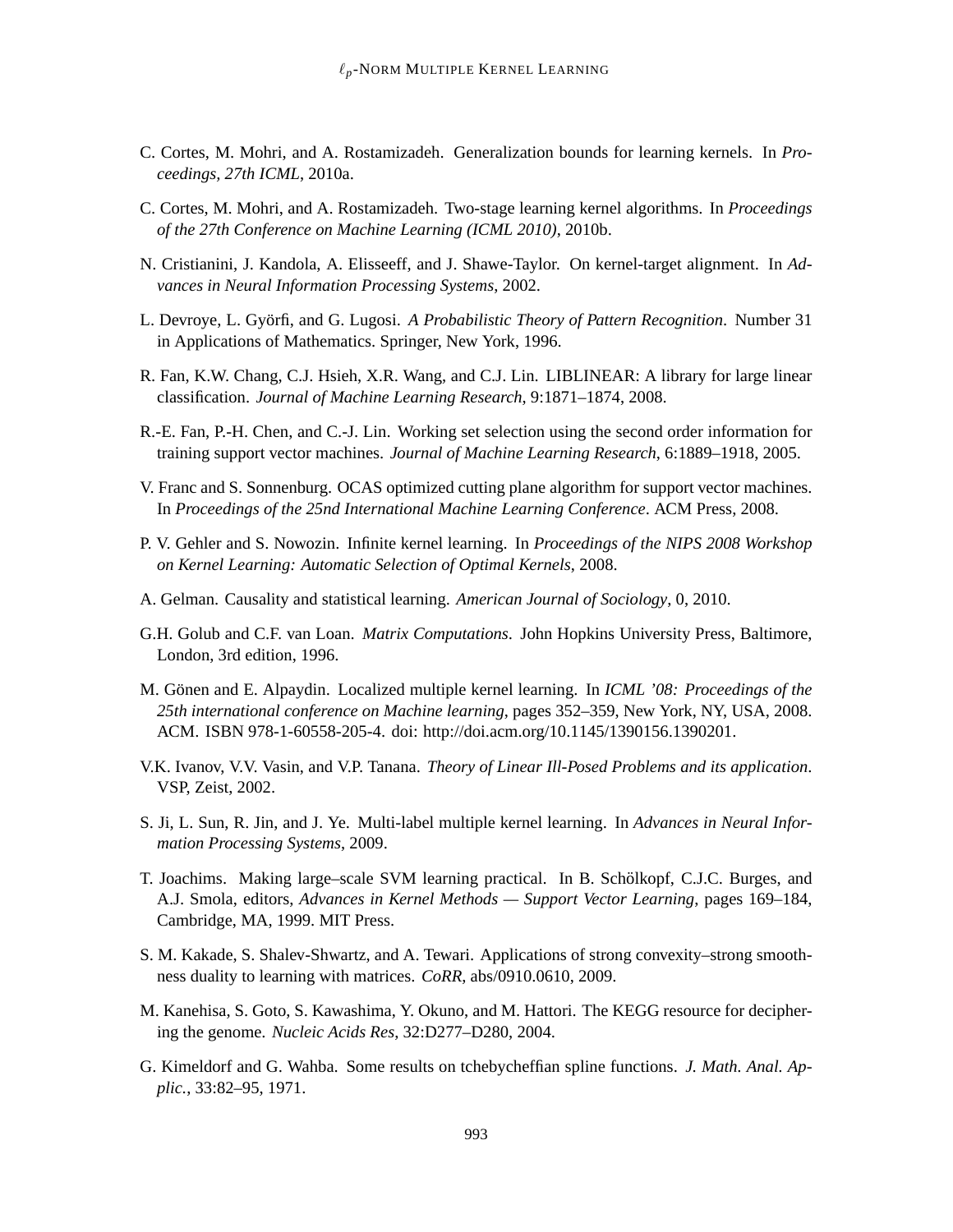- M. Kloft, U. Brefeld, P. Laskov, and S. Sonnenburg. Non-sparse multiple kernel learning. In *Proc. of the NIPS Workshop on Kernel Learning: Automatic Selection of Kernels*, dec 2008.
- M. Kloft, U. Brefeld, S. Sonnenburg, P. Laskov, K.-R. Muller, and A. Zien. Efficient and accurate ¨ lp-norm multiple kernel learning. In Y. Bengio, D. Schuurmans, J. Lafferty, C. K. I. Williams, and A. Culotta, editors, *Advances in Neural Information Processing Systems 22*, pages 997–1005. MIT Press, 2009a.
- M. Kloft, S. Nakajima, and U. Brefeld. Feature selection for density level-sets. In W. L. Buntine, M. Grobelnik, D. Mladenic, and J. Shawe-Taylor, editors, *Proceedings of the European Conference on Machine Learning and Knowledge Discovery in Databases (ECML/PKDD)*, pages 692–704, 2009b.
- M. Kloft, U. Rückert, and P. L. Bartlett. A unifying view of multiple kernel learning. In *Proceedings of the European Conference on Machine Learning and Knowledge Discovery in Databases (ECML/PKDD)*, 2010. To appear. ArXiv preprint: http://arxiv.org/abs/1005.0437.
- V. Koltchinskii and D. Panchenko. Empirical margin distributions and bounding the generalization error of combined classifiers. *Annals of Statistics*, 30:1–50, 2002.
- G. Lanckriet, N. Cristianini, L. E. Ghaoui, P. Bartlett, and M. I. Jordan. Learning the kernel matrix with semi-definite programming. *JMLR*, 5:27–72, 2004.
- D.C. Liu and J. Nocedal. On the limited memory method for large scale optimization. *Mathematical Programming B*, 45(3):503–528, 1989.
- P. C. Mahalanobis. On the generalised distance in statistics. In *Proceedings National Institute of Science, India*, volume 2, no. 1, April 1936.
- M. Markou and S. Singh. Novelty detection: a review part 1: statistical approaches. *Signal Processing*, 83:2481–2497, 2003a.
- M. Markou and S. Singh. Novelty detection: a review part 2: neural network based approaches. *Signal Processing*, 83:2499–2521, 2003b.
- C. A. Micchelli and M. Pontil. Learning the kernel function via regularization. *Journal of Machine Learning Research*, 6:1099–1125, 2005.
- K.-R. Müller, S. Mika, G. Rätsch, K. Tsuda, and B. Schölkopf. An introduction to kernel-based learning algorithms. *IEEE Neural Networks*, 12(2):181–201, May 2001.
- S. Nash and A. Sofer. *Linear and Nonlinear Programming*. McGraw-Hill, New York, NY, 1996.
- J. S. Nath, G. Dinesh, S. Ramanand, C. Bhattacharyya, A. Ben-Tal, and K. R. Ramakrishnan. On the algorithmics and applications of a mixed-norm based kernel learning formulation. In Y. Bengio, D. Schuurmans, J. Lafferty, C. K. I. Williams, and A. Culotta, editors, *Advances in Neural Information Processing Systems 22*, pages 844–852, 2009.
- A. Nemirovski. Prox-method with rate of convergence  $o(1/t)$  for variational inequalities with lipschitz continuous monotone operators and smooth convex-concave saddle point problems. *SIAM Journal on Optimization*, 15:229–251, 2004.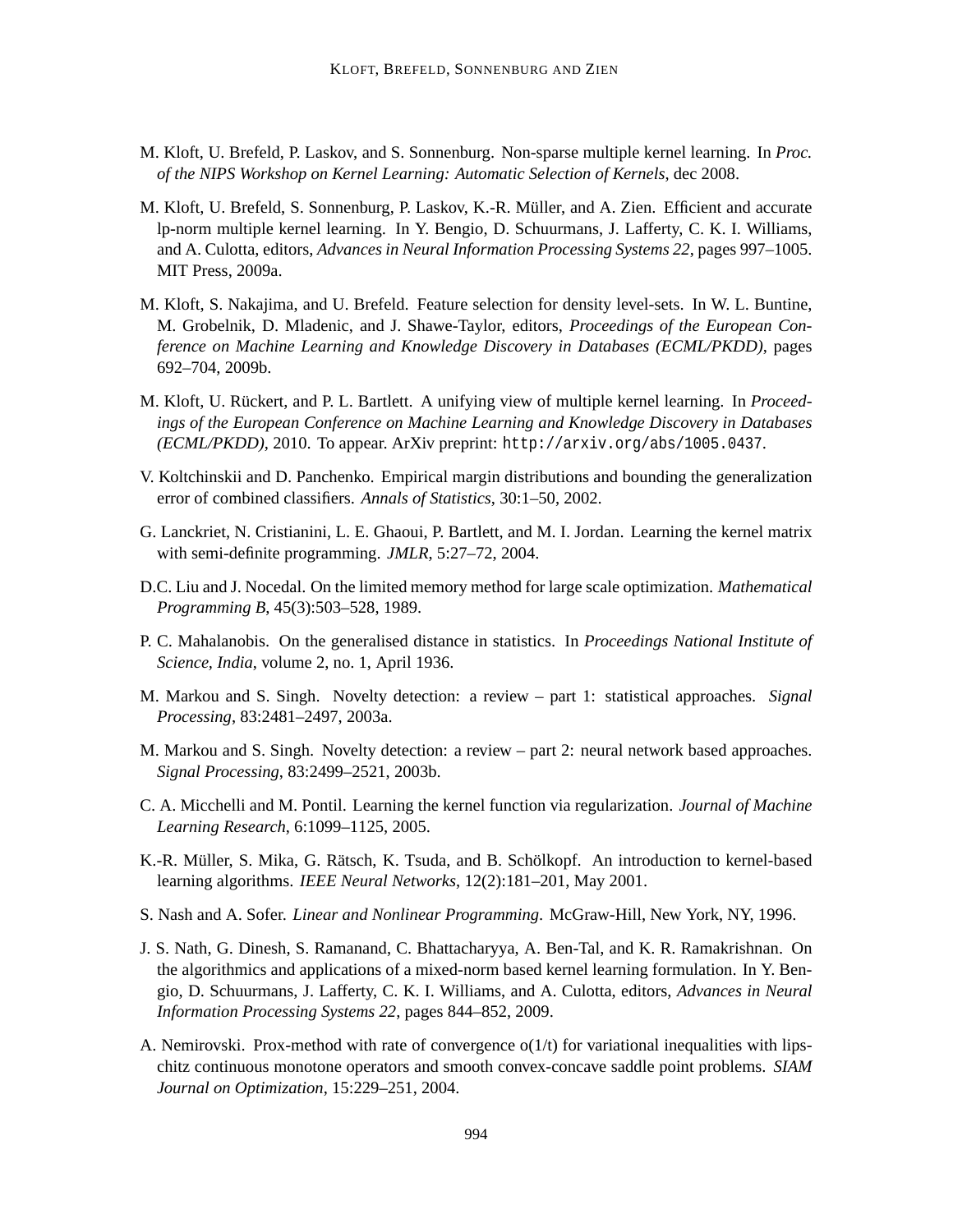- C. S. Ong and A. Zien. An Automated Combination of Kernels for Predicting Protein Subcellular Localization. In *Proc. of the 8th Workshop on Algorithms in Bioinformatics*, 2008.
- C. S. Ong, A. J. Smola, and R. C. Williamson. Learning the kernel with hyperkernels. *Journal of Machine Learning Research*, 6:1043–1071, 2005.
- S. Özögür-Akyüz and G.W. Weber. Learning with infinitely many kernels via semi-infinite programming. In *Proceedings of Euro Mini Conference on Continuous Optimization and Knowledge Based Technologies*, 2008.
- J. Platt. Fast training of support vector machines using sequential minimal optimization. In B. Schölkopf, C.J.C. Burges, and A.J. Smola, editors, *Advances in Kernel Methods — Support Vector Learning*, pages 185–208, Cambridge, MA, 1999. MIT Press.
- A. Rakotomamonjy, F. Bach, S. Canu, and Y. Grandvalet. More efficiency in multiple kernel learning. In *ICML*, pages 775–782, 2007.
- A. Rakotomamonjy, F. Bach, S. Canu, and Y. Grandvalet. SimpleMKL. *Journal of Machine Learning Research*, 9:2491–2521, 2008.
- R. M. Rifkin and R. A. Lippert. Value regularization and Fenchel duality. *J. Mach. Learn. Res.*, 8: 441–479, 2007.
- V. Roth and B. Fischer. Improved functional prediction of proteins by learning kernel combinations in multilabel settings. *BMC Bioinformatics*, 8(Suppl 2):S12, 2007. ISSN 1471-2105.
- V. Roth and B. Fischer. The group-lasso for generalized linear models: uniqueness of solutions and efficient algorithms. In *Proceedings of the Twenty-Fifth International Conference on Machine Learning (ICML 2008)*, volume 307, pages 848–855. ACM, 2008.
- E. Rubinstein. Support vector machines via advanced optimization techniques. Master's thesis, Faculty of Electrical Engineering, Technion, 2005, Nov 2005.
- W. Rudin. *Functional Analysis*. McGraw-Hill, 1991.
- B. Schölkopf and A.J. Smola. *Learning with Kernels*. MIT Press, Cambridge, MA, 2002.
- B. Schölkopf, A.J. Smola, and K.-R. Müller. Nonlinear component analysis as a kernel eigenvalue problem. *Neural Computation*, 10:1299–1319, 1998.
- B. Schölkopf, S. Mika, C.J.C. Burges, P. Knirsch, K.-R. Müller, G. Rätsch, and A.J. Smola. Input space vs. feature space in kernel-based methods. *IEEE Transactions on Neural Networks*, 10(5): 1000–1017, September 1999.
- B. Schölkopf, J. Platt, J. Shawe-Taylor, A.J. Smola, and R.C. Williamson. Estimating the support of a high-dimensional distribution. *Neural Computation*, 13(7):1443–1471, 2001.
- J. Shawe-Taylor and N. Cristianini. *Kernel methods for pattern analysis*. Cambridge University Press, 2004.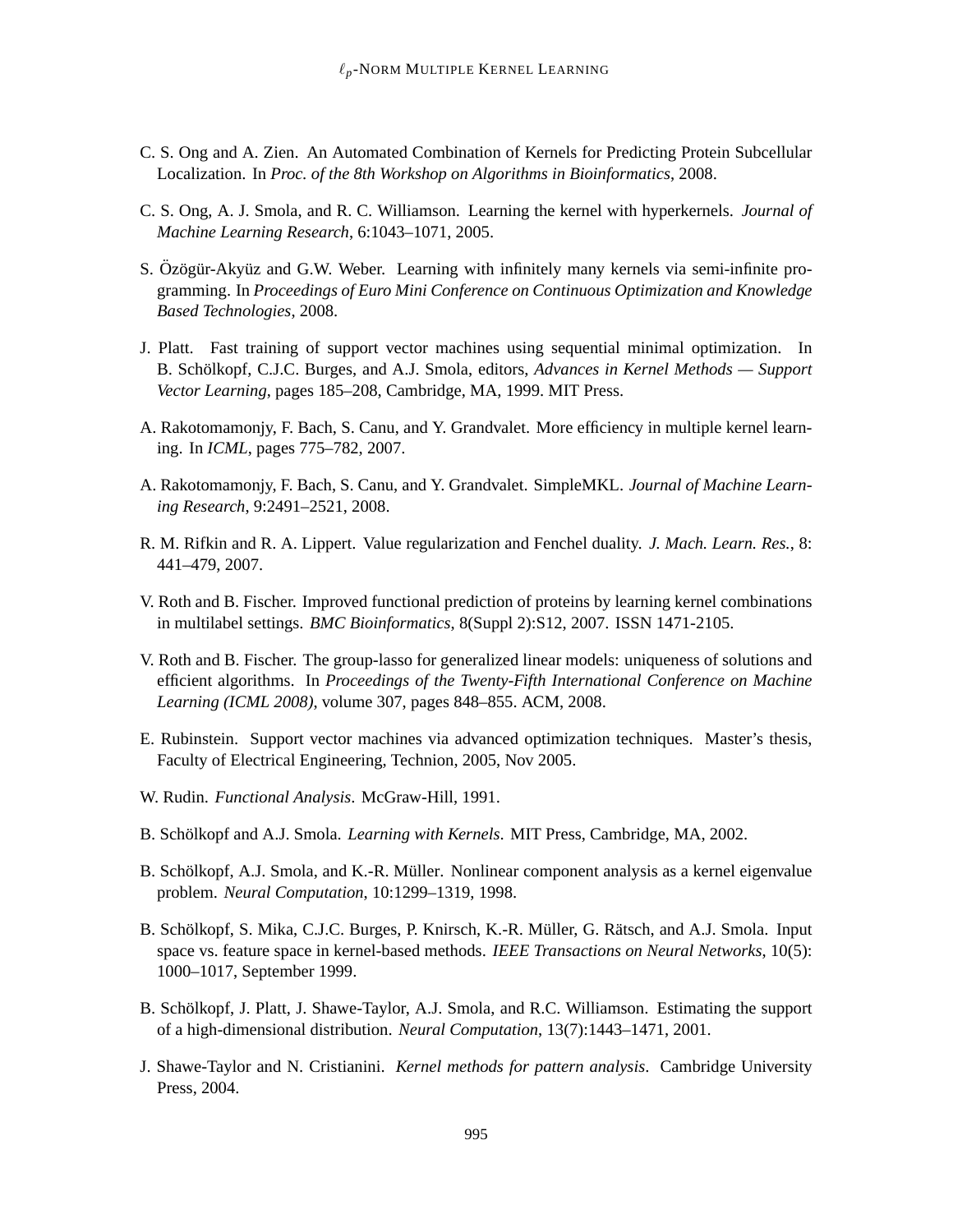- S. Sonnenburg, G. Rätsch, and C. Schäfer. Learning interpretable SVMs for biological sequence classification. In *RECOMB 2005, LNBI 3500*, pages 389–407. Springer-Verlag Berlin Heidelberg, 2005.
- S. Sonnenburg, G. Rätsch, C. Schäfer, and B. Schölkopf. Large scale multiple kernel learning. *Journal of Machine Learning Research*, 7:1531–1565, July 2006a.
- S. Sonnenburg, A. Zien, and G. Rätsch. Arts: Accurate recognition of transcription starts in human. *Bioinformatics*, 22(14):e472–e480, 2006b.
- S. Sonnenburg, G. Rätsch, S. Henschel, C. Widmer, J. Behr, A. Zien, F. de Bona, A. Binder, C. Gehl, and V. Franc. The SHOGUN Machine Learning Toolbox. *Journal of Machine Learning Research*, 2010.
- J. M. Steele. *The Cauchy-Schwarz Master Class: An Introduction to the Art of Mathematical Inequalities*. Cambridge University Press, New York, NY, USA, 2004. ISBN 052154677X.
- M. Stone. Cross-validatory choice and assessment of statistical predictors (with discussion). *Journal of the Royal Statistical Society*, B36:111–147, 1974.
- Y. Suzuki, R. Yamashita, K. Nakai, and S. Sugano. dbTSS: Database of human transcriptional start sites and full-length cDNAs. *Nucleic Acids Research*, 30(1):328–331, 2002.
- M. Szafranski, Y. Grandvalet, and A. Rakotomamonjy. Composite kernel learning. In *Proceedings of the International Conference on Machine Learning*, 2008.
- M. Szafranski, Y. Grandvalet, and A. Rakotomamonjy. Composite kernel learning. *Mach. Learn.*, 79(1-2):73–103, 2010. ISSN 0885-6125. doi: http://dx.doi.org/10.1007/s10994-009-5150-6.
- D.M.J. Tax and R.P.W. Duin. Support vector domain description. *Pattern Recognition Letters*, 20 (11–13):1191–1199, 1999.
- A. N. Tikhonov and V. Y. Arsenin. *Solutions of Ill-posed problems*. W. H. Winston, Washington, 1977.
- M. Varma and B. R. Babu. More generality in efficient multiple kernel learning. In *Proceedings of the 26th Annual International Conference on Machine Learning (ICML)*, pages 1065–1072, New York, NY, USA, 2009. ACM.
- M. Varma and D. Ray. Learning the discriminative power-invariance trade-off. In *IEEE 11th International Conference on Computer Vision (ICCV)*, pages 1–8, 2007.
- Z. Xu, R. Jin, I. King, and M. Lyu. An extended level method for efficient multiple kernel learning. In D. Koller, D. Schuurmans, Y. Bengio, and L. Bottou, editors, *Advances in Neural Information Processing Systems 21*, pages 1825–1832, 2009.
- Z. Xu, R. Jin, H. Yang, I. King, and M. Lyu. Simple and efficient multiple kernel learning by group lasso. In *Proceedings of the 27th Conference on Machine Learning (ICML 2010)*, 2010.
- Y. Yamanishi, , J.-P. Vert, and M. Kanehisa. Supervised enzyme network inference from the integration of genomic data and chemical information. *Bioinformatics*, 21:i468–i477, 2005.